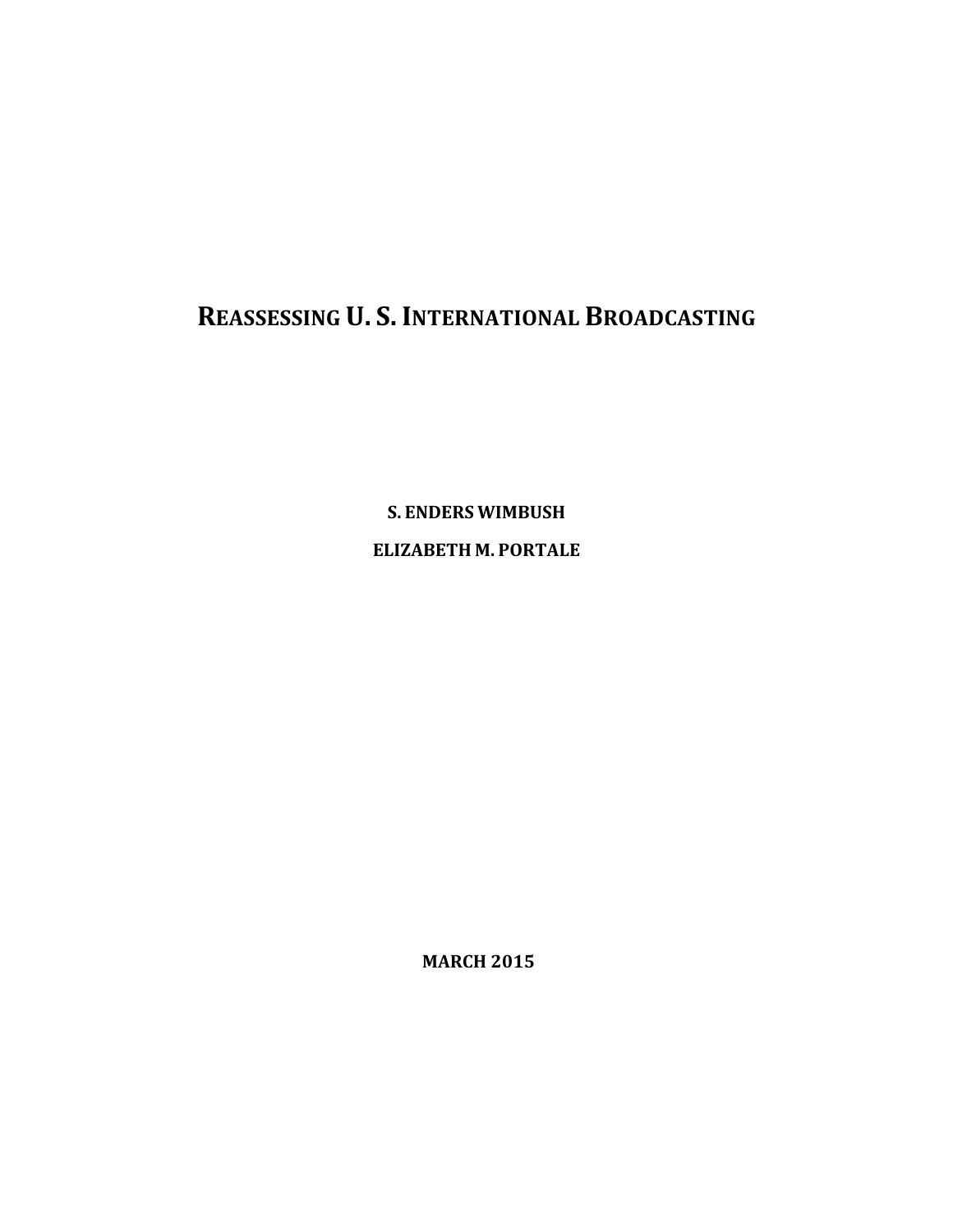# **TABLE OF CONTENTS**

| II. THE WORLD TODAY AND THE CHANGED MEDIA ENVIRONMENT  16               |  |
|-------------------------------------------------------------------------|--|
| III.                                                                    |  |
| THE GREAT DIVIDE: PUBLIC DIPLOMACY AND SURROGATE BROADCASTING 25<br>IV. |  |
|                                                                         |  |
|                                                                         |  |
|                                                                         |  |
| VIII. NETWORK INDEPENDENCE, OBJECTIVE JOURNALISM AND FIREWALLS  42      |  |
| DOES BROADCASTING CONNECT TO U.S. FOREIGN POLICY STRATEGIES?  46<br>IX. |  |
|                                                                         |  |
|                                                                         |  |
|                                                                         |  |
|                                                                         |  |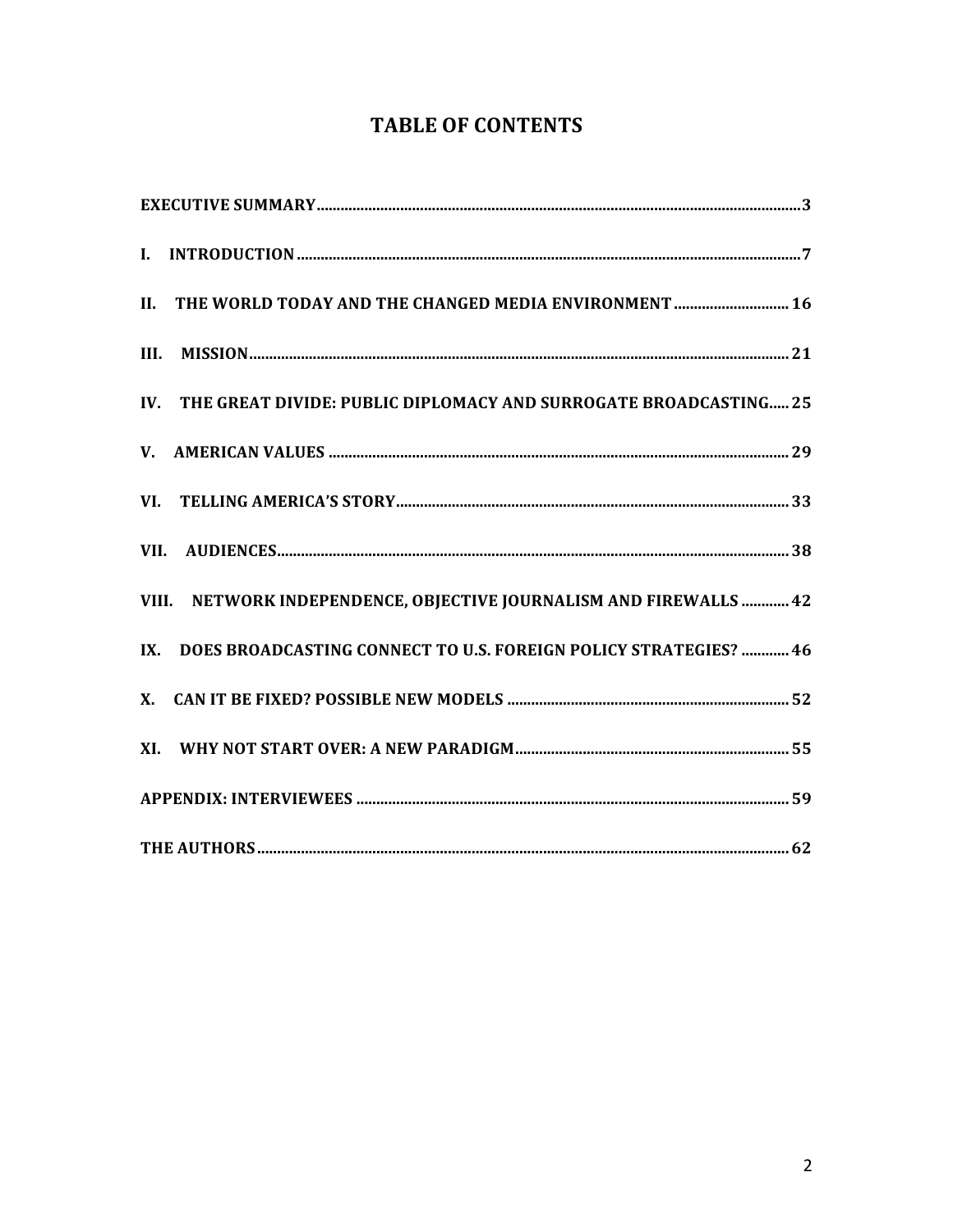### **EXECUTIVE SUMMARY**

#### **This Report**

By many accounts, U.S. international broadcasting's mission is unclear, its attachment to U.S. foreign policy strategies tenuous at best, and its organizational structure ineffective. Many see the entire enterprise as broken. In this report we set out to explore the proposition that U.S. international broadcasting is facing multiple weaknesses that policy makers need to address. To do so, we engaged the thinking and analysis of approximately 30 individuals with extensive experience in foreign policy design and strategy, international relations more generally, international broadcasting, commercial media, public diplomacy and the promotion of human rights and democracy. They were asked to address three overarching questions: 

- What is U.S. international broadcasting supposed to do, and how should it do it? What kind of strategic instrument is U.S. international broadcasting today?
- What is the nature of the connection between U.S. international broadcasting and U.S. foreign and security policy?
- How should U.S. international broadcasting be organized to optimize both mission and strategy?

The interviewees' assessments of U.S. international broadcasting and its environment included the observations below. Their most powerful and persistent observation was the need to completely re-conceptualize how the U.S. government communicates in support of its foreign policy, starting from the ground up. This may or may not result in some kind of "broadcasting" capacity, but nearly all stressed that today's broadcasting structure—a product of the Cold War beginning in the 1950s—is ill-suited for the complex competitive communications and media environment of today. Shuttering or radically overhauling today's U.S. international broadcasting in favor of a more modern and attuned communications paradigm stands as this report's preeminent insight.

#### **The World Today and the Changed Media Environment**

Competition in the new and emerging communications space—with more differentiated audiences and greater technological power—is more aggressive and more complex than in the era for which U.S. international broadcasting was created. Competitors with anti-US messaging are fomenting an information war—and winning—while U.S. international broadcasting is challenged to keep pace with competitors and changes in the media landscape. In particular, understanding the role and power of social media is essential. Broadcast strategy should be replaced by media strategy.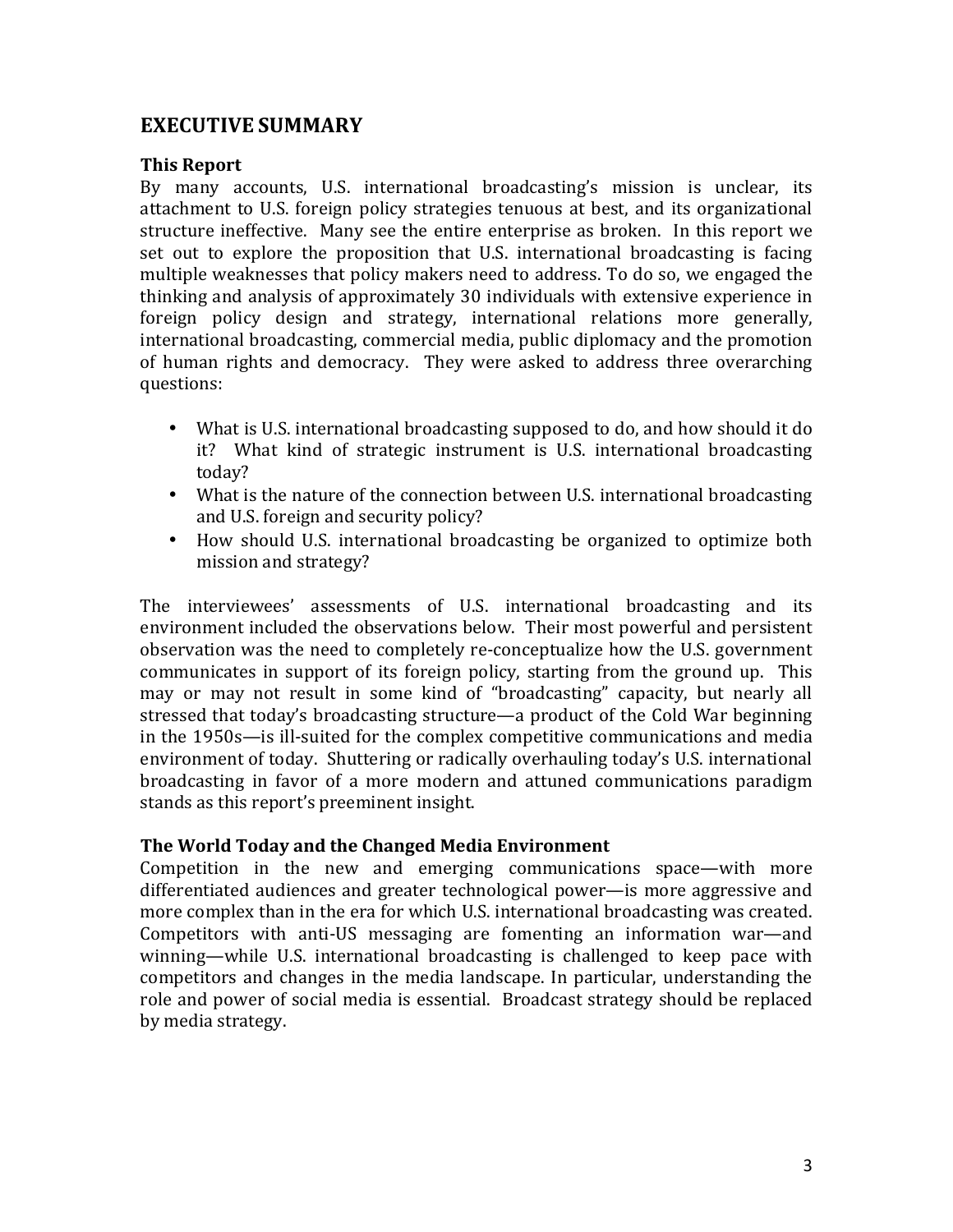#### **Mission of U.S. International Broadcasting**

U.S. international broadcasting's overarching mission does not systematically address the realities of what is happening in the world. Responding to threats, advancing democratic norms, and conveying U.S. foreign policy interests should be key parts of the mission. Yet, individual missions among the networks are blurred and inconsistent. They require sharpening and realignment.

#### **The Great Divide: Public Diplomacy and Surrogate Broadcasting**

The traditional division of U.S. international broadcasting into public diplomacy and surrogate missions should be strengthened and deepened. Both roles are critical but distinctions must be drawn more sharply. Today, however, tension over the public diplomacy and surrogate roles has grown, diluting mandates and creating duplication. The surrogate function should not be jumbled together with public diplomacy. Surrogate broadcasting is likely to gain in importance and strategic influence in the foreseeable future. Increasingly, local media environments in local languages are becoming the main competitive playing field. Broadcasting in each place should be tailored to that audience. Surrogate presence assumes greater importance as regimes monopolize information that really counts.

#### **American Values**

Supporting and demonstrating American values should be integral to U.S. international broadcasting's mission. Ideas matter; U.S. international broadcasting should not be an ideas-free zone. Programming should be oriented to give hope. Detractors should be denied an opportunity to tarnish America. The conveying of U.S. values should be consistent but not didactic.

#### **Telling America's Story**

Telling America's story and informing audiences of U.S. positions, policies and attitudes is not a side issue but rather a central objective of U.S. international broadcasting, and the Voice of America is its vehicle. U.S. international broadcasting should be the definitive source for news on America. America should be shown in all its complexity, nuance and diversity.

#### **Audiences**

The U.S. is engaged in a war of ideas. U.S. international broadcasting should be an essential soft power instrument with key audiences. "Thinking" media consumers should remain the main target audience. Audiences should be differentiated on the basis of local conditions and platform use. Metrics that show influence are urgently needed to gauge how well U.S. international broadcasting effects change. Audience size is an ambiguous measurement of influence.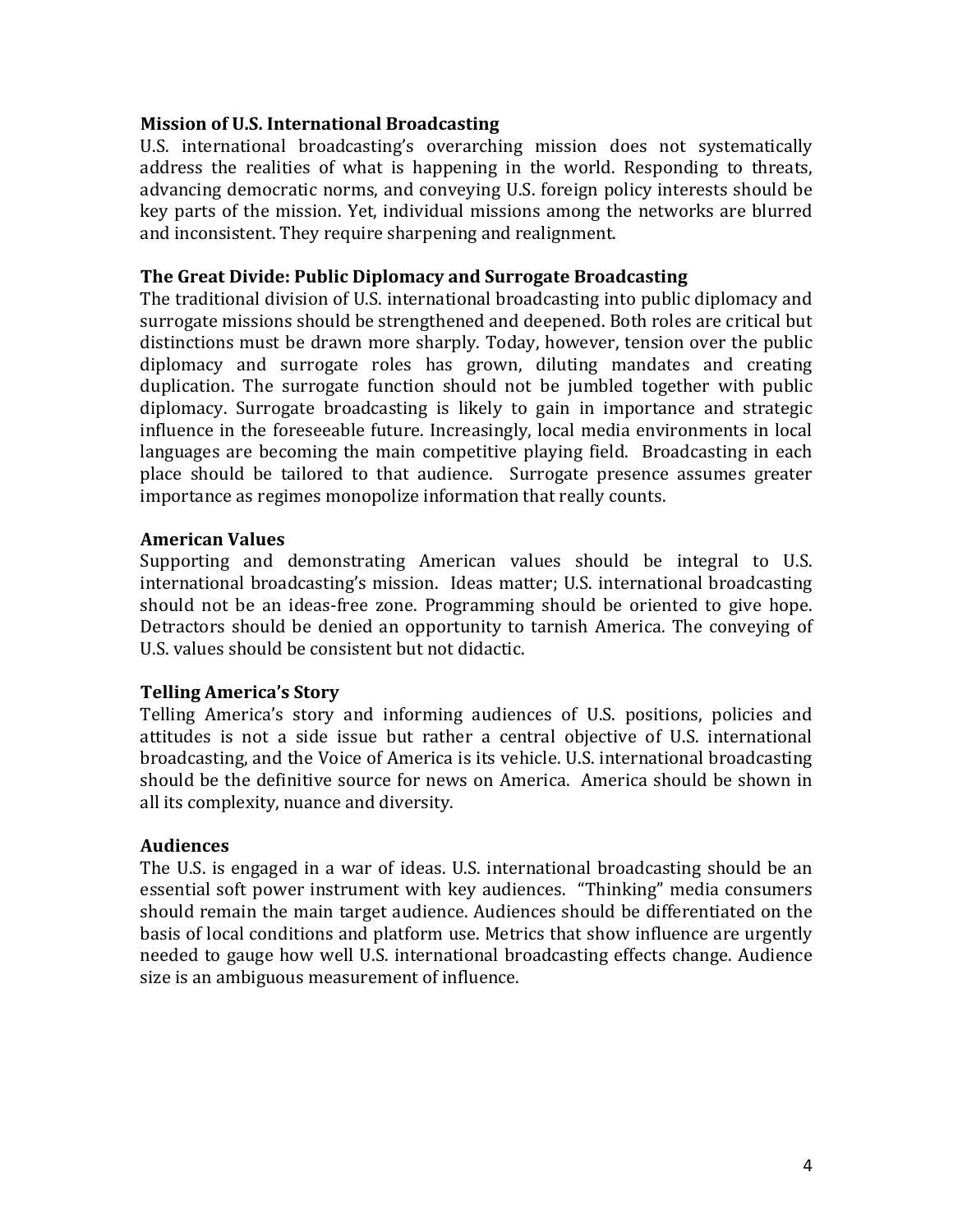#### **Network Independence, Objective Journalism and Firewalls**

U.S. international broadcasting should use good journalism as its platform. Its networks are not independent news agencies, as if they were CNNs that happen to receive their funding from the U.S. government. To justify the investment, its activities must be tied to America's strategic interests. Purveying "objective journalism" is by itself insufficient reason for U.S. international broadcasting to exist. The journalism "firewall" that has come to characterize the relationship between U.S. international broadcasting and other parts of the government is overblown and frequently counterproductive.

#### **Does Broadcasting Connect to U.S. Foreign Policy Strategies?**

U.S. international broadcasting is nowhere effectively linked to U.S. government foreign policy planning processes or structures. Oversight by the Broadcasting Board of Governors is haphazard and diffuse, with little capacity to set broadcasting priorities, which in fact should be set at the highest levels within the U.S. government. Oversight should be redesigned and relocated in government to facilitate its connection to foreign policy objectives and practices. Broadcasting strategies and content should be aligned across all U.S. government communications facilities, except for military efforts, and U.S. international broadcasting's activities should be coordinated with foreign service components in the field.

#### **Can it Be Fixed? Possible New Models**

Currently the taxpayer has little idea—or the wrong idea—of what he or she is paying for with regard to U.S. international broadcasting. A number of alternative models for organizing U.S. international broadcasting can be imagined, but all will require political and legislative efforts of considerable weight. This is made more difficult because little strong support for U.S. international broadcasting exists in government, where memory of its successes during the Cold War is weak. Moreover, U.S. international broadcasting is a low-budget item that commands little attention. Alternative models include developing a single broadcasting corporation along the lines of the BBC; funding local media in areas we seek to influence; creating an NPRlike broadcast corporation that could accept corporate sponsorship; transforming today's operations into a much smaller agency that is simply a portal for information and links; creating a national strategic communications agency at the cabinet level or attached to the White House; and merging all of today's broadcasting elements into a  $501(c)3$  NGO that advocates for freedom, human rights, free markets and media freedom.

#### **Why Not Start Over: A New Paradigm**

U.S. international communications strategy should be rebuilt from the ground up. The intellectual model for U.S. international broadcasting was created for the Cold War. It is outdated and ineffectual. The proposed legislative reform is a good patch, but it is not a permanent fix. "Starting over"—abolishing today's "international broadcasting" while simultaneously designing a new communications capability to support U.S. foreign policy that resonates with the realities of today's world and media possibilities—should be given urgent attention. Much of the effort to re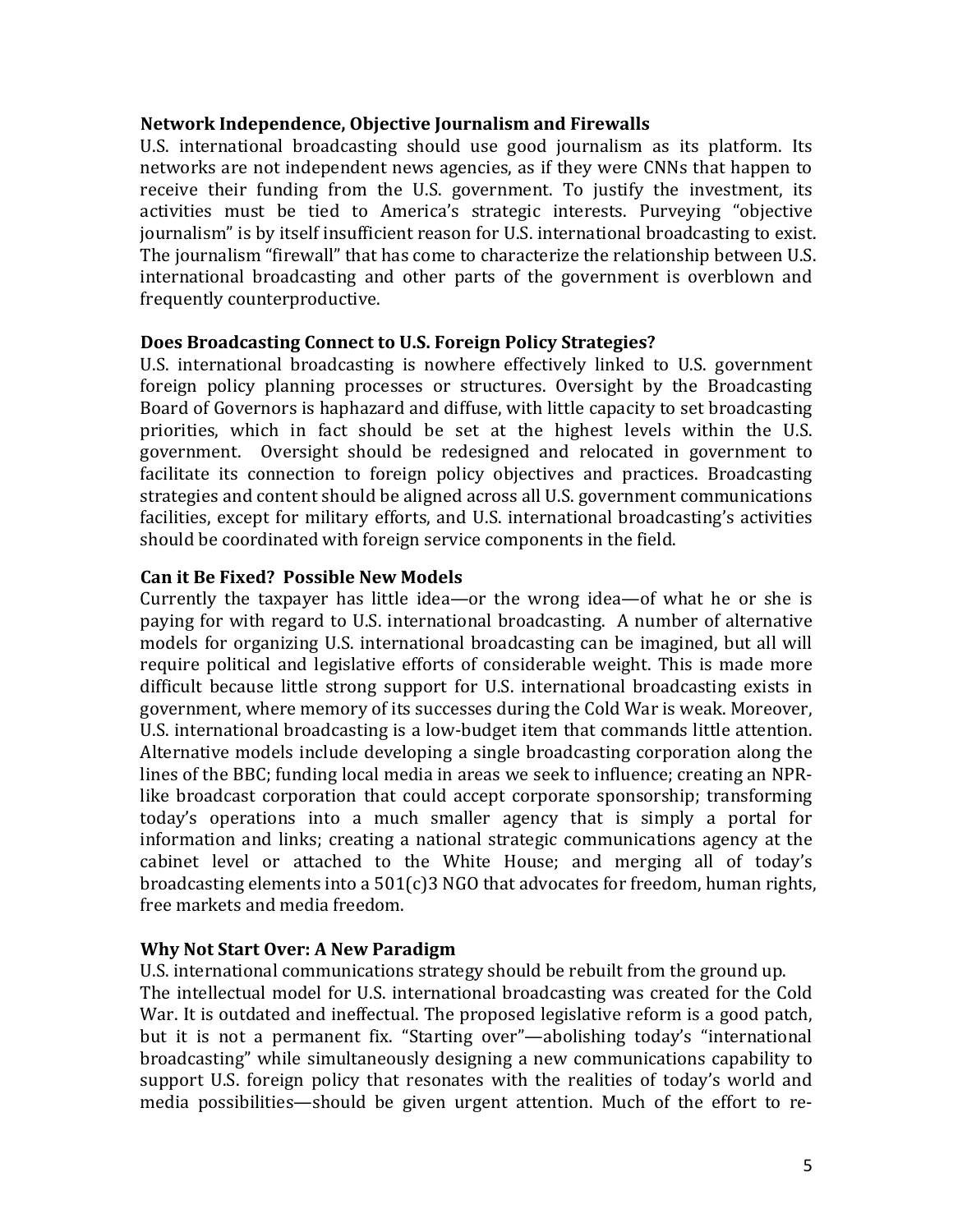conceptualize why and how the U.S. should communicate in support of its foreign policy priorities and preferences could take place outside of government, in the think tank, university and NGO communities.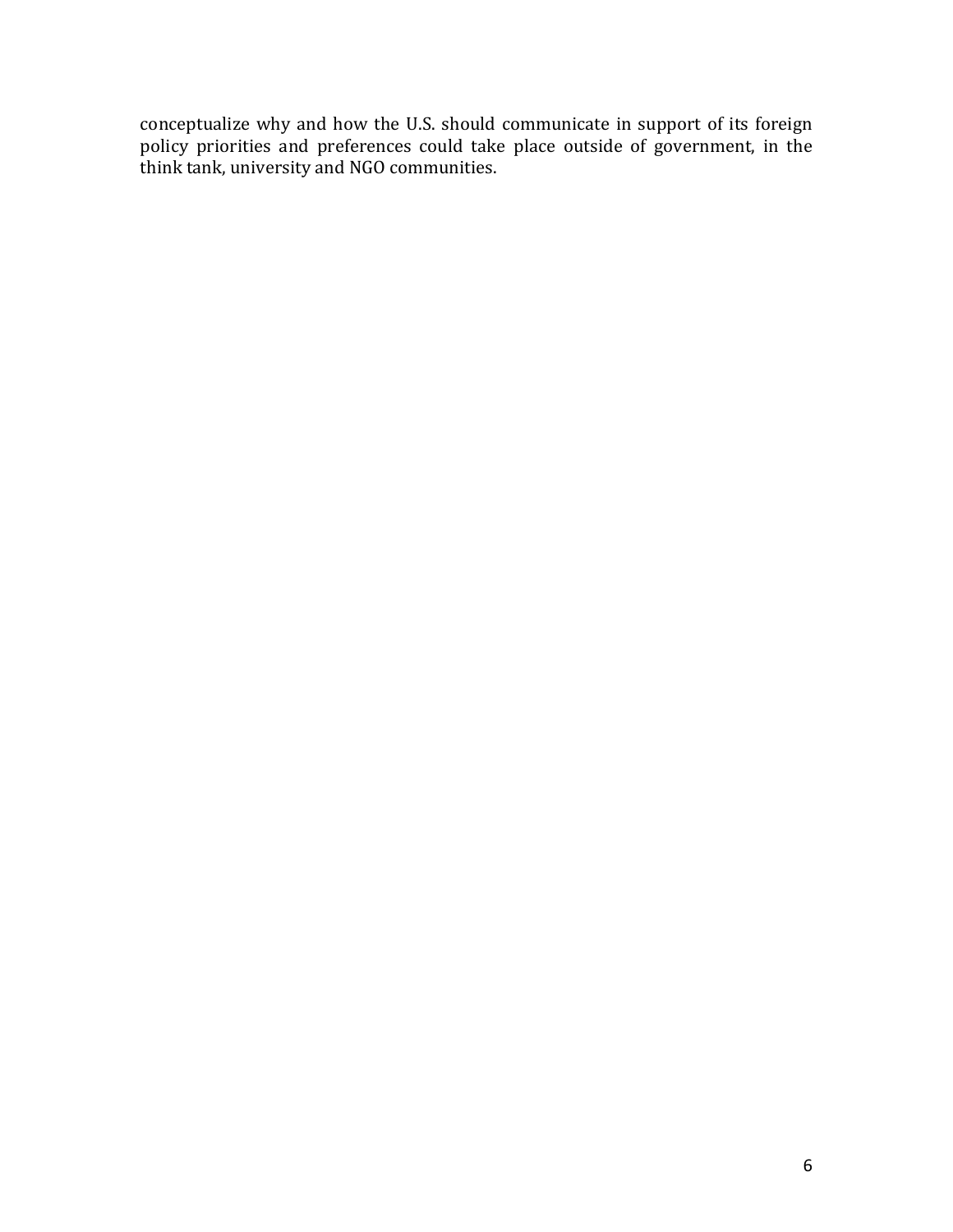# **I. INTRODUCTION**

U.S. international broadcasting is a three-quarters of a billion dollar taxpayersupported operation that currently is composed of five separate media networks and an overarching governing board. The Broadcasting Board of Governors (BBG) is composed of eight governors, with the sitting Secretary of State serving *ex officio*. The Board is bipartisan. The President nominates four members, and the Senate leader from the party not holding the White House selects four members who are then nominated by the President. All governors are confirmed by the Senate for three-year staggered terms. As of 2013, U.S. international broadcasting "is one of the world's largest newsgathering and reporting operations, with 50 news bureaus and offices worldwide. The five broadcast entities it supervises employ more than 3,500 journalists, producers, technicians, and support personnel full time in Washington, Miami, and Prague. It employs approximately  $1,500$  freelancers around the world."<sup>1</sup>

By many accounts, the mission, attachment to U.S. foreign policy aims, and organizational structure of U.S. international broadcasting are unclear, and some see the entire enterprise as broken. A 2013 assessment from the Office of the Inspector General referred repeatedly to governance of this vast broadcasting empire as "dysfunctional," and the governing body, the BBG, as "failing in its mandated duties." These shortcomings stem from a virtual absence of strategy and "a flawed legislative structure."2

A coincidental assessment from the Government Accounting Office highlighted how investment in U.S. international broadcasting is wasted through duplicating operational elements, replicating objectives, and a lack of business strategy.<sup>3</sup> An independent auditor's report of the BBG (November 12, 2014) found "material weakness" and "significant deficiency" in key areas of BBG operations, none of which had been addressed from similar assessments one year earlier.<sup>4</sup> Even former Secretary of State Hillary Rodham Clinton has weighed in. In her view, U.S. international broadcasting's contribution to the nation's public diplomacy efforts is now "defunct,"<sup>5</sup> a theme echoed in further congressional hearings.<sup>6</sup> Senator Richard Lugar's assessment of U.S. international broadcasting of two years earlier—"U.S.

 

 $1$  OIG Report, p. 4.

<sup>&</sup>lt;sup>2</sup> "Inspection of the Broadcasting Board of Governors," Office of the Inspector General, U.S. Department of State (ISP-IB-13-07), January 2013. (Hereafter "OIG Report".)

<sup>&</sup>lt;sup>3</sup> Government Accounting Office, January 2013. Also Deloitte Consulting LLP, *Broadcasting Board of Governors Grantee Merger Assessment*, November 10, 2011 (redacted), http://www.bbg.gov/wp-content/media/2011/11/Deloitte-Grantee-Consolidation-Assessment-Redacted.pdf. <sup>4</sup> http://oig.state.gov/system/files/aud-fm-ib-15-10.pdf

<sup>&</sup>lt;sup>5</sup> Testimony to House Committee on Foreign Affairs, January 23, 2013.

 $6$  Hearing: Broadcasting Board of Governors—An Agency "Defunct." House Committee on Foreign Affairs, June 26, 2013.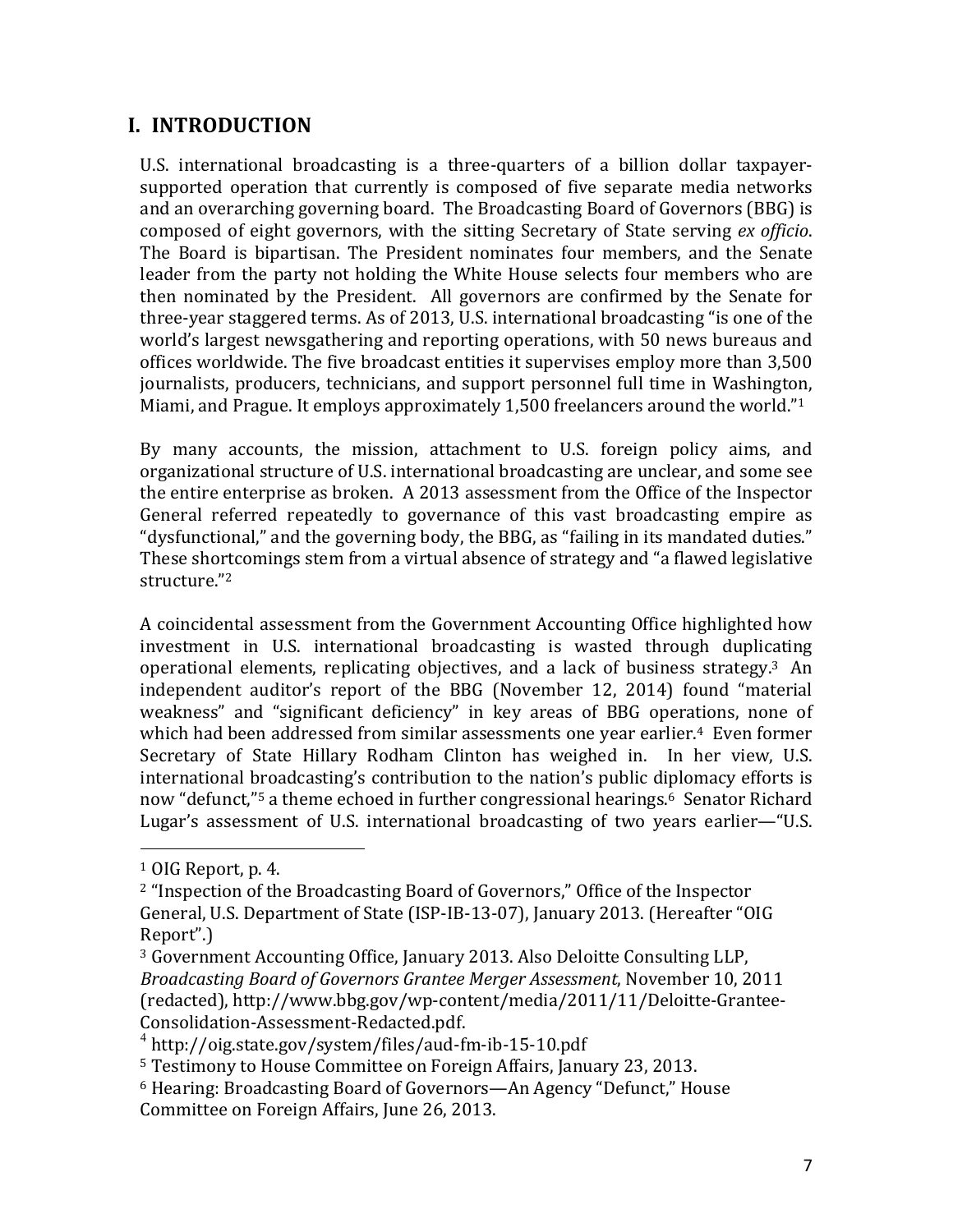International Broadcasting: Is Anybody Listening?"—laments the growing disconnect between the strategy and operation of U.S. international broadcasting and American foreign policy objectives.<sup>7</sup>

Concerned about this state of affairs, many have asked: What happened to U.S. international broadcasting? This once-powerful instrument of America's public diplomacy is an intimate part of the Cold War's historical narrative. Transformational leaders like Lech Walesa, Vaclav Havel, and Boris Yeltsin lauded the work of Radio Free Europe, Radio Liberty, and the Voice of America for helping to topple communist regimes and usher in democratic processes.

Coming off its Cold War triumphs, many have argued that U.S. international broadcasting was abruptly downgraded as a strategic instrument in America's foreign policy arsenal, substantially de-funded, and reorganized in a way that impedes effective oversight, diffuses strategic focus, thwarts planning, and deepens inefficiencies while increasing waste and duplication. While individual journalists and some language services often create excellent programs, and the different networks enjoy isolated successes, U.S. international broadcasting has on the whole been on a downward trajectory for nearly two decades. An authoritative study by two international broadcasting veterans concludes that "[i]n an increasingly competitive global media environment, [U.S. international broadcasting] remains a disparate and disorderly archipelago of largely separate cold-war-era entities."<sup>8</sup>

The period immediately following the end of the Cold War should logically have provoked an intense examination of the mission and objectives of U.S. international broadcasting generally, with a particular focus on where and how this kind of communicating fits into new strategies for enhancing America's competitive position on a more diverse and dynamic landscape. New challenges to America's interests were emerging across the globe, articulated through new alliances and relationships, enhanced capabilities, seductive ideologies, and outright confrontations. New technologies—e.g., the digital revolution and the arrival of social media—were poised to reshape the capabilities of international broadcasting's traditional operations and art.

Yet this strategic re-examination—undertaken mostly outside of government—was arguably piecemeal at best.<sup>9</sup> U.S. international broadcasting essentially doubled

 

<sup>&</sup>lt;sup>7</sup> "U.S. International Broadcasting: Is Anybody Listening?" Office of Senator Richard Lugar, June 6, 2010.

 $8$  A. Ross Johnson and R. Eugene Parta, "A 21 $st$  Century Vision for U.S. Global Media," Wilson Center Occasional Paper, November 2012, p. 2.

 $9$  Several efforts are notable: "Cold War Broadcasting Impact," Report on a conference organized by the Hoover Institution and the Cold War International History Project of the Woodrow Wilson International Center for Scholars at Stanford University, October 13-16, 2004: "Understanding the Mission of U.S. International Broadcasting," McCormick Tribune Foundation (Chicago, 2007); R. Eugene Parta,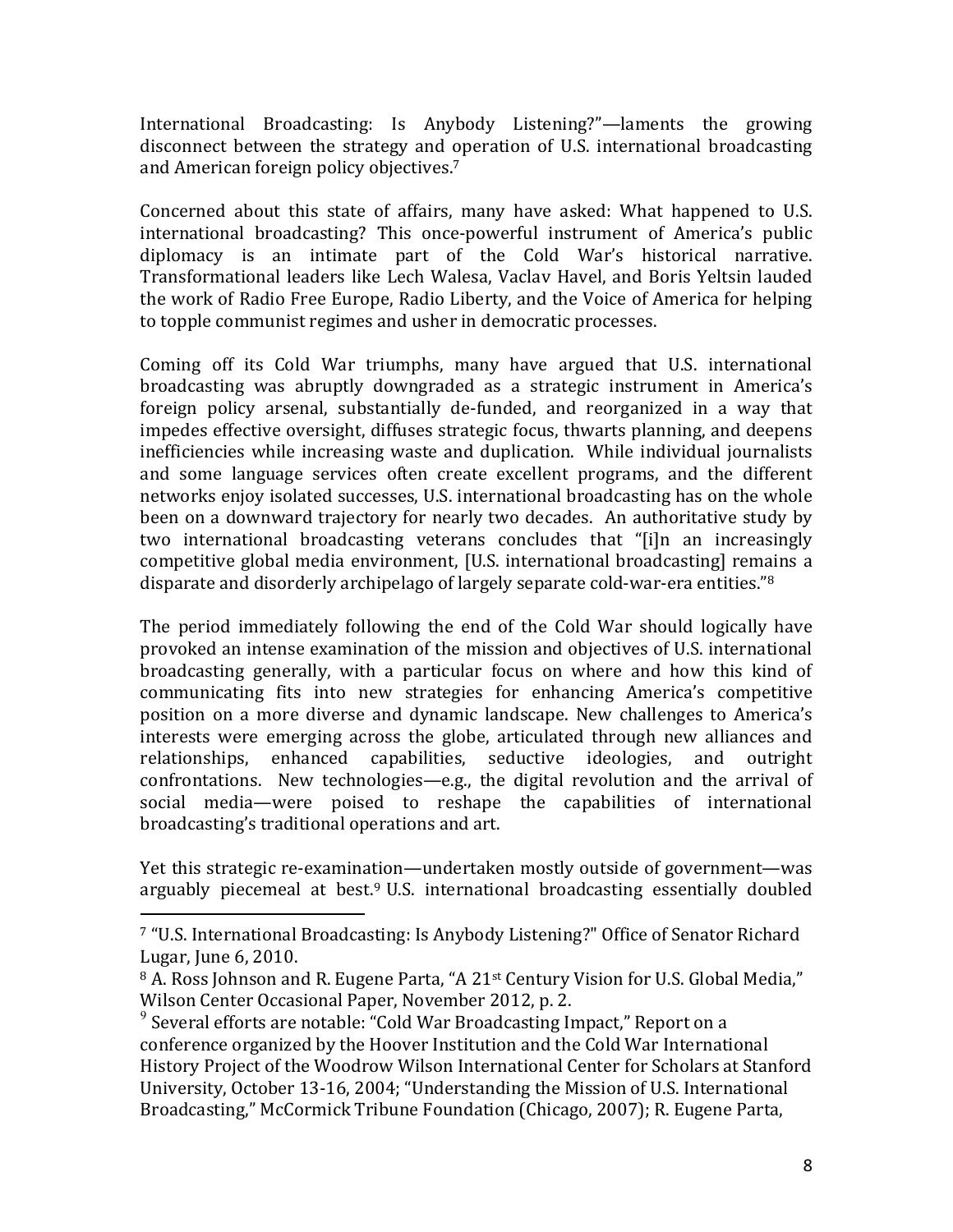down on what was already understood, or thought to be so, based on formative Cold War experience that reinforced its logic. Downsized budgets for public diplomacy and strategic communications that were driven by the "peace dividend" also thwarted a potential re-examination of purpose and objectives. A comprehensive review, had it occurred, would have sought to identify what U.S. international broadcasting did well, where it needed to adapt to new and future foreign policy challenges, and how best to focus its strategic and operational priorities to fit new funding paradigms.

In the meantime, Congress justified a continued role for broadcasting to serve U.S. foreign policy in familiar terms, first to provide a reliable picture of America, its values and policies via the Voice of America (VOA); and, second, via a proliferation of "Radio Frees," or "surrogate" broadcasters, to deliver targeted local and international news and information to places where local media's supply was incomplete or inaccurate. To do this, Congress incrementally assigned a byzantine duplicative conglomeration of media networks to tackle these different missions. The VOA and Radio Free Europe/Radio Liberty (RFE/RL) remained in place following their Cold War triumphs. After adding broadcasts from Radio Marti to Cuba in 1985, and TV Marti in 1990, Congress created the International Broadcasting Bureau in 1994 (see below). Then came Radio Free Asia (RFA) in 1996 and the Middle East Broadcasting Networks (MBN) in 2004, which set in motion Radio Sawa and Alhurra TV. Along the way, several additional semi-networks were incorporated within the larger entities, for example Radio Free Afghanistan within RFE/RL and the Persian News Network (PNN) within the VOA, in response to particular Congressional mandates.

To govern this expanding universe of media companies, Congress created the BBG via the U.S. International Broadcasting Act of 1994, and placed the new board and the newly created International Broadcasting Bureau (IBB) in the United States Information Agency (USIA).<sup>10</sup> The IBB was handed jurisdiction over the VOA, the Office of Cuban Broadcasting (OCB), which encompassed Radio and TV Martí, as well as the engineering and technical services to support them. In 1998, the Foreign Affairs Reform and Restructuring Act merged USIA into the Department of State. The BBG was transformed into an independent federal agency, like the Department of Defense or the Department of Commerce.

At the same time the BBG's jurisdiction was extended to include all U.S. international broadcasting networks, both within the federal agency and outside it. It was designated to oversee operations and impose on all networks some kind of

<u> Alexandria de la contrada de la contrada de la contrada de la contrada de la contrada de la contrada de la c</u>

Discovering the Hidden Listener: An Assessment of Radio Liberty and Western *Broadcasting to the USSR During the Cold War* (Stanford: Hoover Institution Press, 2007).

 $10$  The BBG replaced the highly effective Board for International Broadcasting (last Chairman: former congressman Dan Mica), which had had jurisdiction over only Radio Free Europe and Radio Liberty from 1973 until its replacement by the BBG.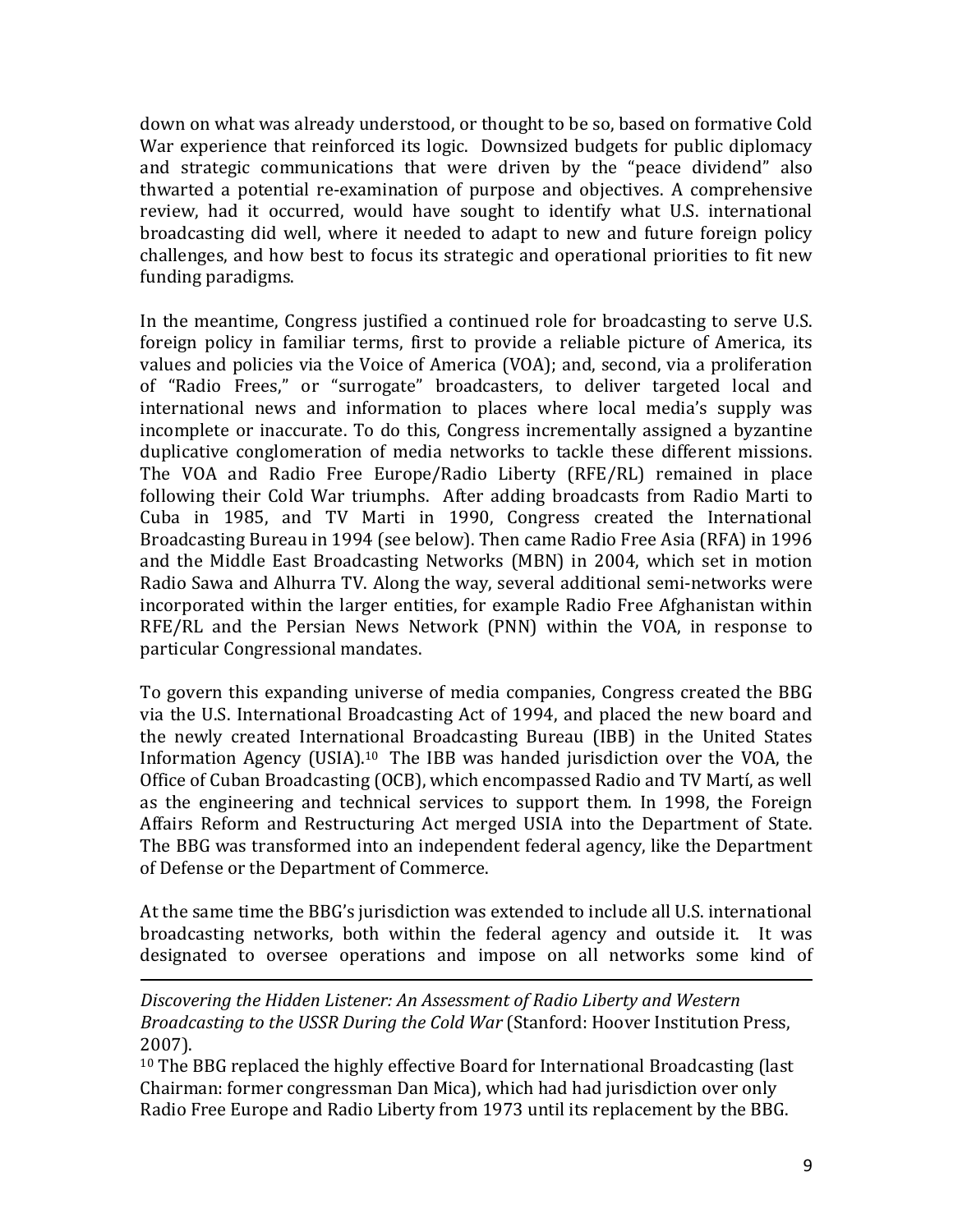comprehensive communications strategy consistent with American foreign policy objectives. In addition, the BBG became the funding conduit for all U.S. international broadcasting—via direct appropriations to the networks inside the federal agency (VOA, IBB, and OCB) and via congressional appropriations to the BBG, which the BBG then turned around as "grants" to those networks outside the federal structure (RFE/RL, RFA, MBN).

This proliferation of capabilities, and consolidation under BBG governance, might appear normal to those familiar with commercial acquisitions, where bringing similar industries into a synthetic corporate structure makes good business sense. But U.S. international broadcasting's disparate pieces were in no sense similar, despite Congress designating all of them as part of U.S. international broadcasting.

Confusion was built in. As part of the federal agency, the VOA, IBB and OCB are subject to federal guidelines and restrictions in everything from human resources policy to budgeting and reporting. In contrast, RFE/RL, RFA, and MBN were created outside the federal agency as  $501(c)3$  tax exempt non-profit organizations funded by Congress through grants from the BBG. Never part of the federal agency, these "grantees" operate under laws, guidelines, conventions, and restrictions of the private sector, while still accountable under certain guidelines of the Office of Management and Budget. This forced marriage of wholly incompatible parts is at the root of U.S. international broadcasting's organizational dysfunction, as will be seen. The IBB illustrates another level of confusion entirely. Put into the draft law for unclear reasons and with a legislative sunset provision that would have stripped it out at the request of any member of the Senate prior to a final vote, the IBB survived when no one objected. What role it actually performs and its jurisdiction remain obscure and debated to this day.

#### This Report

The project is intended to contribute to a new conversation about U.S. international broadcasting, drawing on the wisdom and insights of a wide range of senior foreign policy practitioners and strategists, many of whom have direct experience with U.S. international broadcasting and its possibilities. We believe that this effort will also help to establish an analytical architecture for thinking about U.S. international broadcasting's mission, the connective tissue attaching it to U.S. foreign policy, and its reorganization into an effective instrument, highlighting a range of options for policy.

In the report, we initially set out to explore the proposition that U.S. international broadcasting is facing multiple challenges that policy makers need to address. To do so, we engaged the thinking and analysis of approximately 30 individuals with extensive experience in foreign policy design and strategy, international relations more generally, international broadcasting, commercial media, public diplomacy and the promotion of human rights and democracy. Most of our interviewees possessed experience, skills and interests in a number of these areas and disciplines.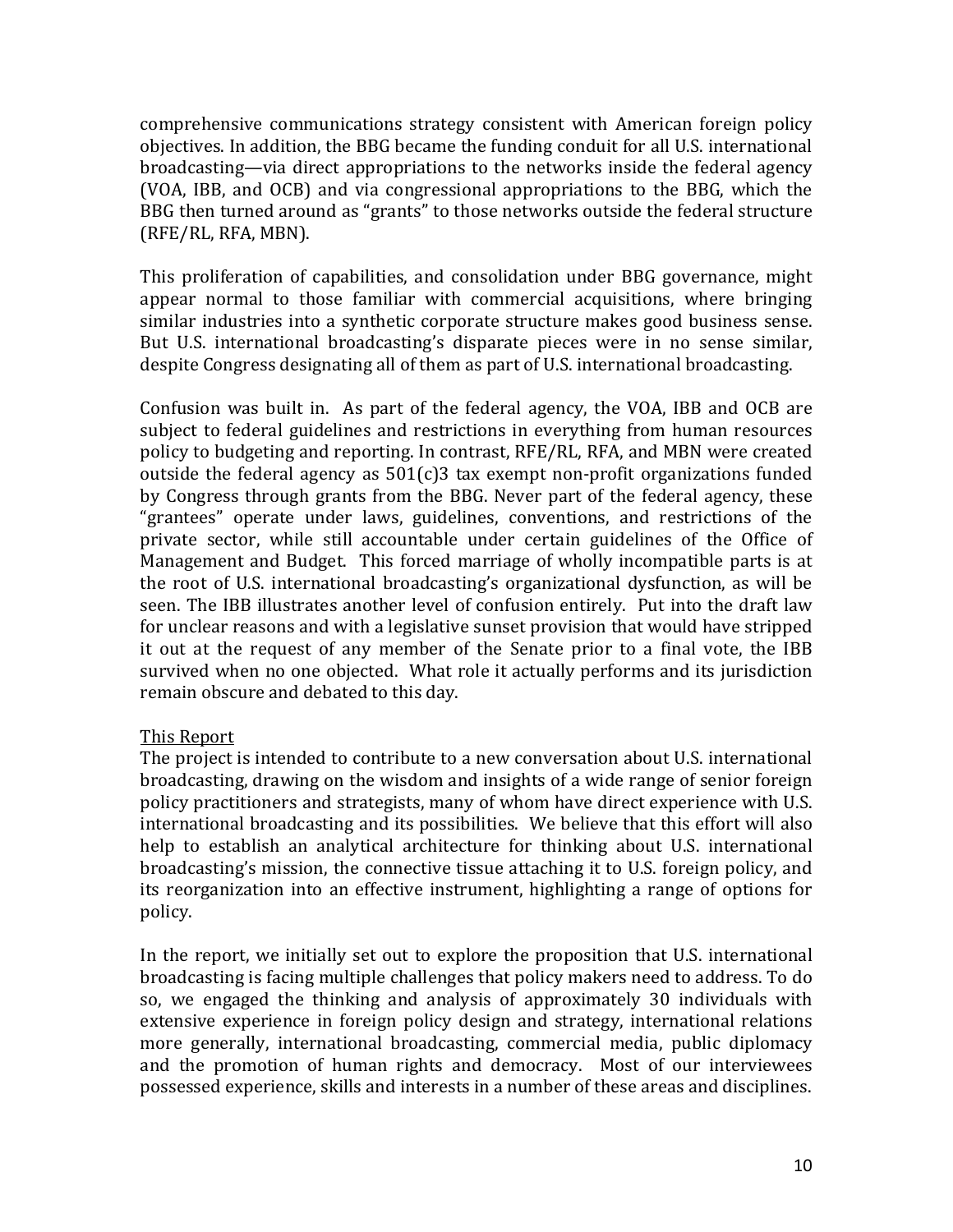Our interviews were open-ended. We sought to keep interviewees focused on the larger questions, while encouraging them to drill down into questions and issues they understood particularly well. Thus, some interviews focused primarily on the emerging media environment, the strengths and weaknesses of America's pubic diplomacy or soft power, or the need to represent America more effectively and completely. Others approached the demands on U.S. international broadcasting from the perspective of different geographic, political, or security challenges; for example, addressing repressive regimes in places like Iran or North Korea, or the revanchist policies of Vladimir Putin's Russia. Still others concentrated on where U.S. international broadcasting fits within a broad array of America's foreign policy instruments.

Our selection of interviewees was not "scientific," as one might expect from a public opinion survey, not least because the number of individuals possessing an informed or proprietary interest in U.S. international broadcasting is small. We attempted to avoid the trap of partisanship by selecting evenly wherever possible from the main political camps, that is, to the extent we could determine which camps our interviewees were in. This sensitivity to possible political affiliation paid an early and significant dividend. It quickly made us aware that any partisan approach to U.S. international broadcasting is difficult to discern. To the contrary, with respect to our main lines of inquiry nearly all interviewees had reached similar conclusions, regardless of their affiliations on the political spectrum.

From our own experience at both the operational and policy levels in U.S. international broadcasting, we are aware that most discussion is about incremental change, usually within the confines of existing budgets. In seeking to elevate this discussion in the direction of key strategic concerns or "first principles," we asked our interviewees to address three overarching questions.

First, what is U.S. international broadcasting supposed to do, and how should it do it? What kind of strategic instrument is U.S. international broadcasting today? What should we hope to achieve by using it?

Second, what is the nature of the connection between U.S. international broadcasting and U.S. foreign and security policy? How should U.S. international broadcasting fit within the universe of organizations supporting and informing U.S. foreign policy. Is it intended to be part of the human rights community—a kind of Freedom House with antennae—as some call for? Or should it be an instrument of "strategic communications" or psychological operations, more appropriately coordinated by the Pentagon or the NSC, as others argue? Is U.S. international broadcasting's traditional justification as the source of objective information sufficient to justify the taxpayers' investment in it, especially in an environment overflowing with media claiming both objectivity and comprehensive coverage? What new roles and responsibilities should we anticipate?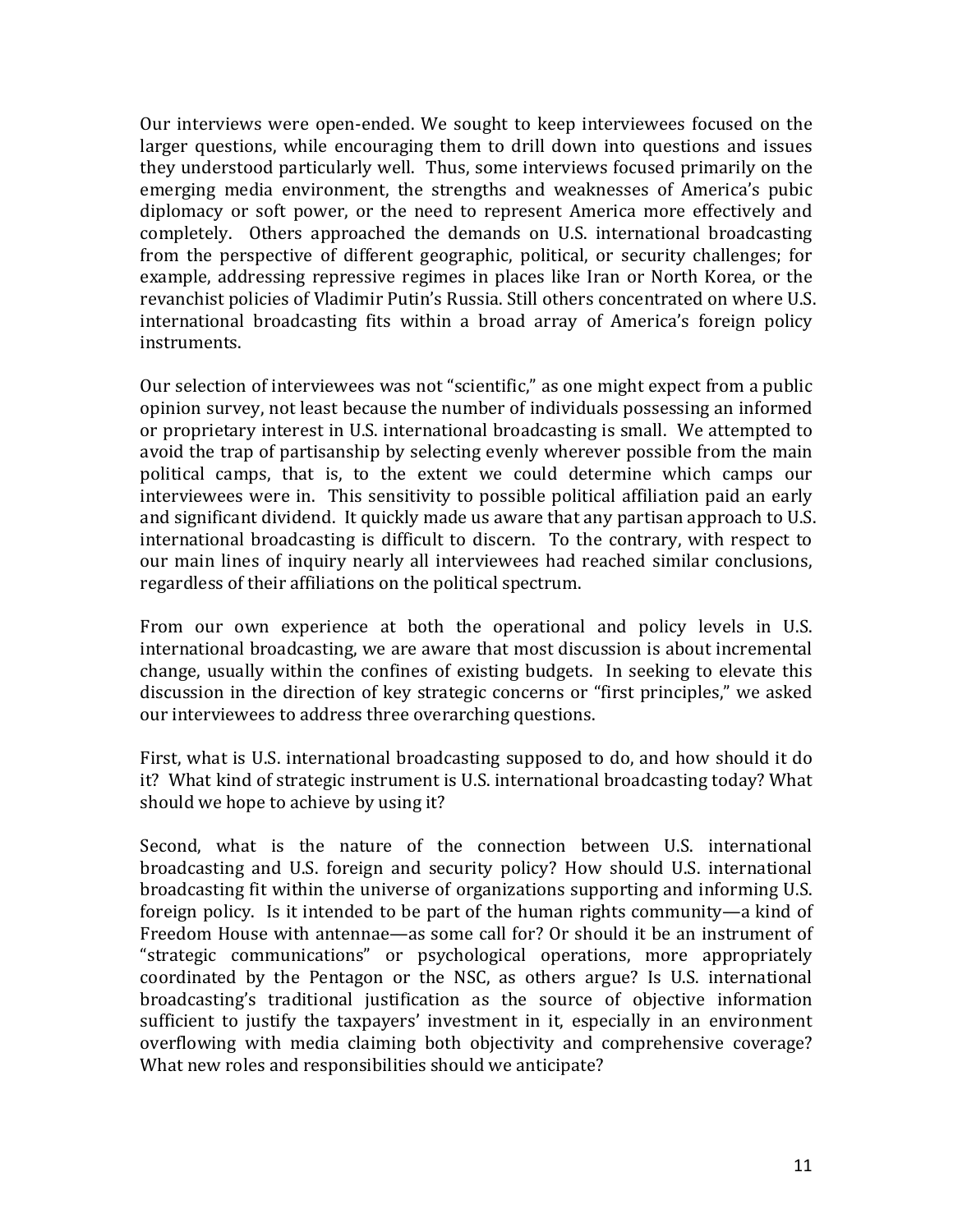Third, how should U.S. international broadcasting be organized to optimize both mission and strategy? Should it remain a honeycomb of media networks that compete for resources, or alternatively a single organization? Should it be subsumed by the State Department or the Pentagon? What kind of oversight and management conventions might enhance U.S. international broadcasting's ability to reflect America's foreign and security policies?

We have opted in the report wherever possible to allow the interviewees to speak for themselves, with our efforts directed mainly toward supplying connections that contribute to creating a clear analytical narrative around their observations without doing violence to these observations or the frame of reference in which they were offered. We have attempted to organize their observations and conclusions into concise discussions of particular issues, which appear as individual sections of the report to follow.

The interviews quickly and repeatedly established the following theme:

U.S. international broadcasting done well and harnessed effectively to U.S. foreign *policy has been and should again become a potent instrument in America's public diplomacy toolkit.*

But support for the converse also was strong; namely, if U.S. international broadcasting cannot be fixed, it is not worth the current investment, which amounts to one half of the current government budget for "public diplomacy." The interviewees' most powerful and persistent observation was the need to completely re-conceptualize how the U.S. government communicates in support of its foreign policy, starting from the ground up. This may or may not result in some kind of "broadcasting" capacity, but nearly all stressed that today's broadcasting structure is ill-suited for the complex competitive communications and media environment of today. Strong support for shuttering or radically overhauling today's U.S. international broadcasting in favor of a more modern and attuned communications paradigm stands as this report's preeminent insight.

Key insights will be fleshed out in the sections to follow. Among these are:

• Competition in the new and emerging communications space—with more differentiated audiences and greater technological power—is more aggressive and more complex than in the era for which U.S. international broadcasting was created. Competitors with anti-U.S. messaging are fomenting an information war—and winning—while U.S. international broadcasting is challenged to keep pace with competitors and changes in the media landscape. In particular, understanding the role and power of social media is essential. Broadcast strategy should be replaced by media strategy.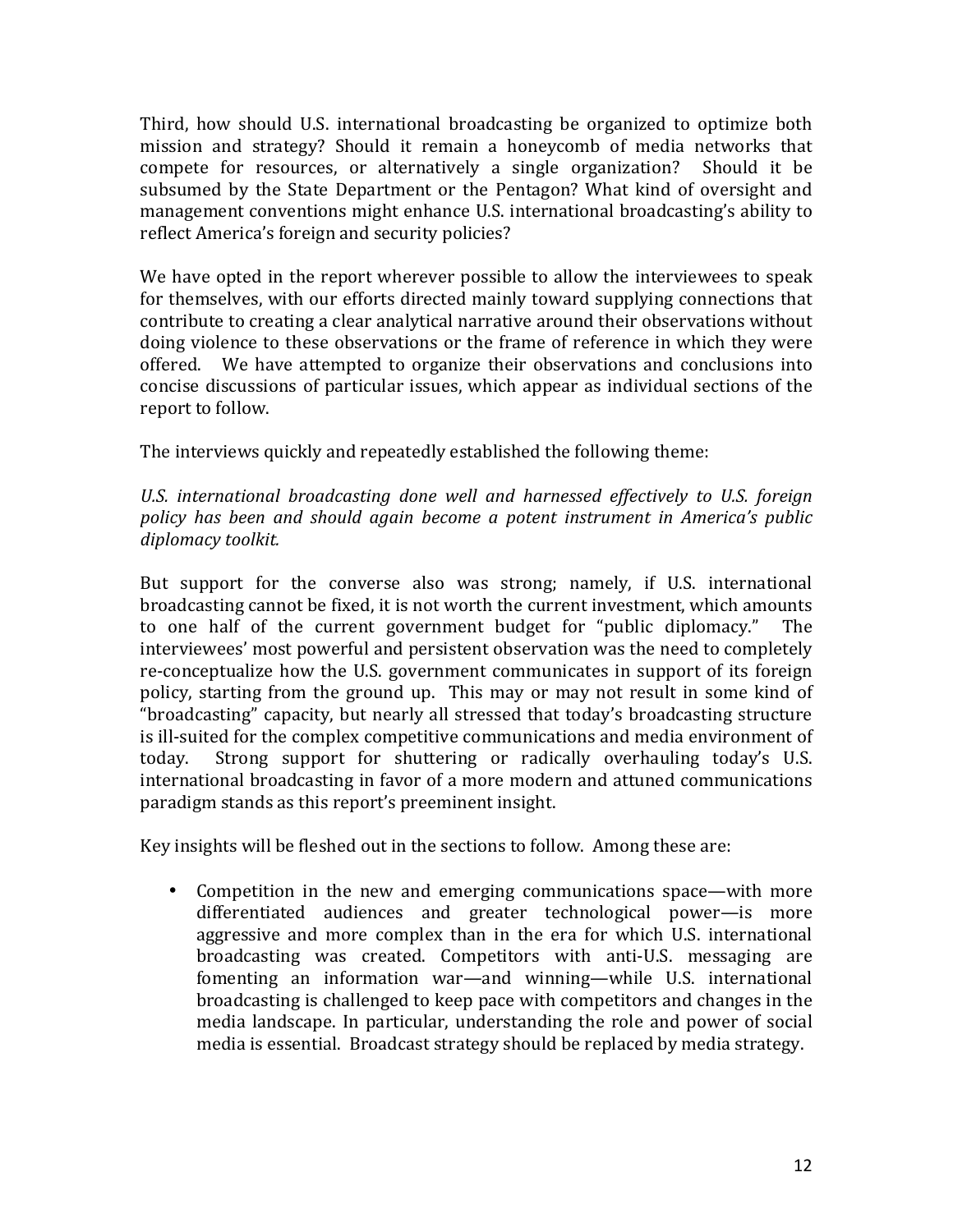- U.S. international broadcasting's overarching mission does not systematically address the realities of what is happening in the world. Responding to threats, advancing democratic norms, and conveying U.S. foreign policy interests should be key parts of the mission. Yet, individual missions among the networks are blurred and inconsistent. They require sharpening and realignment.
- The traditional division of U.S. international broadcasting into public diplomacy and surrogate missions should be realigned and deepened. Both roles are critical but distinctions must be drawn more sharply. Today, however, tension over the public diplomacy and surrogate roles has grown, diluting mandates and creating duplication. The surrogate function should not be jumbled together with public diplomacy.
- Surrogate broadcasting is likely to gain in importance and strategic influence in the foreseeable future. Increasingly, local media environments in local languages are becoming the main competitive playing field. Broadcasting in each place should be tailored to that audience. Surrogate presence assumes greater importance as hostile regimes monopolize information that really counts.
- Supporting and demonstrating American values should be integral to U.S. international broadcasting's mission. Ideas matter; U.S. international broadcasting should not be an ideas-free zone. Programming should be oriented to give hope. Detractors should be denied an opportunity to tarnish America, but the conveying of U.S. values should be consistent and not didactic.
- Telling America's story and informing audiences of U.S. positions, policies and attitudes is not a side issue but rather a central objective of U.S. international broadcasting, and the Voice of America is its vehicle. U.S. international broadcasting should be the definitive source for news on America. America should be shown in all its complexity, nuance and diversity.
- The U.S. is engaged in a war of ideas. U.S. international broadcasting should be an essential soft power tool with key audiences. "Thinking" media consumers should remain the main target audience. Audiences should be differentiated on the basis of local conditions and platform use. Metrics that show influence are urgently needed to gauge how well U.S. international broadcasting effects change. Audience size is an ambiguous measurement of influence.
- U.S. international broadcasting should use good journalism as its platform. But its networks are not independent news agencies, as if they were CNNs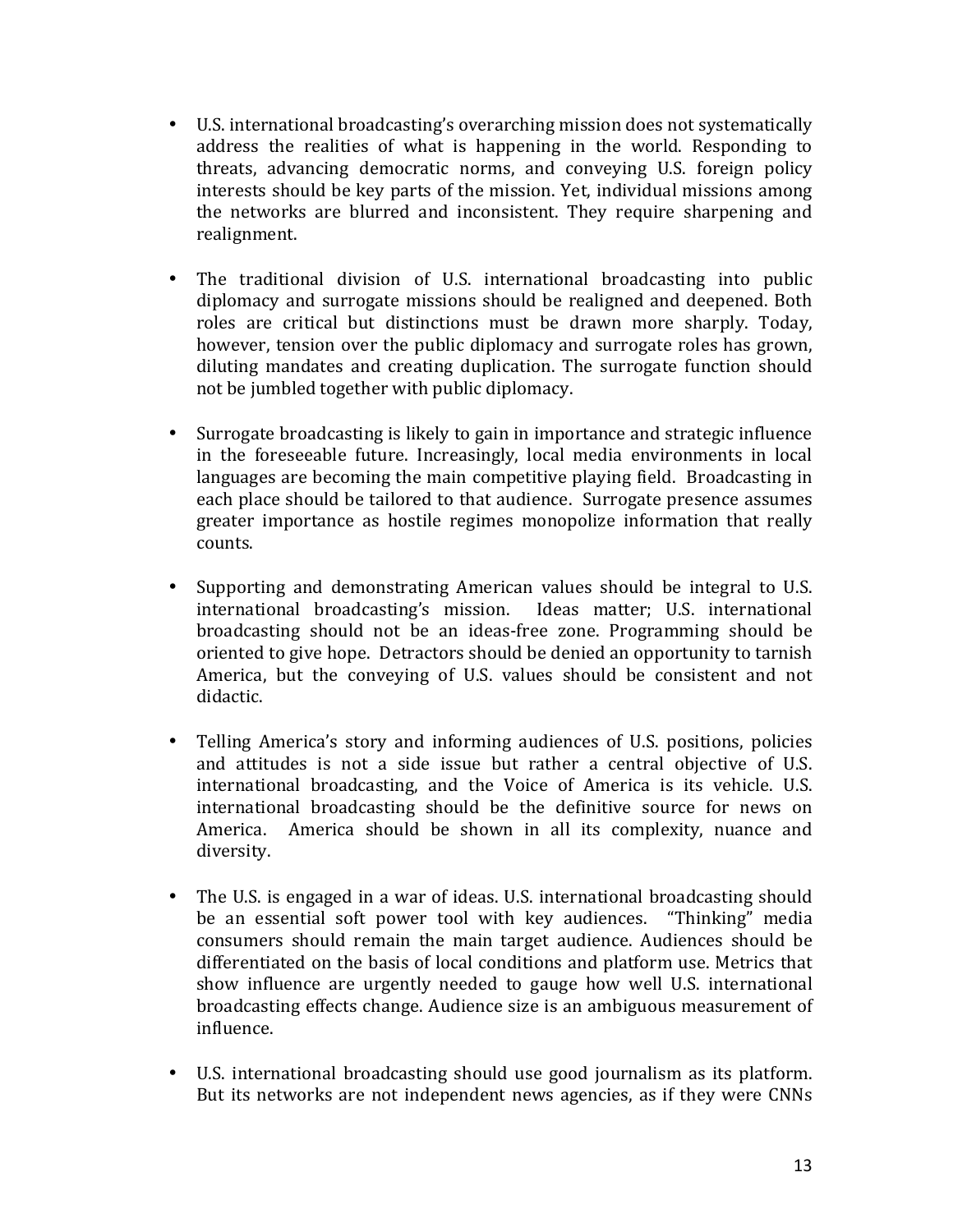that happen to receive their funding from the U.S. government. To justify the investment, its activities must be tied to America's strategic interests. Purveying "objective journalism" is by itself insufficient reason for U.S. international broadcasting to exist. The journalism "firewall" that has come to characterize the relationship between U.S. international broadcasting and other parts of the government is overblown and frequently counterproductive.

- U.S. international broadcasting is nowhere effectively linked to U.S. government strategic foreign policy planning processes or structures. Oversight from the Broadcasting Board of Governors is haphazard and diffuse, with little capacity to set broadcasting priorities, which in fact should be set at the highest levels within the U.S. government. Oversight should be redesigned and relocated in government to facilitate its connection to foreign policy objectives and practices. Broadcasting strategies and content should be aligned across all U.S. government communications facilities, except for military efforts, and U.S. international broadcasting's activities should be coordinated with foreign service components in the field.
- Different models for organizing U.S. international broadcasting should be considered. Currently the taxpayer has little idea—or the wrong idea—of what he or she is paying for with regard to U.S. international broadcasting. A number of alternative models for organizing U.S. international broadcasting can be imagined, but all will require political and legislative efforts of considerable weight. This is made more difficult because little strong support for U.S. international broadcasting exists in government, where memory of its successes during the Cold War is weak. Moreover, U.S. international broadcasting is a low-budget item that commands little attention. Alternative models include developing a single broadcasting corporation along the lines of the BBC; funding local media in areas we seek to influence; creating an NPR-like broadcast corporation that could accept corporate sponsorship; transforming today's operations into a much smaller agency that is simply a portal with information and links; creating a national strategic communications agency at the cabinet level or attached to the White House; and merging all of today's broadcasting elements into a  $501(c)3$  NGO that advocates for freedom, human rights, free markets and media freedom.
- The proposed legislative reform of U.S. international broadcasting is a good patch, but it is not a permanent fix. U.S. international communications strategy should be rebuilt from the ground up. The intellectual model for U.S. international broadcasting was created for the Cold War. It is an outdated and ineffectual paradigm. "Starting over"—abolishing today's "international broadcasting" while simultaneously designing a new communications capability to support U.S. foreign policy that resonates with the realities of today's world and media possibilities—should be given urgent attention.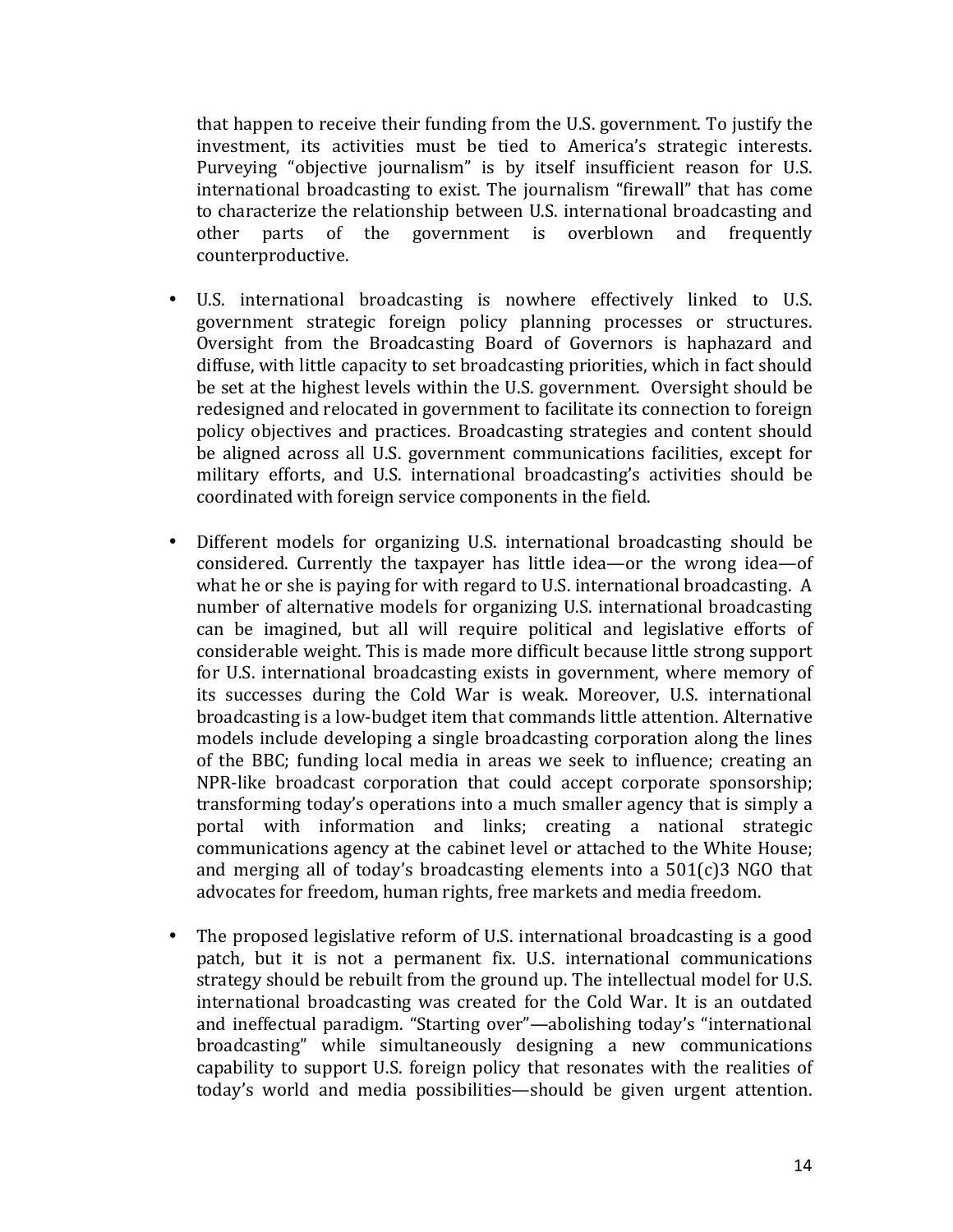Much of the effort to re-conceptualize why and how the U.S. should communicate in support of its foreign policy priorities and preferences could take place outside of government, in the think tank, university and NGO communities.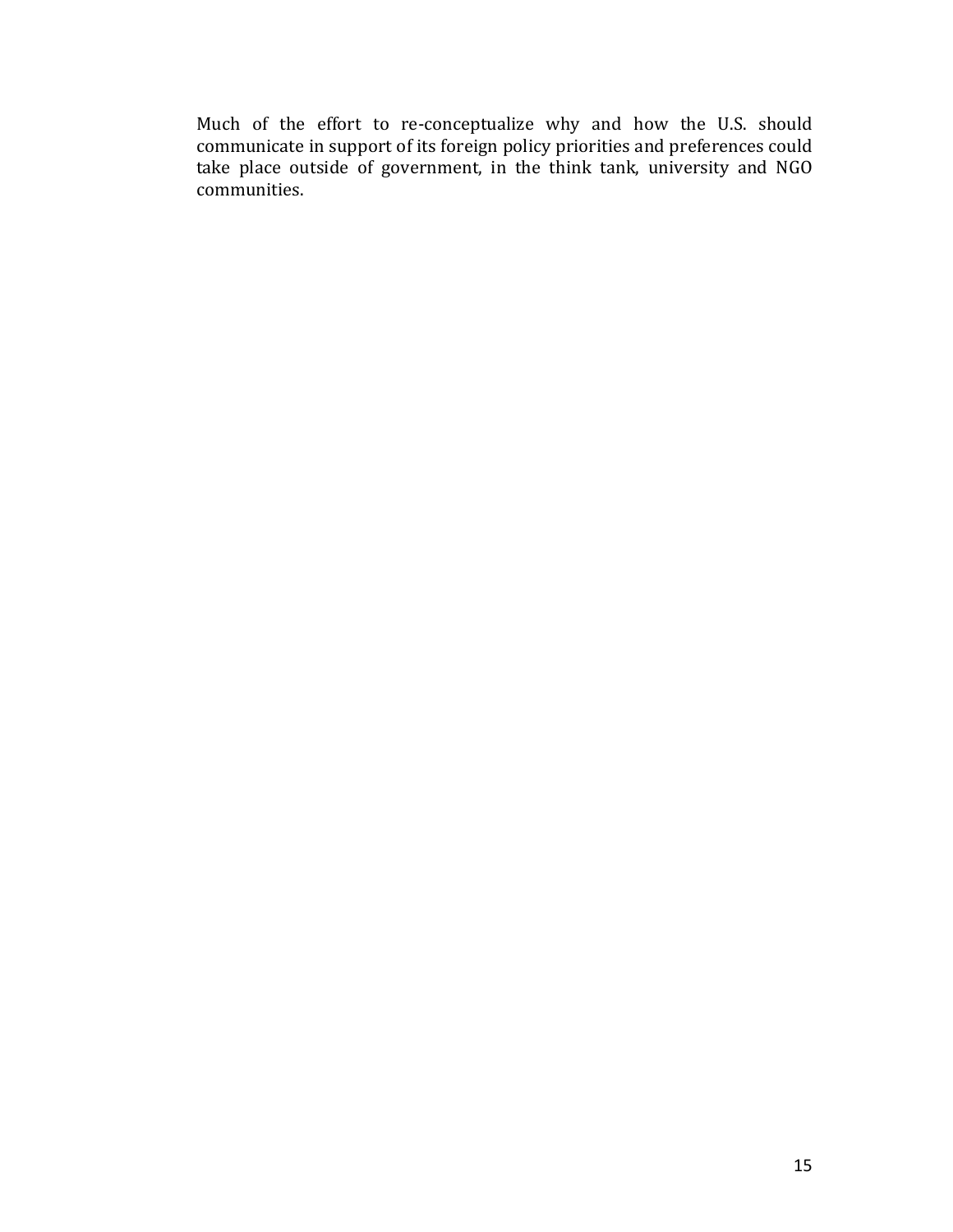### **II. THE WORLD TODAY AND THE CHANGED MEDIA ENVIRONMENT**

- **Competition in new and emerging communications space is more**  aggressive and more complex than in the era for which U.S. **international broadcasting was created.**
- U.S. international broadcasting is challenged to keep pace with well**funded competitors and changes in the media landscape.**
- Competitors with anti-U.S. messaging are fomenting an information **war—and winning.**
- Some regimes continue to exercise a monopoly over the information **their citizens receive even in a globalized information world.**
- Social media deserves special attention in any U.S. media strategy.
- English-language capability creates new opportunities for broadcasters to reach targeted audiences.

As several interviewees stressed, any discussion of what U.S. international broadcasting is doing or should be doing must be predicated on the question of what is happening in the world today and the direction in which things are likely to go. At the end of the Cold War, a sense of promise for peace and the ushering in of liberal democracies prevailed, at least for a period in the 1990s. But since then, and particularly after 9/11, significant areas of the world have become more dangerous and unstable. The U.S. has often been caught off guard and largely reactive to events, the latest being ISIL and Russian aggression in Ukraine.

Many interviewees also expressed the view that U.S. international broadcasting, too, has largely lagged behind in anticipating where extremism and anti-Western elements would likely develop and proliferate. Funding has been flat in areas most in need of U.S. international broadcasting, while non-priority areas receive duplicate funding, and the criteria for determining priorities has itself been short sighted and disconnected with realities on the ground. As one interviewee said, "we need to step back and define the world we live in today.... What is out there that might influence us?.... It is a range of countries that are not democratic that are extremely hostile to the United States and to the values it represents; and are influencing the way they think about those values and think about us. That is a BIG problem." "Information from bad regimes is vile and bold, but people still believe it," cautioned another.

# "Information from bad regimes is vile and bold, but people still *believe it."*

The implication of his point, which was shared by others, is that any strategy must be clear-eyed in confronting the inconvenient truth that the U.S. has formidable foes who wish to see it back on its heels and in retreat. As a first step, U.S. international broadcasting must restore clarity in looking at how the world is. "It's not the way we would like it to be, and we have to face it the way it is." Indeed, one very effective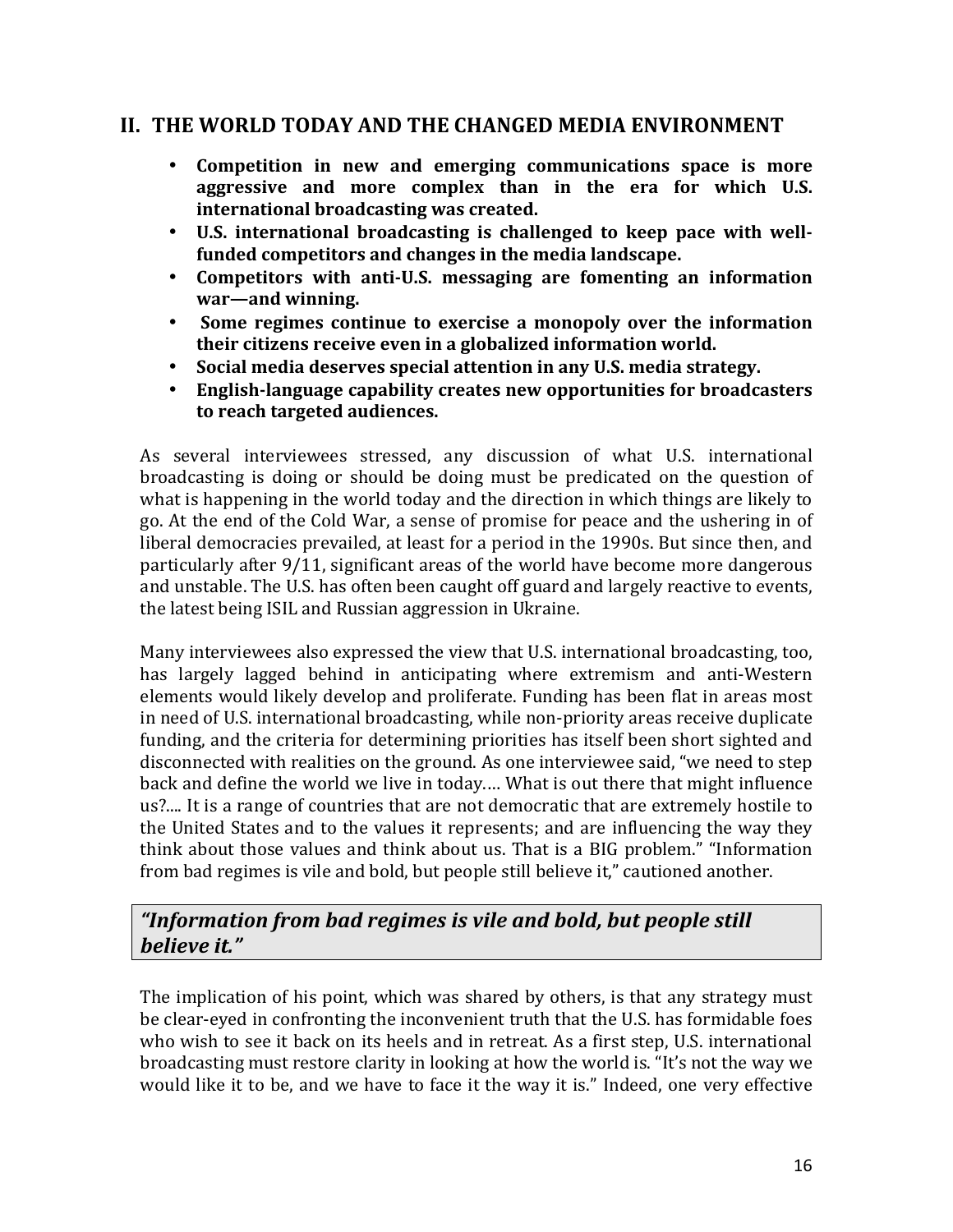strategy imposed by adversaries to ensure their own survival is to paint the U.S. as an enemy. 

A consensus view emerged that a new vision of how the United States communicates in support of its foreign policy objectives is more necessary now than it was several decades ago, despite the explosion of information sources and platforms in most parts of the world that might make one think that efforts to impede or restrict flows of information or to spin and target them for narrow purposes could not succeed. The pattern of media development in many countries that have undergone political or social transitions in the last few decades, noted a former ambassador, has gone from "closed to open to corrupt."

The greater availability of information has done little, he and others remarked, to erase the way authoritarian regimes and media-savvy non-state actors control access to information or tailor it in service of strategies supporting their preferred political outcomes. These regimes and groups have become serious communications competitors, offering, for example, highly produced television programming and their version of news on state-run outlets, which remain most popular with audiences. They have also, by extension, consolidated their virtual monopolies on information by disseminating content across digital platforms and borders, thus reaching and influencing consumers to whom they wish to target their propaganda. The results—from China to the Balkans to Russia to Syria—range from thwarted peaceful, democratic transformations to full-fledged conflicts and wars.

# *"The media 'revolution' in much of the world has gone from closed to open to corrupt."*

In other words, the communications revolution has encouraged regimes not just to wall off information in predictable ways—for example by restricting or denying the Internet through technical means, as happens in China, Iran or North Korea. More subtle but effective strategies are on the rise. Several interviewees whose organizations wrestle with the problem of states controlling information observed that, in many places, what one might call "hybrid regimes," have emerged. In these, the state controls media and uses it as an instrument to maintain power. Such states effectively have a monopoly over the information their citizens receive, and what citizens receive from other sources is essentially marginal.

Growing competition from point-of-view media at the global level is also a problem, for example Al Jazeera in Arabic or Iranian broadcasts in the Middle East or Russia's RT and its local stations, as is regimes' practice of saturating local airways with "information" and "analysis" that is tendentious, distorted and blatantly mendacious, as one sees clearly in Russia's unfolding communications strategy toward Ukraine and its other neighbors. Observed a long-time student of Russian affairs, "The scale of disinformation and outright lies on the part of the Russian government and the Russian media, I think, exceeds anything we saw in the Soviet period."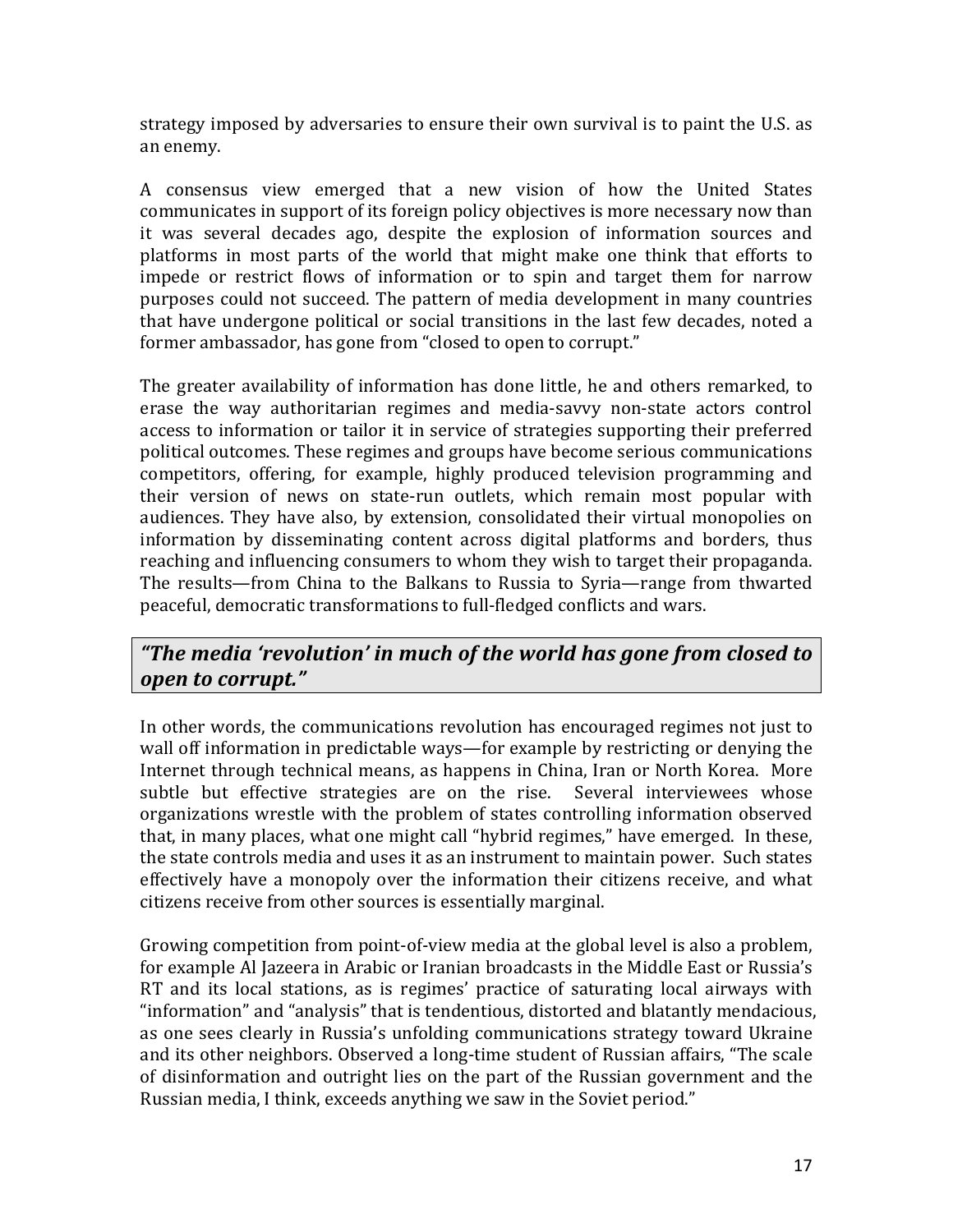Both global and local communications strategies increasingly rely on the integration of old and new technologies. "The interface between various platforms in an age where people are getting news off smart phones, those who know how to integrate well are the ones succeeding," observed a senior diplomat among our interviewees, noting further that the State Department is not alone in being especially weak on the use of Twitter and other social media platforms. Old consumption patterns for information are dying, especially among younger people. "The way people are getting information, for example from Buzzfeed, has changed, it's moving fast. This is the future for news. Email is passé." The diplomat cited his own children's preferences in this regard, pointing out that they never turn on TV for information any more, which they get from other platforms, mostly social media. Radio for them is practically a prehistoric concept. "Saudi women now download Anchorfree, Whisper, etc., platforms we need, because this is our target market," noted another. "We need to be very, very current about what is going on and what is changing and what technology is being sold to other governments."

*"We are a long way from the era when the battle was simply RFE versus Radio Moscow. Therefore, 'broadcast strategy' must give way to 'media strategy' in a broader sense."*

A public diplomacy strategist argued for "more explicitness about how the rise of social media has changed the nature of the competition for audiences that broadcasters once could assume would be their own. Broadcast strategy and social media strategy must be tightly linked." He and others noted growing trends around the world of people relying more on social media, and trusting them more, than on "traditional information providers," and they cited the example of ISIL and other radical groups using social media effectively in targeting their audiences. Observed this strategist: "We are a long way from the era when the battle was simply RFE versus Radio Moscow. Therefore, 'broadcast strategy' must give way to 'media strategy' in a broader sense." And the paradigmatic shift to "media strategy" with its focus on new platforms, new technologies, new audiences and their more specialized information consumption preferences "needs to be institutionalized, not *ad hoc*."

On the supply side, several interviewees argued that journalistic standards for information gathering have declined, and that fewer foreign correspondents and bureaus "result in an ant's view," with no good overall picture. This decline is attributable in part to the absence of good journalism training and mentoring, and the lack of career paths for young journalists. Another interviewee—a former foreign correspondent—disagreed. In fact, there are more foreign correspondents than ever, he argued, "just not ours," and he went on to discuss how the "business model for investigative iournalism and foreign correspondence is broken." In this environment, the BBG, which operates a global network of journalists, would seem to enjoy a distinct advantage. One interviewee cited a recent State Department approach to offer workshops on the empowering potential of media tools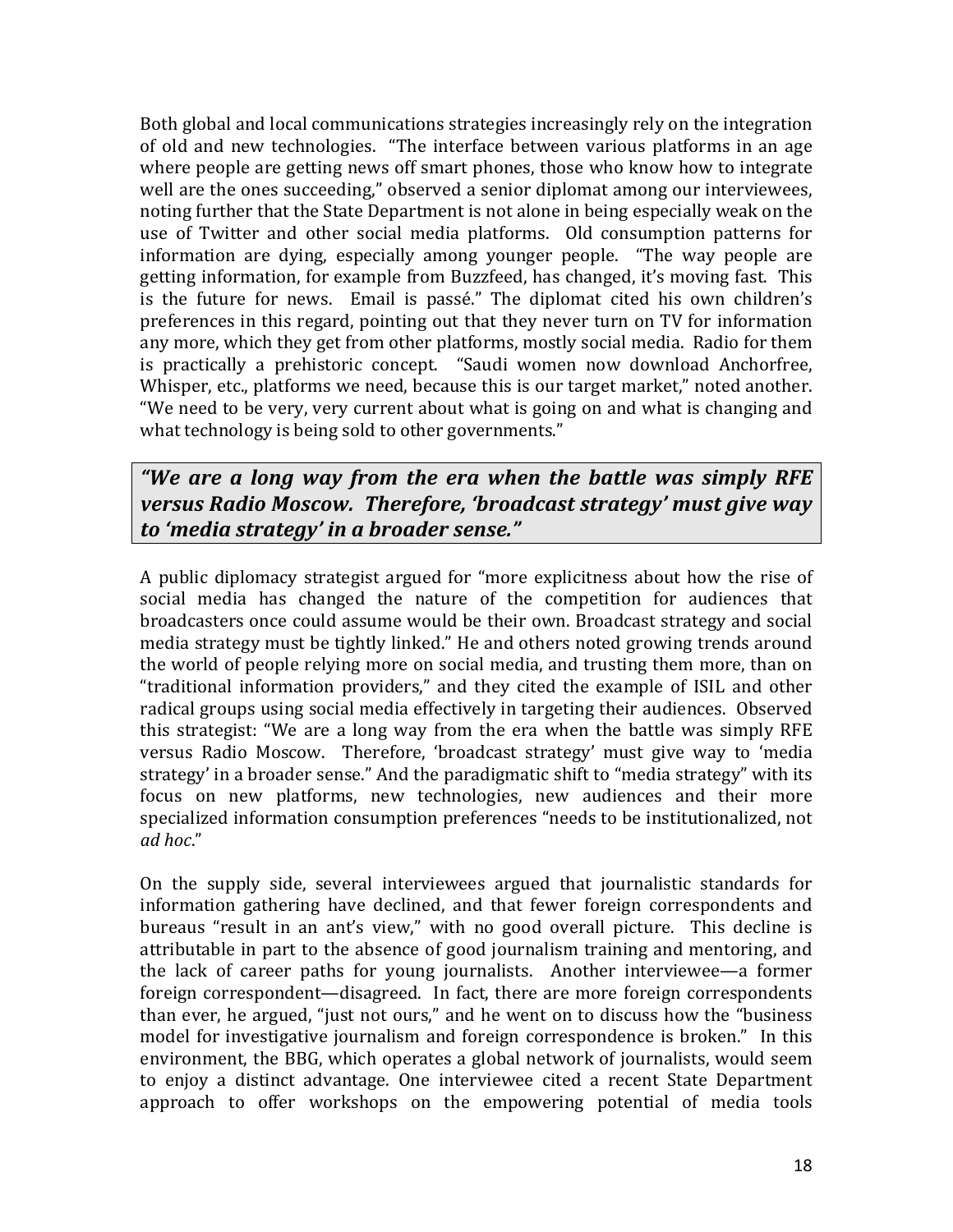themselves in efforts to build more open societies. "This should be a continuing priority for U.S. broadcasting and related programs."

A continual theme in the interviews was prefaced by universal acknowledgement that the media environment into which the United States now seeks to communicate in support of its foreign policy preferences may now be unrecognizable to the media strategies built on "broadcasting" as the BBG and State Department currently understand it. Indeed, in a complex and dangerous world, U.S. international media has largely been reactive, lacking a global, proactive strategy to encourage and help shape more hospitable environments and counter threats, ideally before they happen. Most interviewees questioned whether we can succeed on a competitive communications landscape working from a blueprint prepared in the 1950s. "How do you get a message across?" was asked repeatedly.

Several interviewees went so far as to recommend that U.S. international broadcasting concentrate solely on helping to remove barriers to global consumers' access to the cascade of information produced beyond the U.S. government, for example by concentrating investment on the development and distribution of antiinternet-circumvention technologies, or by having dedicated Twitter feeds with informational links to other information providers, wherever they might originate. The reasoning behind this recommendation is straight-forward: Technologies have given birth to a fluid marketplace of ideas in which users can judge for themselves what is valuable and what is not. But they are often not directed to information that is curated to present an accurate view of what the United States is really all about.

Another development in the media environment, especially since the end of the Cold War, should influence broadcasting strategy on both the demand and supply sides: the growing use of English. The globalization of media has underlined the importance of English use in business, international affairs, the arts, culture, even sports. Few regimes are able to wall off their populations from massive intrusions of English-language content, whether via news, music or movies. Our interviewees pointed to the rapidly growing number of English-capable young people in places like the new states of the former Soviet Union, the Middle East, and Asia generally. They argued that the rise of English as the global language—and efforts by young people to participate at this level—serves as a natural connection to America and its narratives. Not surprisingly, they noted, some adversaries increasingly target not just Western audiences but English-capable non-Western ones with their own sophisticated English-language media: a clear admission of the language's magnetic powers. Many interviewees argued that few things facilitate the entry of diverse audiences into the world of Western ideas and values better than command of English; and at the level of strategy, attracting English-capable youth would go far in any broadcasting effort to focus on audiences of critical thinkers. And they expressed dismay that English-language broadcasting at the VOA has recently been reduced and that English-language programing on local themes for "surrogate" audiences has yet to be attempted in a serious way. These commissions and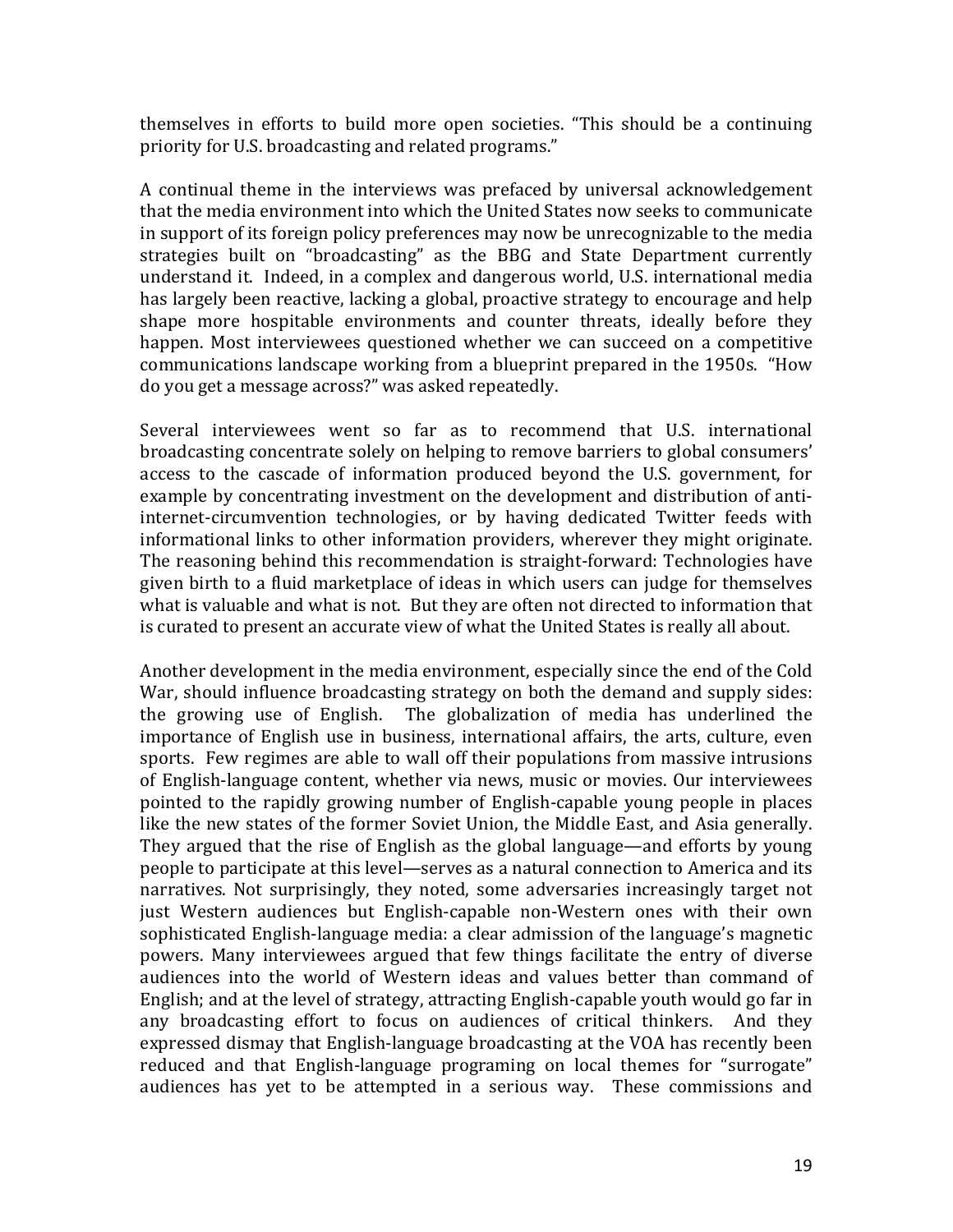omissions were attributed to the weakness of a compelling overarching strategy for U.S. international broadcasting.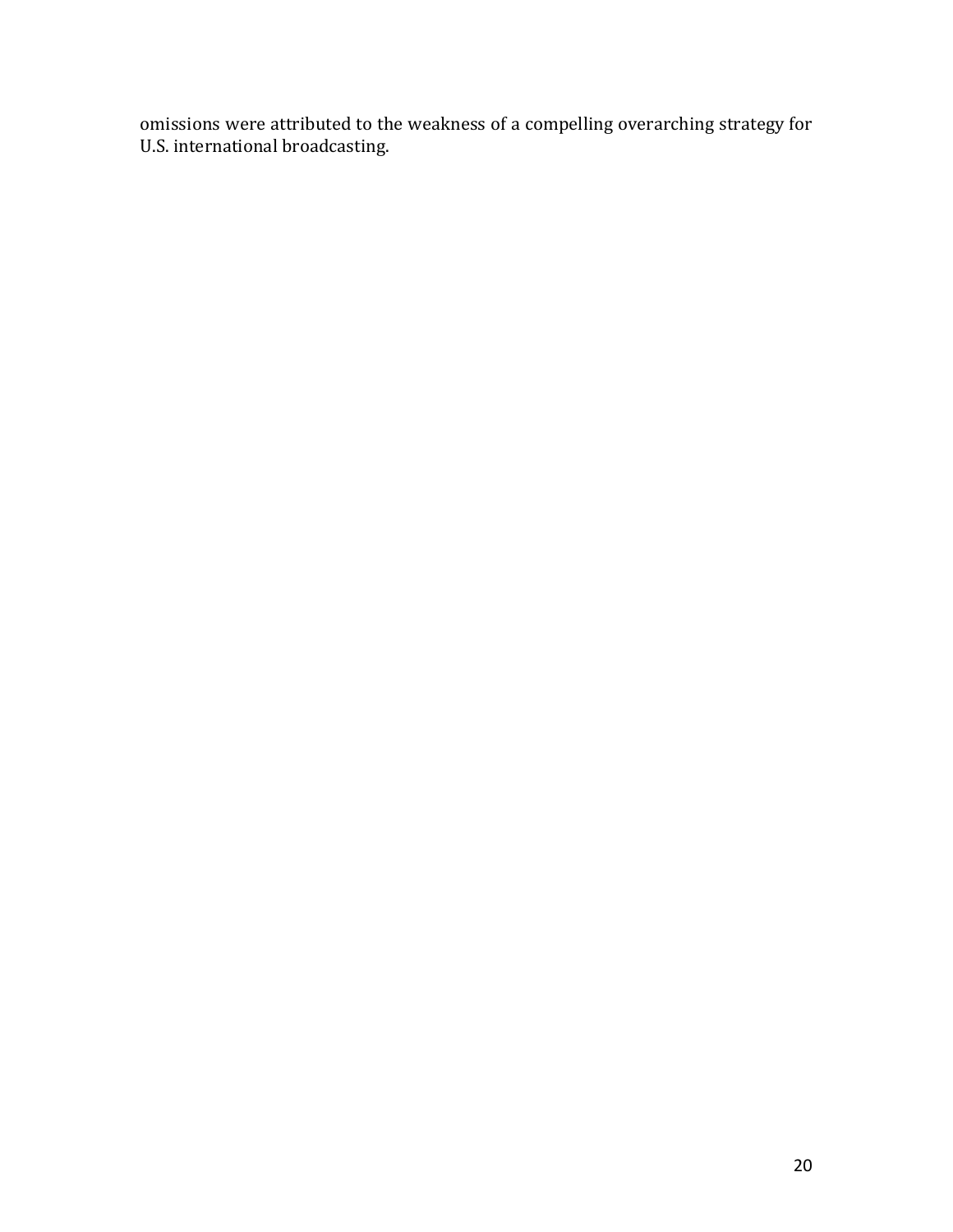### **III. MISSION**

- **U.S. international broadcasting needs a sharper, more coherent**  mission that actively *promotes*, rather than simply supports, democracy; addresses and combats competitive threats; and advances U.S. interests, goals, and values.
- U.S. international broadcasting must contest an information space of **renewed ideological warfare.**
- The U.S. is increasingly ceding the information space to adversaries.
- U.S. international broadcasting should exist within the realm of public diplomacy in a more official sense.
- Missions among U.S. international broadcasting's networks are blurred and inconsistent.

The mission of US international broadcasting, revised by the BBG in 2010, is: "To inform, engage and connect people around the world in support of freedom and democracy." If U.S. international broadcasting's *raison d'etre* is to support freedom and democracy, one might expect a narrower definition of who and where it should be targeting is efforts—that is, places where democracy and freedom are unknown or under siege and where these deficits create threats to the U.S. or to the global community.

Nearly all of our interviewees stated that U.S. international broadcasting's mission should be about much more than what it purports to be. They spoke to the need for a sharper, more coherent mission that actively *promotes*, rather than simply supports, democracy; addresses and combats competitive threats; and advances U.S. interests, goals, and values in the most constructive ways possible. The first step in articulating these, or any other tactical goals, they argued, was to understand the new media environment, both in terms of technologies, competitors and audiences, and where U.S. international broadcasting fits within that context. As the president of a democracy-promotion NGO put it: "You have two separate problems—how to understand what are the problems that arise from the world we live in, and, second, to understand how the U.S. international broadcasting mission is related to that. We have always operated within the assumption of a strong West, international stability and so forth, which are not there today."

Many took this a step further in arguing that U.S. international broadcasting should exist within the realm of public diplomacy in a more official sense. "Broadcasting is inextricable from the larger public diplomacy issues...not as something independent but as part of a broader and larger and deeper U.S. use of cultural means to engage with the world," one said.

Understanding the new media environment and the need for more flexible, nimble models for media, brought to the fore the priority most interviewees felt was lacking in U.S. international broadcasting's mission: the ability to communicate U.S. foreign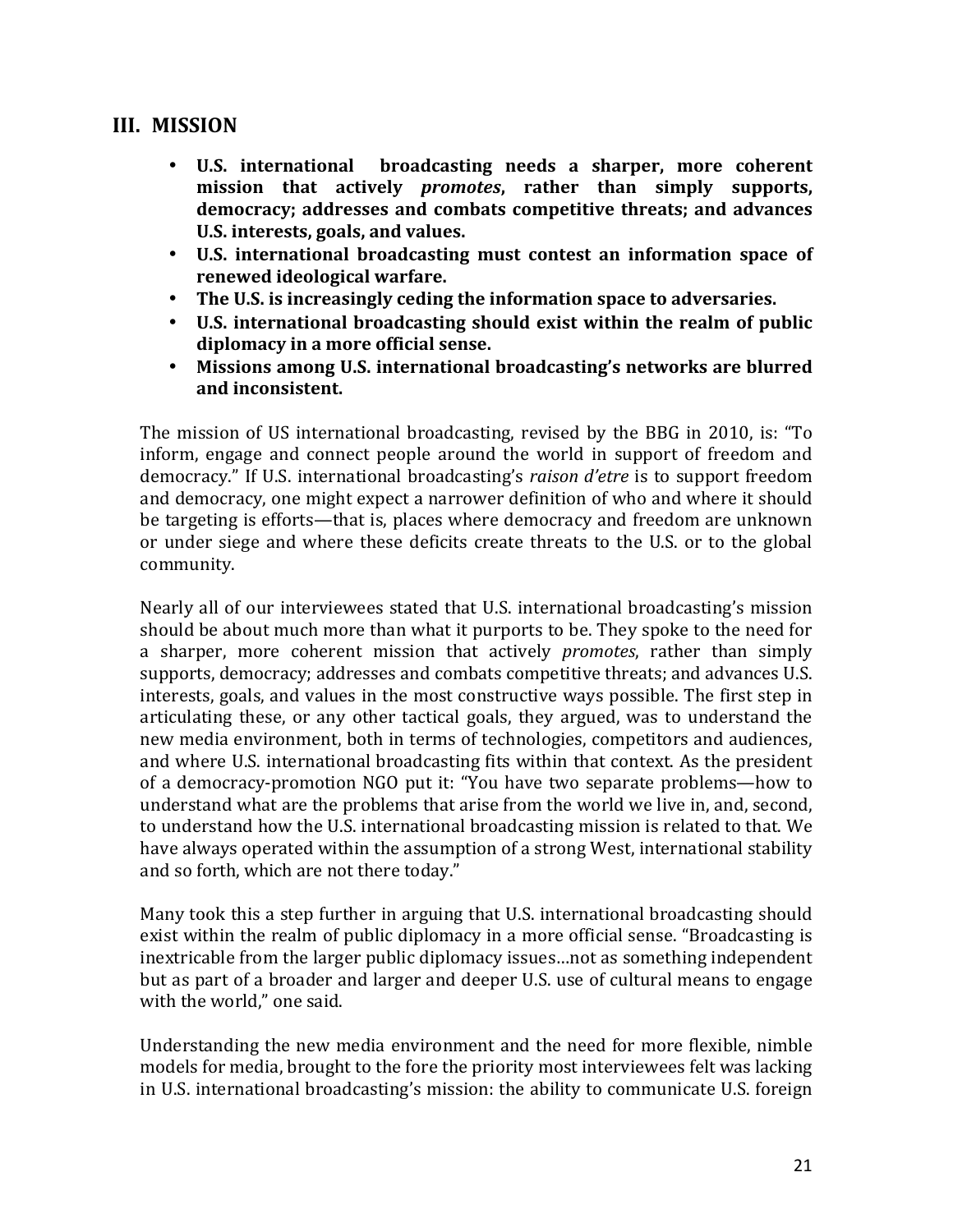policy preferences, interests and values where they are increasingly under threat. Part and parcel of these aims is the promotion of democracy but in a more targeted sense, that is, in regions that are both dangerously anti-democratic and using anti-American narratives as a means of indoctrinating populations to support their cause. These threats were seen as much more potent and threatening to America's own interests and that of the peaceful democratic order.

*"You have two separate problems—how to understand what are the problems that arise from the world we live in, and, second, to understand how the U.S. international broadcasting mission is related to that. We have always operated within the assumption of a strong West, international stability and so forth, which are not there today."*

One common view held by interviewees was that U.S. international broadcasting has very clear adversaries, such as Russia and ISIL, in an information space of renewed ideological warfare. This, they said, must be at the forefront of U.S. international broadcasting's efforts. As one scholar put it: "We are now beginning a long-term fight against radical *jihadism*. This will be the unifying message of our foreign policy from Morocco to Pakistan for as far as the eve can see. Broadcasting should be in this light. There are lots of different ways to do it, but if you are not in this mindset it's not going to happen." Other interviewees underlined that broadcasting/media should be used to counter violent extremism, particularly in terms of undercutting extremists' recruiting efforts. "The U.S. [broadcasting] product is reactive and is not integrated within the larger public diplomacy and foreign policy context," argued a public diplomacy strategist. Further, he argued, this mission should not be mainly the preserve of our military's communications efforts, for example those of some combatant commands.

A former senior diplomat said: "We [should be] using U.S. international broadcasting to achieve the national interest. That's the end game. We're looking at things we want to get done in the world.... We want more countries to be free because that makes us safer. Broadcasting helps in that by helping nations become freer because it provides a free press to places that don't have a free press, and it helps explain American foreign policy."

There was significant concern among interviewees that the U.S. was ceding the information space to adversaries, and was simply not a presence when it most needed to be. Description of this phenomena included U.S. international broadcasting's defensive posture in having to resort to debunking of lies about the U.S. or its policy, rather than assuming a proactive stance. While countering disinformation and attacks on the U.S. is important and should be an official function, one also noted that: "We need to be more aggressive than just stating policy, what we do in the world. I think we take it for granted that everybody understands it or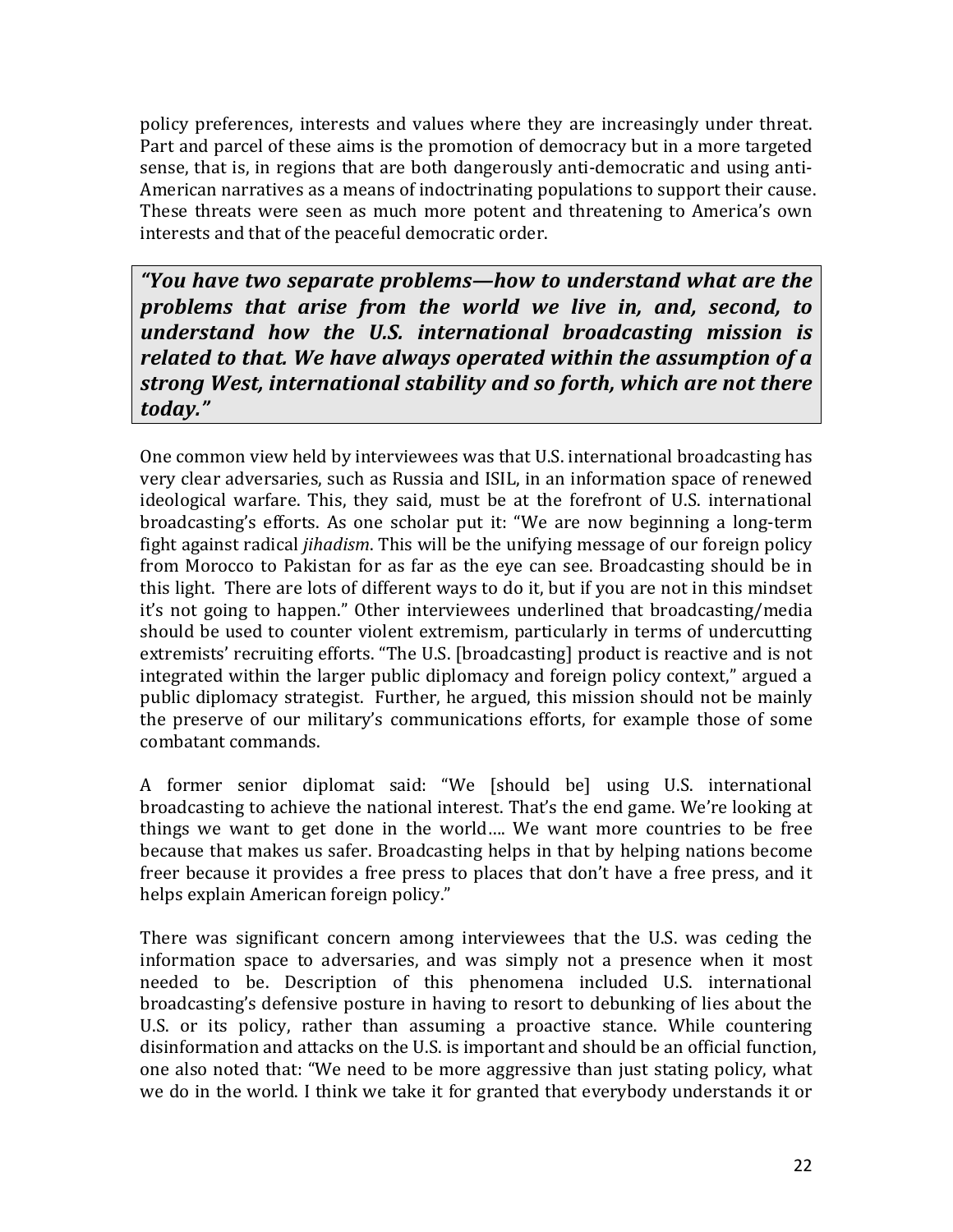that it doesn't matter. That is definitely not my view." Another stressed that U.S. international broadcasting should be more confident in "explaining our foreign policy and cannot just rely on intermediaries to do it for us, whether Russian news, NBC, anybody."

Others said that as long as the U.S. is influential, audiences and information consumers will want to know what it stands for. Not being a strong presence leads to a weakened posture in the realm of ideas, to the extent that "silence implies consent." One interviewee said, "It's not a war of ideas, but it is entering that arena and being a presence there is critical because the default option, it seems to me, is that then we are not at all playing in that game. And I think more harm would be done. A lot of other people are in the game, and if you pull out of it, then people will listen to others. Does that mean they will do certain things? I don't know. But do you want to take that chance?"

The discussion of what a renewed mission for U.S. international broadcasting should encompass and how such a mission should be prioritized and structured in extraordinary times would not be complete without a more granular look at the missions of the five networks at the heart of U.S. international broadcasting. As the networks produce content and carry out programming, they should theoretically have a more nuanced understanding of what it is they are doing and why, and what their audiences need and want.

# *"A lot of other people are in the game, and if you pull out of it, then people will listen to others. Does that mean they will do certain things? I don't know. But do you want to take that chance?"*

However, there remains much confusion and fuzziness over how these individual missions are carried out despite what may be written in their corporate statements of purpose and role. The statements themselves are not clearly aligned. Some of the objectives of the networks stress the "promotion of," rather than simply "in support of" democracy through the provision of a free press or objective news and information; part of one statement is to serve "America's interests with reliable information that presents the policies of the United States clearly and effectively." A third focuses primarily on the provision of news and information. One stresses radio but does not mention the plethora of other platforms being used around the world, which calls into question the engagement piece of U.S. international broadcasting's overall mission. By way of illustration, one interviewee pointed to a seeming disconnect within the mission of a single network: "When Middle East Broadcasting was set up, there was already by then a mushing of the two missions. All you have to do is go online, you read the two different purposes written there, and they are kind of contradictory."

Questions often arose in interviews as to how effective these missions were, whether they are contradictory, complementary, or duplicative at the operational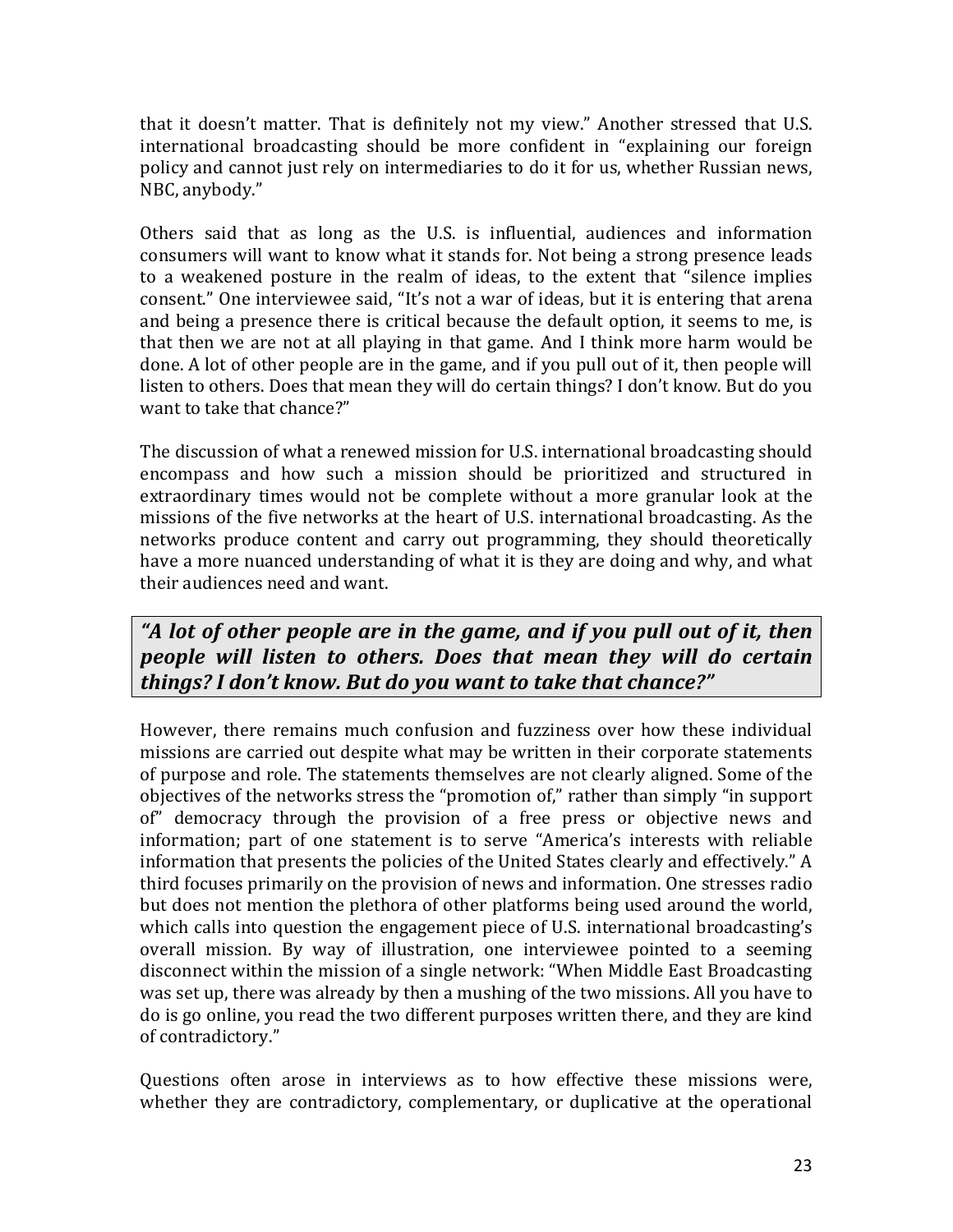level, and whether they are in sync with the mission of U.S. international broadcasting at all. The consensus among interviewees was that little attention has been paid to this issue, resulting in what one decried as "complete mission drift and mission creep. When did it happen? Who knows? Three, five, seven, nine years ago, but it has been *happening*."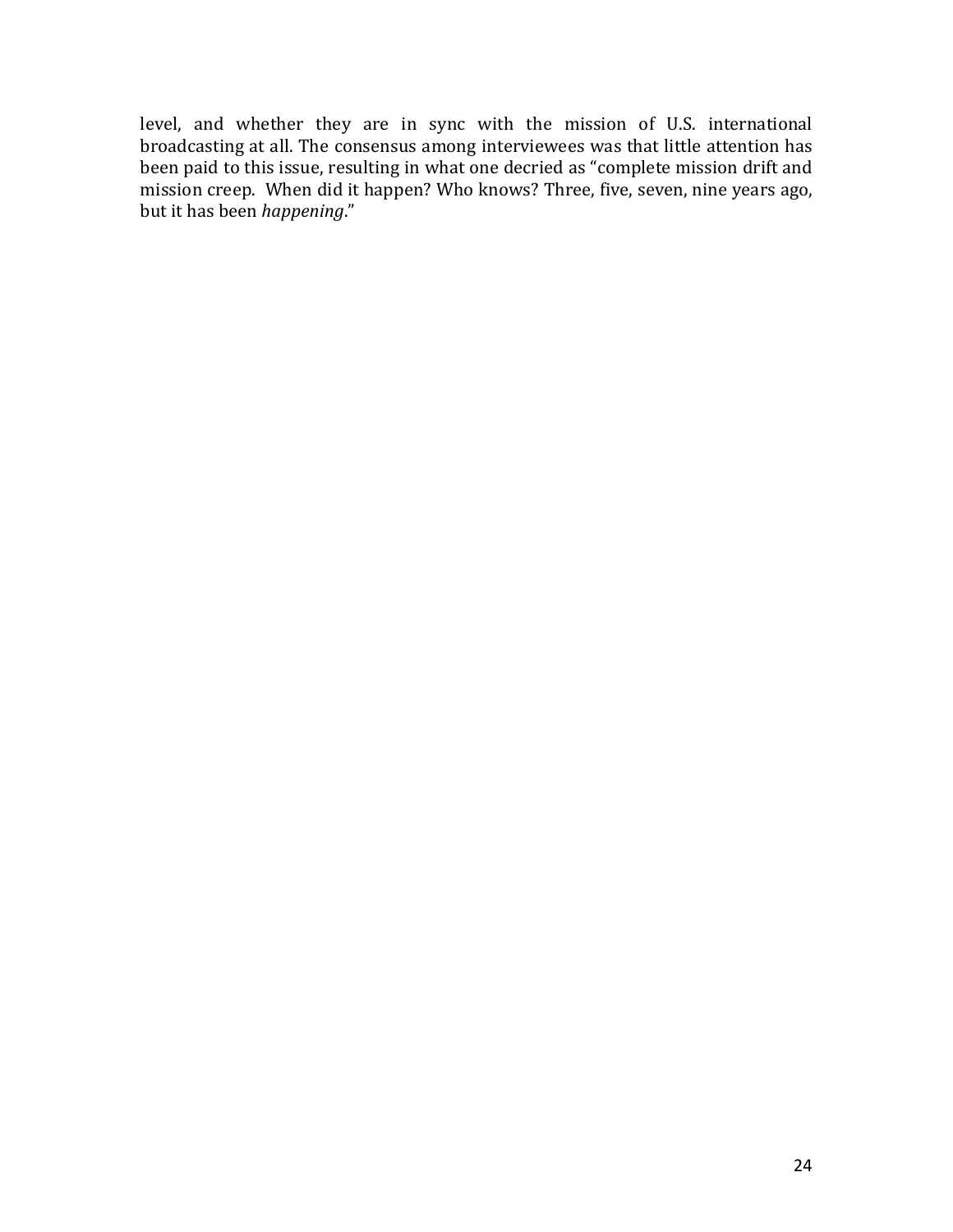# IV. THE GREAT DIVIDE: PUBLIC DIPLOMACY AND SURROGATE **BROADCASTING**

- Tension over the public diplomacy and surrogate roles has grown, **diluting mandates and creating duplication.**
- Both roles are critical, and distinctions must be drawn more sharply.
- The public diplomacy role and the surrogate role should not be jumbled up; these are separate functions that should be addressed separately.
- Surrogate media are likely to gain in importance and strategic influence in the foreseeable future. Local media environments in local languages are becoming the main competitive playing field.
- Surrogate presence assumes greater importance as regimes monopolize information that really counts.

The traditional distinction between the Voice of America and U.S. international broadcasting's other networks—Radio Free Europe/Radio Liberty, the Middle East Broadcast Networks, Radio Free Asia and the Office of Cuban Broadcasting (Radio and TV Martí)—is supposed to be straightforward. The VOA, as its names indicates, was intended to be responsible for describing America to a global audience in all its wonder and complexity in a variety of languages. It was indeed "America's voice" with its emphasis on "us."

The other networks—"surrogate" broadcasters in today's parlance—were designed to provide what are essentially credible local broadcast services in local languages for the audiences in countries that either forbade or restricted such services or offered their citizens misleading, tendentious or mendacious information and commentary intended to defend the domestic regimes' power and to support their narratives and objectives. Programming from the surrogate broadcasters for the most part eschewed "doing America" in favor of deep and penetrating broadcasting about the local issues through factual reporting and provocative discussions. Surrogate broadcasting, in contrast to the VOA's being "about us," for the most part, was "about them." Both the VOA and the surrogate stations developed strong journalistic standards and accountability as the platforms for their broadcasts.

Tension between the VOA model of "official" or "public diplomacy" broadcasting and the surrogate model of "local" broadcasting is long-standing, beginning almost at the creation of Radio Free Europe  $(1950)$  and Radio Liberty  $(1953)$  for the specific purpose of undermining communist rule in Eastern Europe and the USSR. For the most part, the surrogate stations avoided the VOA's mission of presenting America to their audiences, although a few exceptions existed. Many VOA language services, on the other hand, operated as mostly surrogate stations. By the time the USSR collapsed in 1991, duplicate language services with strong surrogate orientations proliferated across the networks, with overlap being particularly pronounced between the VOA and Radio Liberty. Overlap multiplied with the creation of Radio Free Asia in 1996, as both RFA and the VOA broadcast similar "local" programming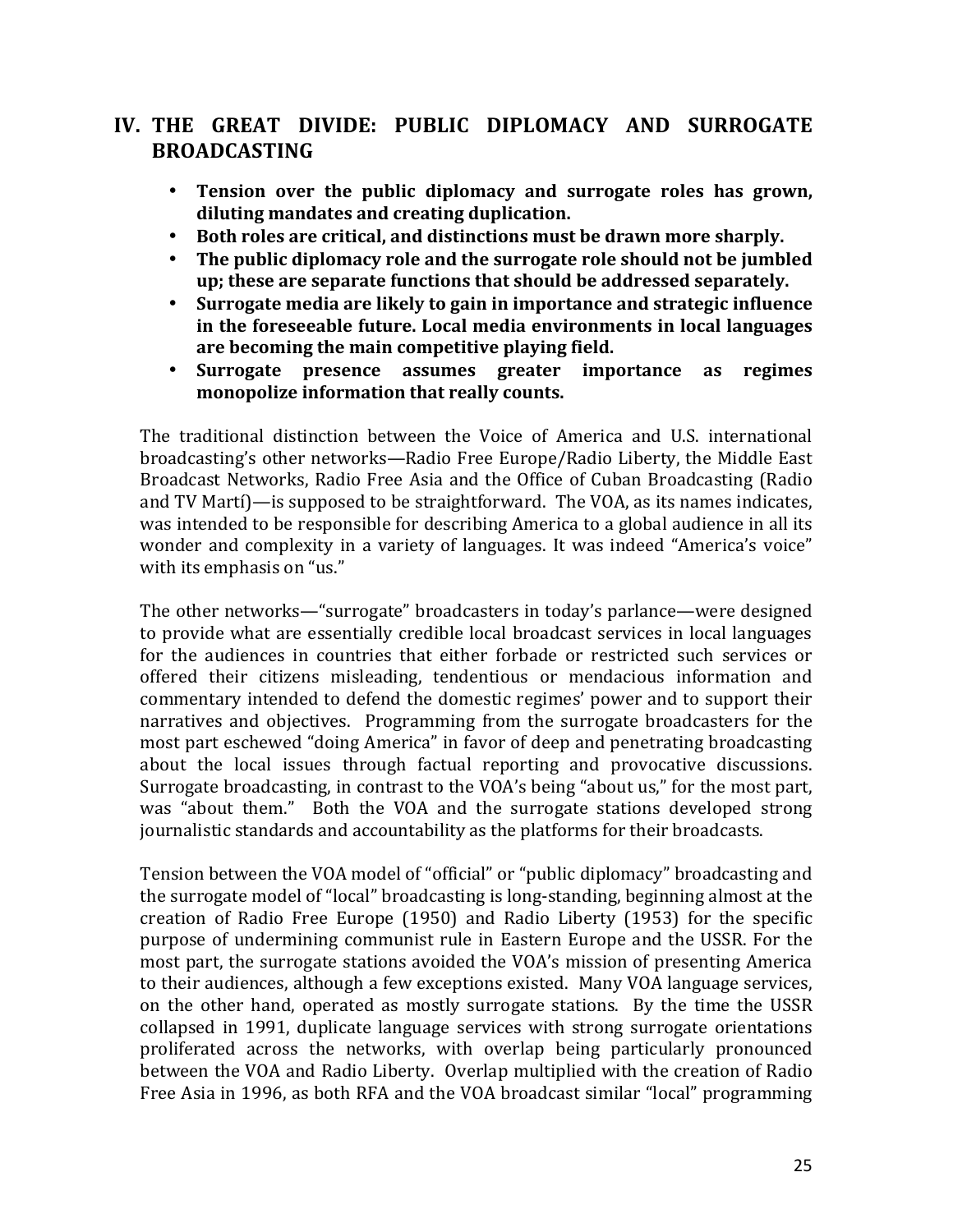to a number of Asian countries. Noted one interviewee possessing deep experience in U.S. international broadcasting, who argued for the VOA's dual mission:

The view that was always claimed about VOA, and maybe this should have been *the view, that VOA was broadcasting [only] about America to the world—it's* not true.... If there is a function for VOA, you have to do some local reporting, or *people don't listen to you.* 

Yet disquiet over the VOA's investment of resources into surrogate services where they are already provided by other U.S. government networks has grown in recent years as official public diplomacy is increasingly seen to be failing. Surely the VOA, this view goes, should be a powerful public diplomacy instrument in support of U.S. foreign policy objectives, but it is now too far out of its lane to maximize its effect.

*"For the [public diplomacy] function, addressing the disinformation, that really is a more official function. And the U.S. has to begin to take that function seriously, which it has not done until now. And it needs to. But it is not going to take it seriously if it is jumbled up with the other thing [surrogate]. My advice on structure and strategy and* substance is that you have two separate problems which should be *addressed separately."*

A strong consensus exists among the interviewees of this project that both roles the public diplomacy role played largely by the VOA and the surrogate role of the other networks—continue to be critical, and that the role of each needs to sharpened. One interviewee cautioned against the continued blending of the two roles. "For the [public diplomacy] function, addressing the disinformation, that really is a more official function. And the U.S. has to begin to take that function seriously, which it has not done until now. And it needs to. But it is not going to take it seriously if it is jumbled up with the other thing [surrogate]. My advice on structure and strategy and substance is that you have two separate problems which should be addressed separately."

Interviewees pounded home the message that surrogate broadcasting is likely to be an increasingly valuable communications instrument on unfolding landscapes where America's vital interests are challenged. Clearly Russia's annexation of Crimea and invasion of parts of Ukraine, and Iran's resolute march toward developing nuclear weapons heightened many interviewees' sense of urgency in this regard, but beefing up surrogate broadcasting generally was cited as a need from Cuba to North Korea. Surrogate media in these contexts should exist to confront internal, or domestic, realities, for example, the crushing of moderate pluralistic elements in Russian society and elsewhere.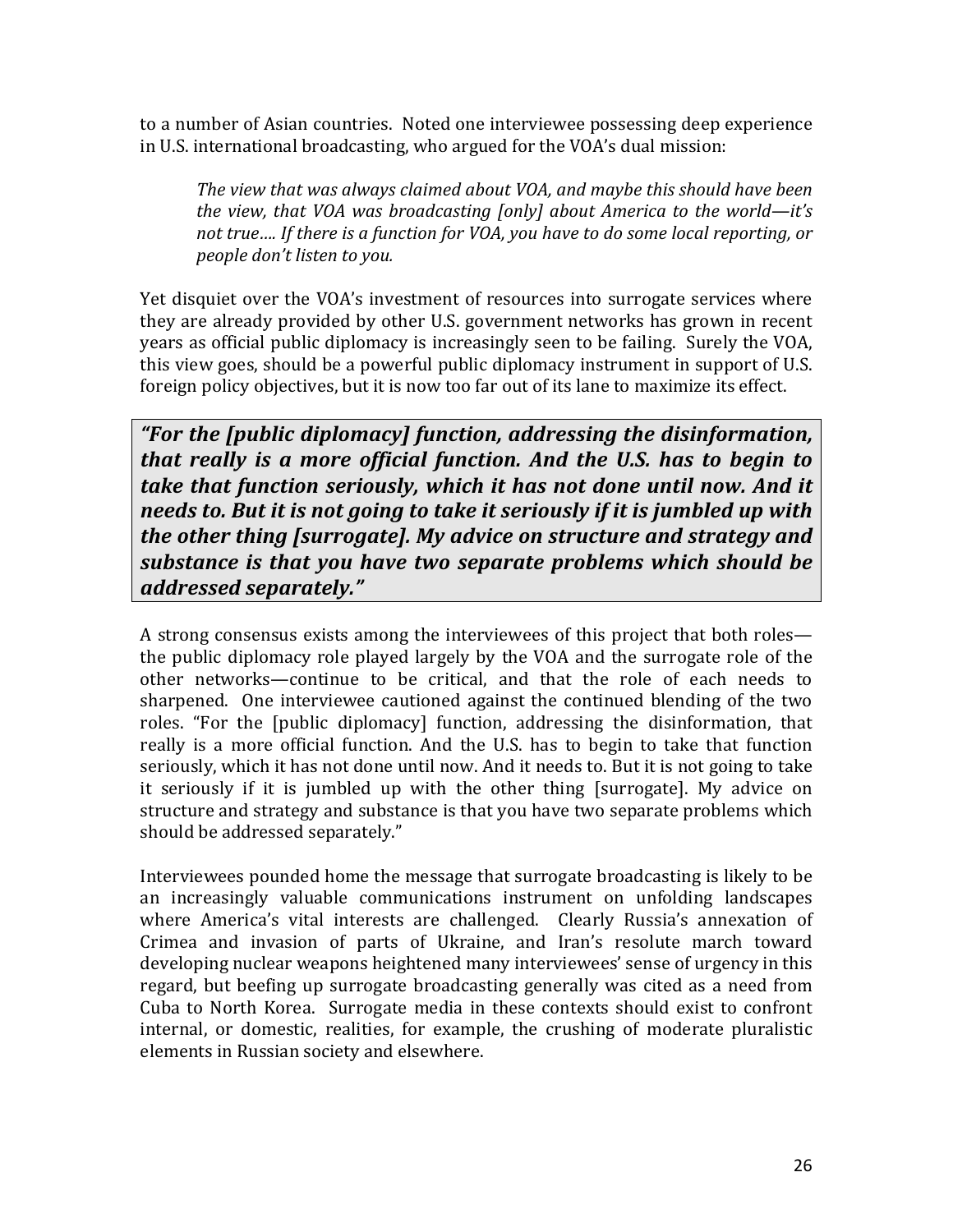"It  $\lceil$  [surrogate media] does have to do with providing the audiences—the people who follow these issues, the people who are active in trying to have a more open society, people who are under great, great pressure today—the kind of information that would be extremely difficult to get in a systematic way," said one interviewee. "I do believe that that function is still necessary in a larger number of countries than you might think. Certainly, most of the former Soviet Union but probably beyond that in a lot of countries."

The surrogate media function must not be conflated with the public diplomacy function, he added. The surrogate dimension is "very different from what kind of information the United States as a country should be trying to project to the world, not only about itself, but to counter what is today a very, very dangerous international information environment. This has nothing to do with, or is very indirectly related to surrogate broadcasting, but it has to do with the fact that certainly Putin, but not only Putin, is projecting messages not only through his own messages but through RT, China through CCTV, Iran, etc."

"After the breakup of Soviet Union, we tried to bring notions of *Western journalism, but now that is being undermined. The whole situation cries out for a more coherent American response."*

Broadcasting in each place should be tailored to that audience. "We say there is a lot of media out there, but people are really watching limited channels for news," noted a long-time Russia specialist. "And they want it in Russian or in their own language, but Russia's media is still dominant. None have developed channels as sophisticated as Russia's [in the post-Soviet space]."

Another key role for the surrogates is to provide a model for independent indigenous media where corruption and media manipulation are rampant. This function must be stressed to a greater extent, said one analyst. "After the breakup of Soviet Union, we tried to bring notions of Western journalism, but now that is being undermined. The whole situation cries out for a more coherent American response. And it is politically significant with what is now going on in eastern Ukraine with people getting totally different accounts of what they think is going on with what we know to be the case."

Deepening the surrogate presence assumes greater importance as regimes monopolize information that really counts. As much as it may seem that media pluralism and choice are abundant owing to new technologies, this is not actually the case. As one interviewee said: "The trajectory is clear: the degree of political control tracks with the relevant available political information in Russia. If you are motivated, savvy with technology, educated, you can find anything. But if you are a monolingual Russophone struggling to stay afloat financially you're probably watching RTR or Channel 1. So it's more the question of how you use the elements of pluralism to get the information that matters and counts to the right audiences. A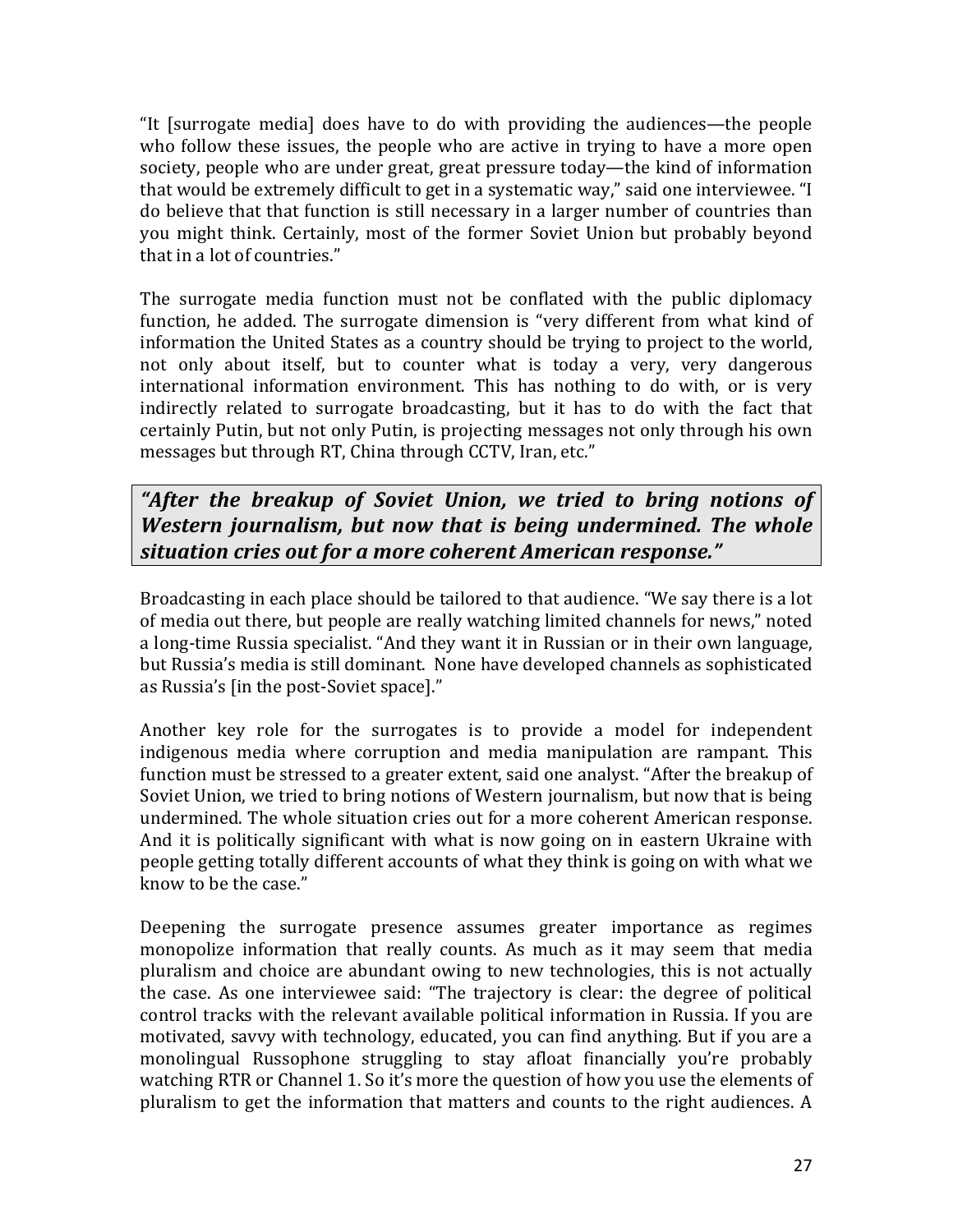monopoly might be too strong a term, but effective control of news that counts is probably close to it."

*Proposed legislation pending at the time of this writing is focused primarily on forcing the VOA back into its public diplomacy lane and out of the surrogate lane, with some* exceptions. The International Communications Reform Act of 2014 (HR 4490) at this *writing has been passed by the House of Representatives and is awaiting action by the Senate.* The ICRA reflects the bipartisan concern of many members of congress and senators, diplomats and strategists that America's international broadcasting capability has diminished significantly since the end of the Cold War, and that emerging situations like Georgia (2008), the Arab Spring (beginning in 2010) and *Ukraine (2014)* are precisely the kinds of "soft power" responses for which U.S. *international broadcasting was created. The proposed legislation addresses three* problems specifically: the tension between U.S. international broadcasting's public diplomacy and surrogate missions, its dysfunctional organization, and its link to U.S. *foreign policy.* 

*With* regard to the first, the legislation is aimed at adjusting what its authors argue is *the dilution of the critical distinctions between U.S. international broadcasting's twin missions. The legislation, therefore, seeks to reinforce the public diplomacy/surrogate* distinction. If HR 4490 becomes law, the VOA will be refocused on a public diplomacy role cooperating closely with the Department of State. This role includes, in addition to carrying news and information, the traditional responsibility to "tell America's story" and explain U.S. official policies. It will also be charged with combating false *information about the U.S. circulating in its broadcast regions. Significantly the VOA* will enjoy only limited license to engage in surrogate broadcasting (for example in *Africa* where the *VOA* is *America's* only broadcaster). The State Department, by design, *will* play a significant role in determining where the VOA will operate and where it will not, and it will be a strong voice in how the VOA exercises its public diplomacy *function.*

And U.S. international broadcasting's surrogate function will also be strengthened. *Surrogate broadcasters will be consolidated in a new Freedom News Network [FNN]. The mission of the FNN's networks is defined rigidly in the legislation as "surrogate broadcasting,"* with emphasis on local news and information, culture, society, history, arts, and religion; democracy building; and training of journalists. Put differently, the *FNN's* surrogate stations will be responsible for none of the VOA's public diplomacy *mission.*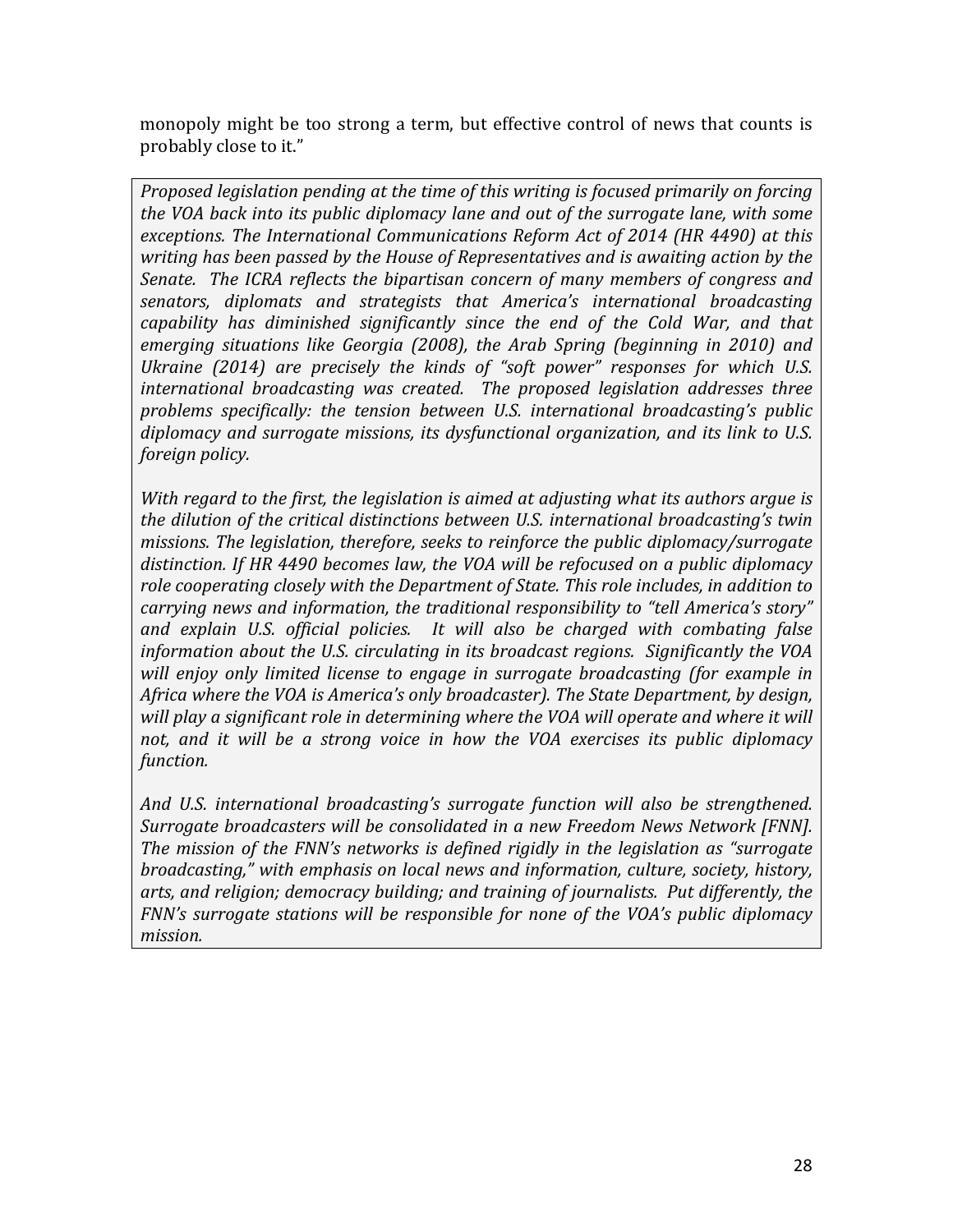### **V. AMERICAN VALUES**

 

- Today's audiences frequently question the applicability of concepts like democracy, rule of law, a free press, free markets and human rights, and they discount the freedom and individualism at the heart of **Western beliefs**.
- Ideas matter. U.S. international broadcasting should not be an "ideas **free zone."**
- Orient programming to give hope. Understanding how the values we seek to promote align with the needs and yearnings of countries requires a level of sophistication and nuance that is hard to achieve.
- Deny detractors an opportunity to tarnish America.
- The conveying of U.S. values should be consistent but not didactic.

In today's world, core American values routinely are dismissed by representatives of political and religious cultures in many parts of the world who advocate rejecting them wholly or specifically as offensive, imperialistic or inappropriate. For U.S. international broadcasting, this poses an unfamiliar challenge from the days of Cold War competition, when it was generally believed that American democracy and the values inherent in it were powerfully appealing to the nascent desire for freedom among people who were not free. In contrast, today's broadcast spectrum increasingly is composed of audiences who at the very least question the applicability of concepts like democracy, rule of law, a free press, free markets and human rights to their own societies; and they frequently reject them in favor of forms of governance, social justice, communications, economic organization and community norms that discount the democratic ideals at the heart of Western beliefs.

As the U.S. international broadcasting environment has focused increasingly on areas of the world where criticism or outright rejection of American values, as they are understood, is more common, broadcasters have questioned the threshold at which support for American values becomes unappealing to listeners or is seen simply as "propaganda." Broadcasting to the Islamic world has underlined this challenge, where criticism of what Americans really stand for is fueled by the pervasive negative influence of ubiquitous American popular culture.  $11$  One interviewee recalled a discussion he had had with an imam in Afghanistan. "The imam asked me if Americans can understand two things being true at the same time. The imam argued:

<sup>&</sup>lt;sup>11</sup> Martha Bayles, *Through a Screen Darkly: Popular Culture, Public Diplomacy, and America's Image Abroad* (New Haven & London: Yale University Press, 2014). See, also, A. Ross Johnson and George P. Shultz, *Communicating with the World of Islam* (Stanford: Hoover Institution Press, 2008).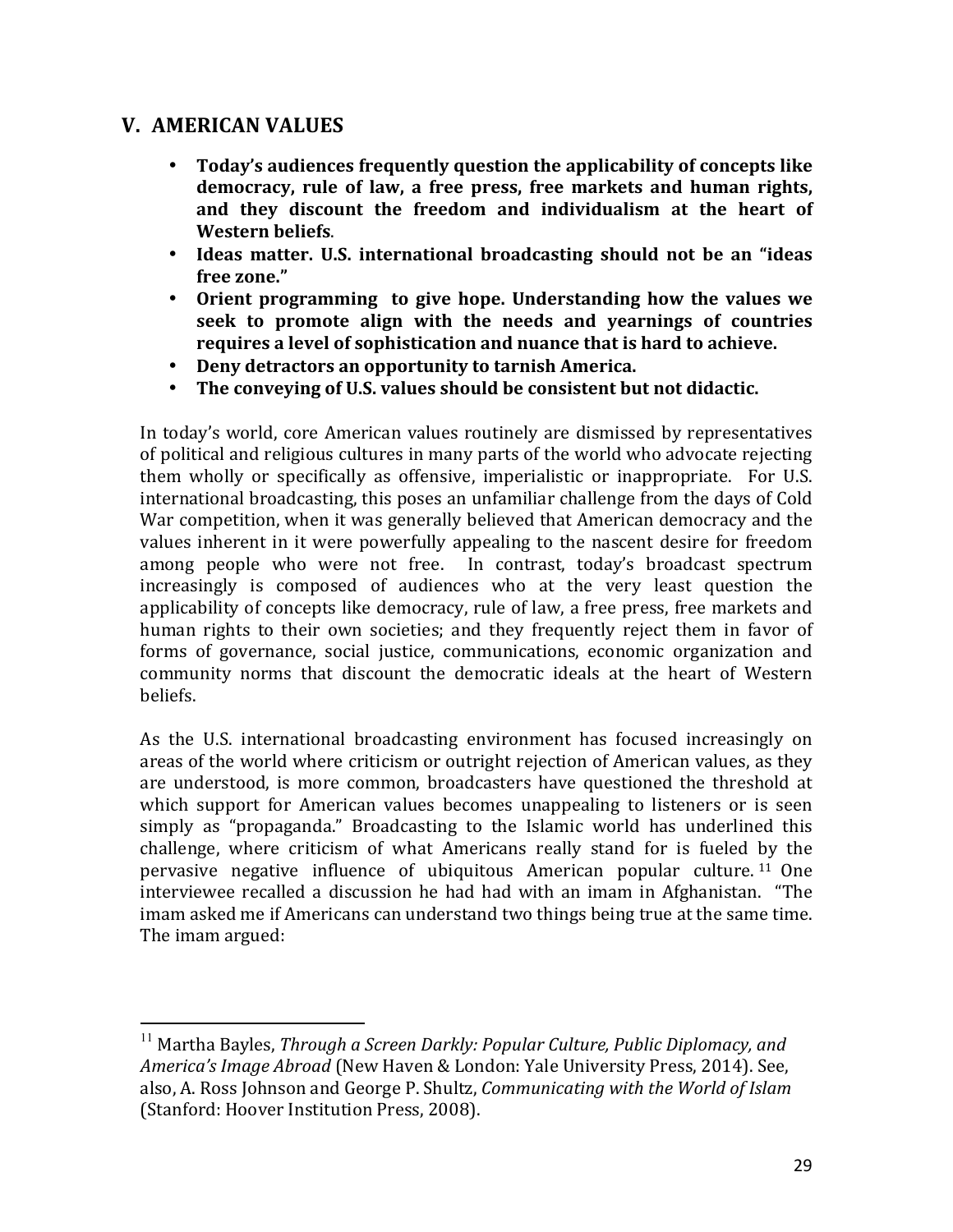*I* am opposed to the Taliban, *I* want girls to go to school, *I* think TV and painting should be permitted...I oppose stoning of women. But Southern *California is not a model for my Afghanistan for a long list of reasons. Can you understand that both are true at the same time?* 

We asked our interviewees how U.S. international broadcasting should address the "American values" issues in its programming, anticipating that some would argue for ideas-free programming in this often skeptical environment. Yet not a single interviewee supported such a position; if anything the strong consensus among them was for more and stronger support for core American values across the entire spectrum of international broadcasting. American values are an indispensible ingredient—indeed, an underlying platform—of what we have to say and how we say it. American values, truths and ideals "are imbedded and inherent in everything we do." Moreover, simply engaging with audiences in a neutral way—for example, by just presenting news and information as a kind of media service to the world—is not enough to justify the effort to communicate. "If we are not founded on some absolute truths," observed one interviewee,

*what do we have to tell people? Or are we just supposed to be 'expressing our interest'* and [therefore] to be seen as manipulating people to serve our own *interests, which is what is happening now? U.S. international broadcasting should be an important vehicle to establish your own moral legitimacy and undermine the moral legitimacy of those who oppose the principles by which we seek to live.* 

*What are we telling them, what truth do we have to share that is so important that we need to do it, both because it represents ourselves and explains ourselves to the world, but that it also gives hope?"* 

In this sense, underlining American values in programming has both "offensive" and "defensive" elements. Articulated effectively, values in a public diplomacy strategy can uplift and inspire audiences. "Everything we do," noted a long-time public diplomacy specialist, "should be oriented to give hope" to listeners and viewers. To emphasize this point, this interviewee quoted Abraham Lincoln:

The sentiments of the Declaration of Independence gave liberty not alone to the *people of this country, but hope to the world for all future time. It was that* which gave promise that in due time the weight should be lifted from the *shoulders of all men and that all should have an equal chance. This is the* sentiment embodied in the Declaration of Independence.

"Well, of course that's what Jefferson thought," he continued. "Insofar as the VOA was supposed to reflect U.S. principles and institutions, I think that was the idea. What are we telling them, what truth do we have to share that is so important that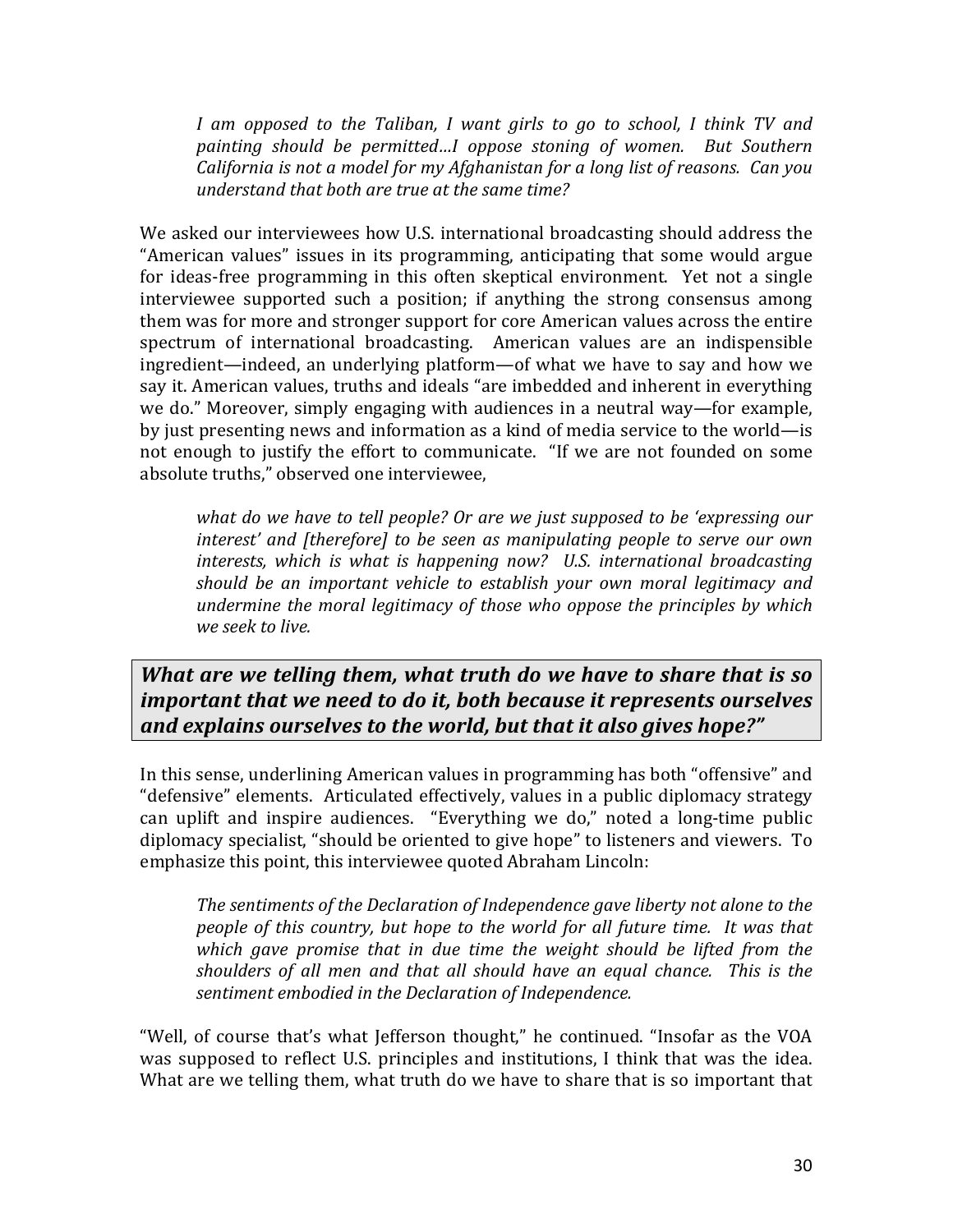we need to do it, both because it represents ourselves and explains ourselves to the world, but that it also gives hope?"

This sentiment—that America "still has truth to tell" and that this truth spreads hope—was dominant throughout the interview sample, regardless of the interviewees' generation, political identification or affiliation. "It is in the DNA of our country to think of ourselves as offering an example for the world," added another interviewee. If we ignore or cede this role, or if it is seen as illegitimate, then the world is worse off, he and others concluded, underlining that U.S. international broadcasting has an important role in maintaining American legitimacy by operationalizing the powerful ideals that sustain it. And audiences can be expected to respond positively to this evocation of American values, even if more explicit visions of American popular culture or particular American policies are not welcome. Observed another:

In many places in the world they may not want American-style democracy for a variety of reasons, but the basic principles of American freedom resonate. *People like accountable government of some sort, people tend not to like* arbitrary rule and tyranny generally, people like to decide their fate on their *own or with their families or communities.*

What is U.S. international broadcasting's operational role in supporting and defending American values? U.S. foreign policy, several observed, is a tricky balance between interests and values. With regard to values, "we are not Amnesty International," simply pursuing altruistic goals. On the other hand, "we are not pure un-distilled realism either." Understanding "how the values we seek to promote align with the needs and yearnings of countries, without going over the top…requires a level of sophistication and nuance that is hard to achieve." Observed another, "The disconnect between ideal and actual policy looks like hypocrisy to the rest of the world. Policy should aim for ideal results but take a pragmatic view in particular countries." This level of sophistication and nuance, several emphasized, will be unachievable if American values are presented didactically, that is, as a recitation of moral instructions. "The idea of beating them over the head with our ideals is the wrong approach," concluded a long-time public diplomacy professional in a summary that captured the overwhelming sentiment of our interviewees.

*"The biggest message that America has is that it is an open society, that it helps the democratic aspirations of other people, that it has a democratic structure in itself.... When broadcasters reflect a multiplicity of views, there is a hike in audience. Because America is about pluralism, open society and opportunities."*

A winning strategy for U.S. international broadcasting, therefore, is to describe and demonstrate America's openness. American values are on display best when we show America's complexity. "We should offer a narrative about ourselves that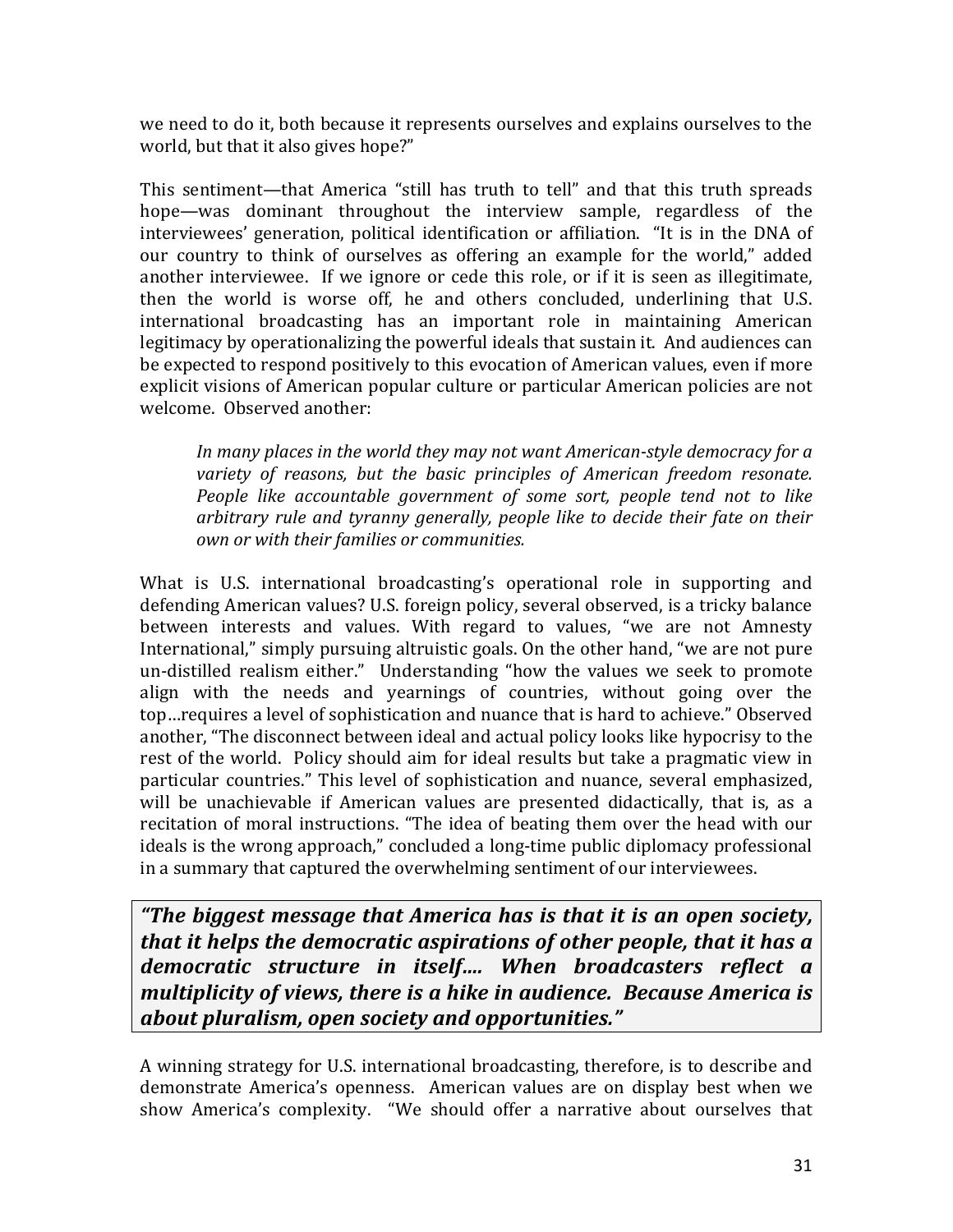represents ourselves in the most complicated and vibrant and contradictory and boisterous way possible, because that's the only way to show the reality of ourselves." Interviewees pointed out repeatedly that Americans bring certain frames of mind to bear on crises. They gravitate toward rational, dispassionate voices capable of articulating broad diversity in opinion while identifying options for action. Embedded in this frame of mind is a vision of how world problems should be solved. A typical comment: "The biggest message that America has is that it is an open society, that it helps the democratic aspirations of other people, that it has a democratic structure in itself.... When broadcasters reflect a multiplicity of views, there is a hike in audience. Because America is about pluralism, open society and opportunities."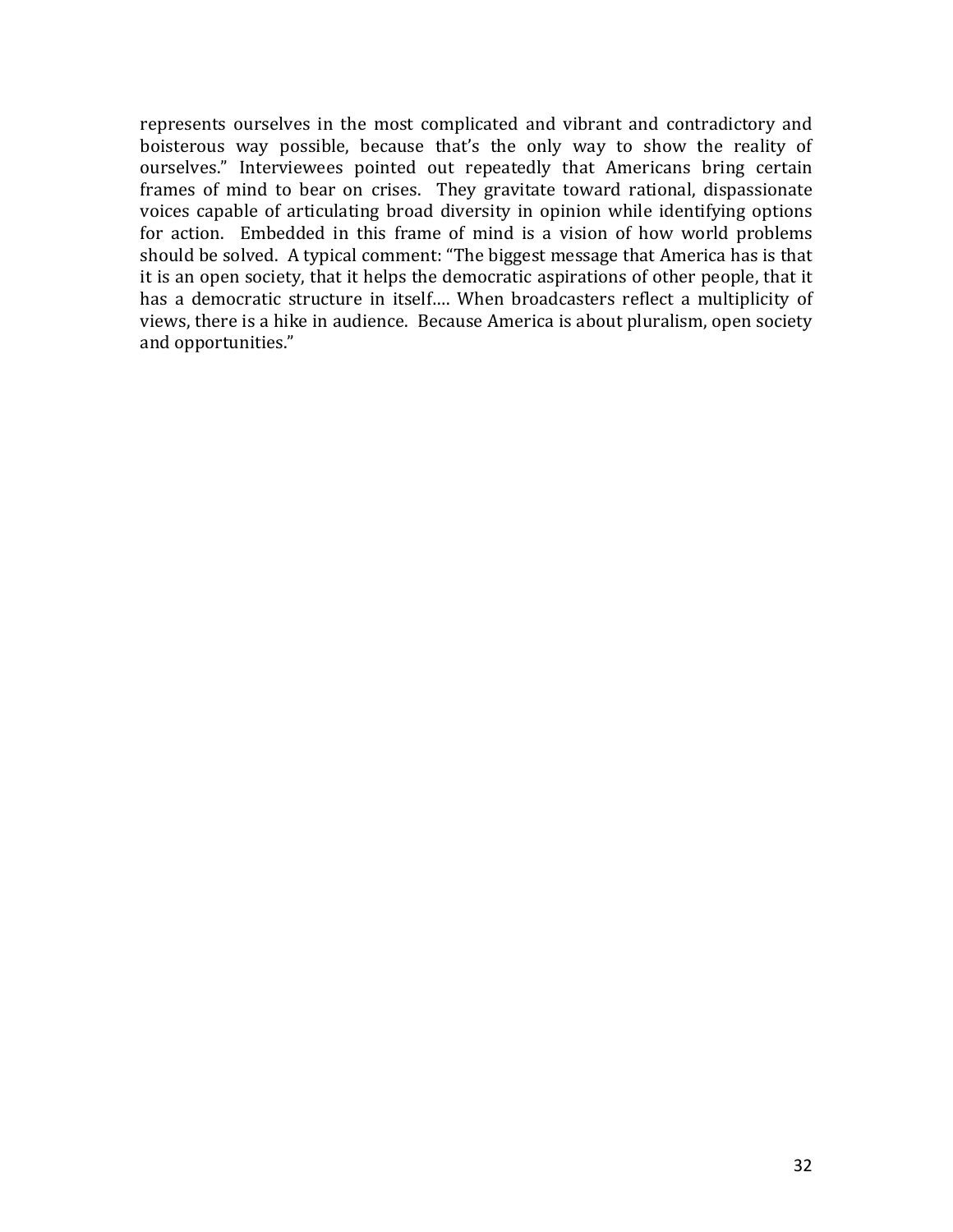### **VI. TELLING AMERICA'S STORY**

- The America narrative has been badly diluted over time and needs to be restored. America's story is no less attractive or compelling today **than previously.**
- The America narrative has suffered because Americans' own belief in **the narrative has been fractured.**
- Show the complete America with nuance, complexity and diversity.
- U.S. international broadcasting should be the definitive source for news **on America.**

"Aren't we the advertising agency, the PR agency of the U.S. *government to the people of the world, even in the darkest places? Why don't we do that?"*

A dominant theme of the interviews was that the most important function of the VOA, and increasingly of MBN (Alhurra TV) is to "tell America's story." Giving listeners "the sense of America" was cited repeatedly as the essential ingredient of VOA and MBN programs, including news and information programs. "You want people around the world to have an appreciation of America that they would otherwise not have, a sense of American institutions and values that are important," noted one. At times, he continued, this can "require doing things in the journalistic enterprise that may not be perceived as in the interest of the governing power," but the attachment to the "sense of America" cannot waver. Another interviewee captured a prevailing attitude in our sample in describing the instructions of a famed BBC broadcaster: "There are 20 different ways of reporting a story, and your job is to find the one that best serves the British Empire." And: "Report the news, and if it doesn't make us look good, okay, but we don't have to do warts and all for the purpose of accentuating the warts."

A senior media executive argued that these networks' goal should be "to seize control of the strategic narrative." America's narrative, his and others' observations underlined, should be aimed directly at the competing narratives of our adversaries, for example those from Russia's RT and broadcast from Iran.

But the consensus view of these interviewees is that the America narrative has been badly diluted over time. In part, this is the pernicious effect of the spread of American popular culture, which offends many whose morals or cultures reject the violence, sexual license and social conventions portrayed as common to America. But interviewees could point to no strategies or even efforts to form strategies within U.S. international broadcasting to counter these effects and push back. "The pop culture draw isn't as powerful as it used to be," noted a former ambassador. "And there is a lot about pop culture that is challenging not just to the bad guys but makes the good guys feel uncomfortable.... The message comes across that if you are not living in America in 2014 you are retrograde and repressive." Telling America's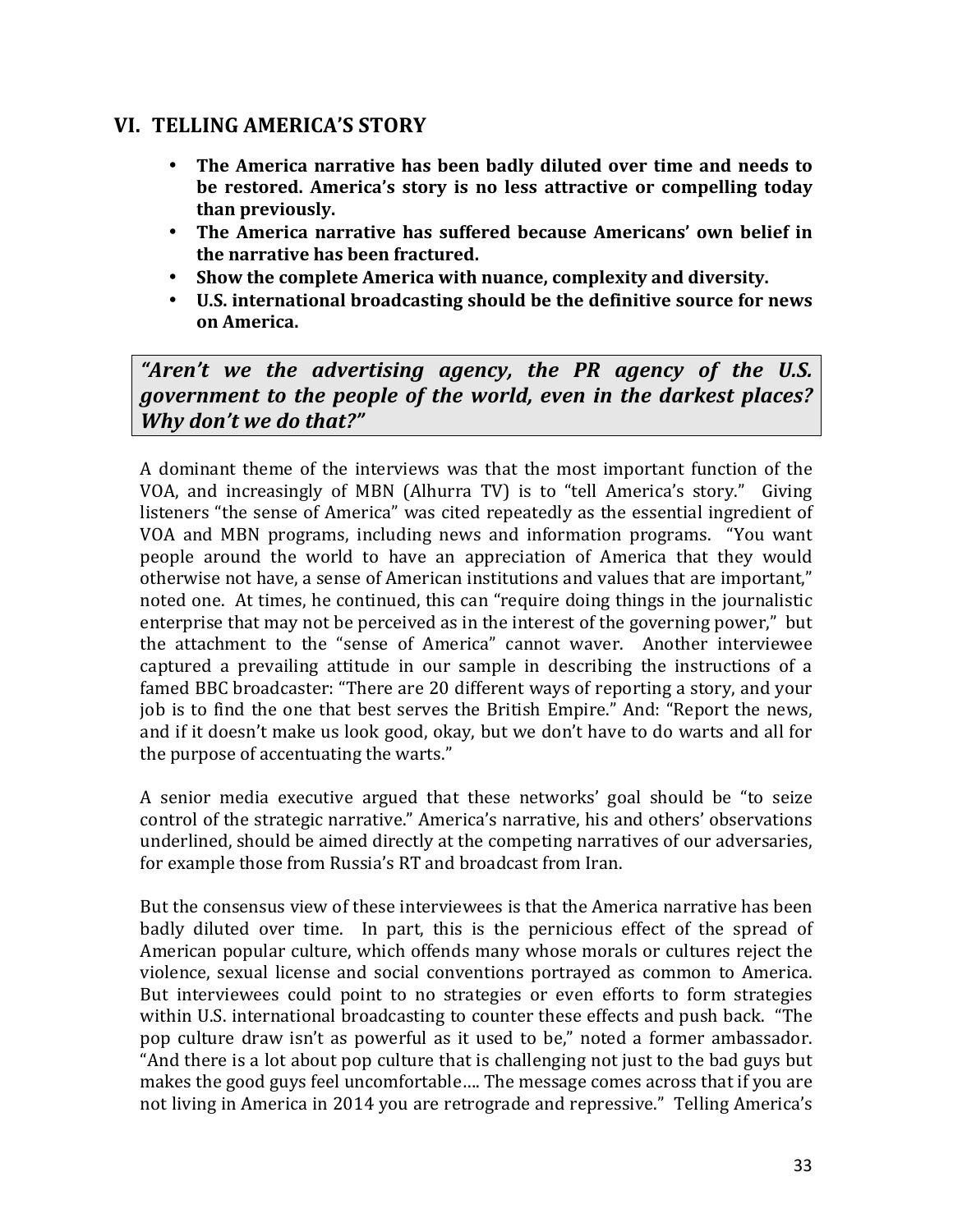narrative effectively should be a potent antidote to this message. "The Chicago Symphony is also America," said a former ambassador, "not a Hollywood export. We need better ways of showing this."

In part, it is the signal sent by America's leaders. Former Secretary of State Hillary Clinton's public rebuke of U.S. international broadcasting in a congressional testimony as "defunct" and lacking the ability to tell America's story was seen as particularly damaging. "Whether or not it's analytically true," observed a scholar and strategist with deep ties to broadcasting, "it's not something you want the Secretary of State to be saying. There are times when analytical truths should be left to the think tank community, and the political message should be something else." Another interviewee criticized President Obama's choice of Al Jazeera over the VOA or Alhurra to communicate to Middle Eastern audiences shortly after being inaugurated for the first time as the wrong signal to send audiences we seek to attract to America's strategic narrative. "A huge, huge mistake."

One public diplomacy strategist disagreed. "The White House made a wise decision: Al Jazeera had or has a far larger and more influential audience than any U.S. government broadcasters. The credibility of the audience's own media should not be underrated." He went on to argue for a more integrated media strategy for advancing U.S. foreign policy interests that includes using non-American media more effectively. This question—How do we take advantage of local media capabilities and expertise to advance our interests?—was raised frequently in our interviews. "We need to understand," this strategist argued, "the fact that the most credible way for American policy to be delivered to foreign publics is through the foreign publics' own voices.... This is public diplomacy by proxy."

In part, the America narrative has suffered because Americans' own belief in the narrative has been fractured. A number of interviewees observed that we are less comfortable these days telling our own story. A strategist described what he sees as the prevailing irony: "We have in mind this artificial distinction, this idea, that if we are doing it we are not doing it so well, and so we shouldn't want to disadvantage our own people because it will be a waste of time and effort, which is itself kind of an obscene self-fulfilling prophecy."

In fact, none of our interviewees bought the notion that America's story is less attractive or compelling today than previously. Indeed, they argued, it is in many ways more attractive, especially to those educated and engaged audiences we seek to attract with our programming. Noted a retired diplomat: "Pretty simple: if you open up lines at any embassy and said 'free visas' that line would be endless." America continues to represent opportunity, freedom, liberty, independence and education: "a bundle of aspirations and practical attributes that the U.S. represents even if it is not selling them. It exists at the street level, rather than over the airwaves.... We, too, have to believe that narrative." "Why," asked another, "is it that America is the number one desired destination in Iran? If people don't like what America has to offer, they won't come."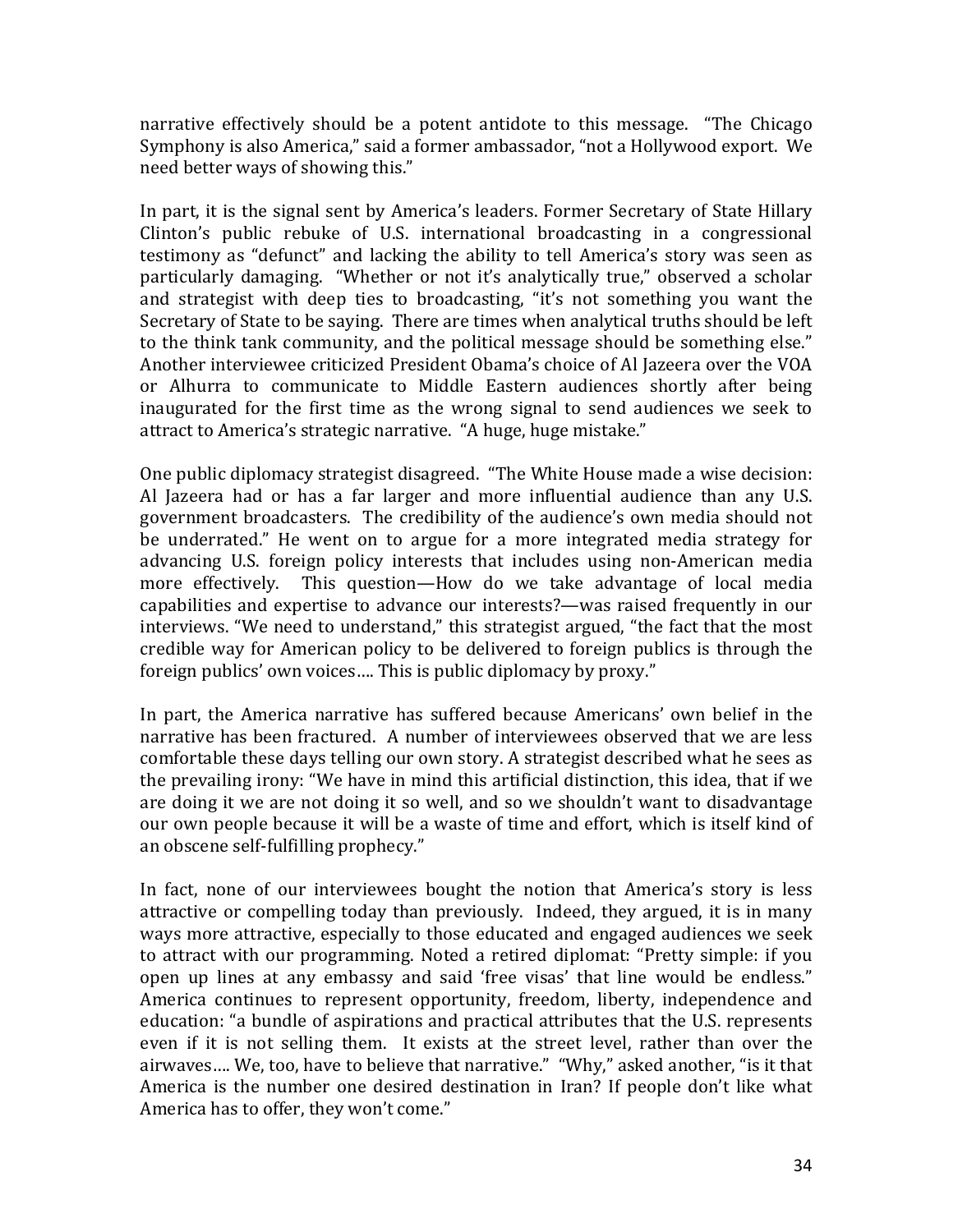MBN's Alhurra TV has done laudably well in Iraq, argued a specialist of the Middle East. No surprise here, he noted, as Iraqis want to understand America, and "they have no truck for the Al Jazeera story of the world." We should double down on the America narrative, he argues:

*If you are an Arab and you want to understand America, this [Alhurra] should be your first stop on the dial...the reportage of what we are doing in the Middle East should be second to none. We should be light years ahead of everybody.... If* we get that right, which is essential, then we can be really objective reporters about events, trends and developments in the Middle East.... We may not do so *well as others in reporting what happened in Cairo yesterday, but that is not <i>our* comparative advantage. Our comparative advantage is the America piece, *and we should be winning that battle hands down.*

Dominating this market—anyone with anything to do with America—is essential, and much more should be done at the VOA and MBN on America. He noted that the operational management of MBN seems to understand this, but there is a tug in the opposite direction when it is translated down to line producers. Others observed that at critical services, like VOA's Persian News Network, resistance to the America narrative is strong.

*"I would want to spend the majority of the money on simply doing great objective reporting on all aspects of American society. I think that is incredibly powerful!"* 

What should the America narrative say? "A good representative of America is not someone who shouts for or against America. A good representative of America is someone who represents the sophistication and nuanced view of America." This view from a senior scholar of the Middle East was repeated often in our interviews. America's story should not be "preached" or proselytized, it should be "explained." Further, added a former ambassador, "Making our libertinism the center piece of the way we present American culture is not our strong suit right now.... We need a way of telling the American story that makes it clear how comfortable one can be in America if you are a religious believer or traditionalist. It's complicated to capture the whole story of America and make it an attractive product." "Explain and show confidence in U.S. institutions with arguments and open discussion," advised a senior foreign service officer with extensive experience in wartime posts. He described how this kind of confidence pays significant dividends, a "multiplier effect even in places with a poverty of civil society."

The America narrative should capture the complexity of American life; it is not mainly about "having little portraits of small town America," a kind of Norman Rockwell vision of American goodness, but America's story is not only about Washington and what goes on there. "Washington is a bad place to do international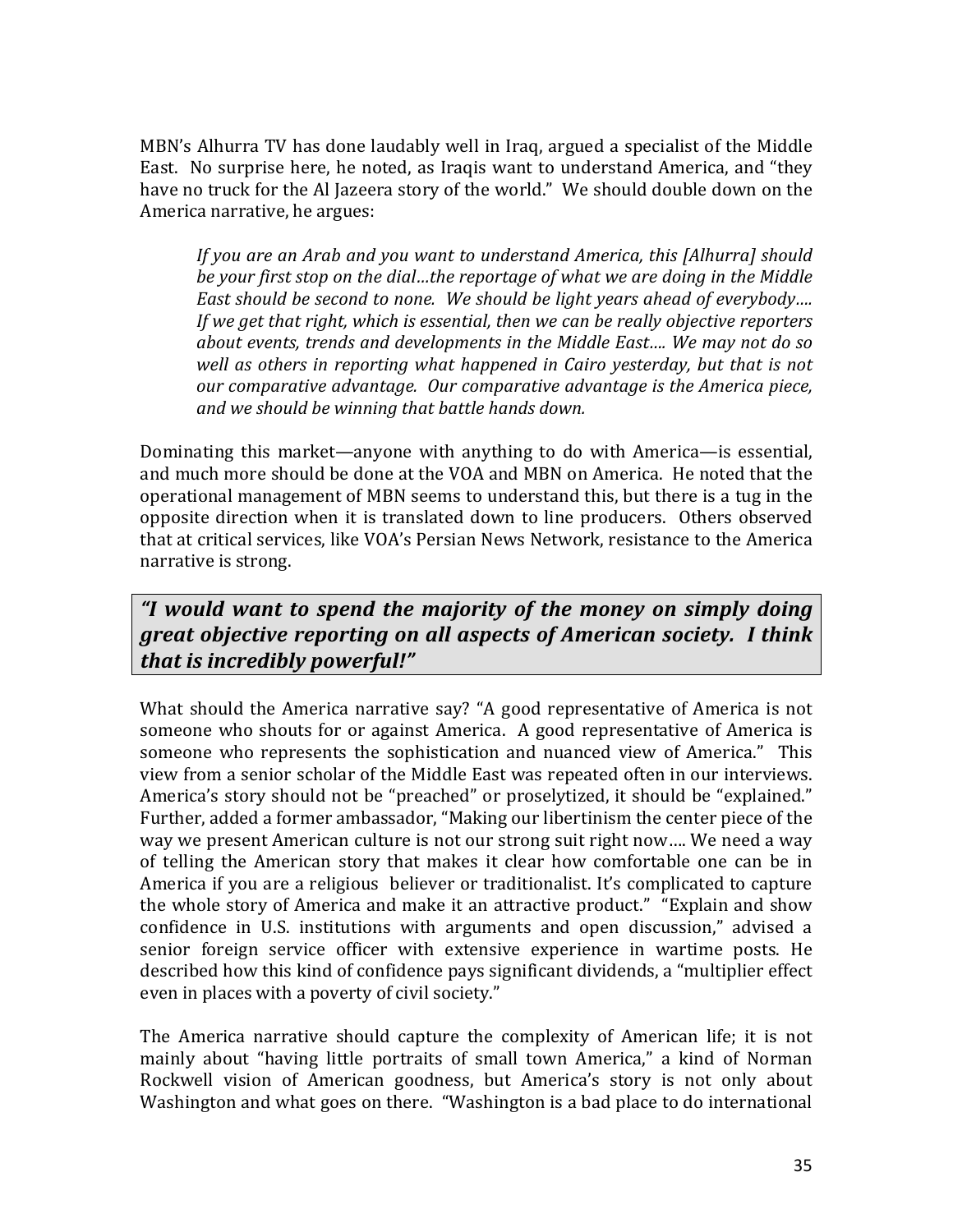broadcasting from, increasingly," observed a business executive with deep foreign policy experience. "It's more effective if it comes from America as a whole. Especially as so much of government comes from localities and states, while Washington is way behind the curve." "America is like baseball," is how a leading academic described it. "It's complicated. You can be fooled by its simplicity. The game within the game is the best metaphor."

*"Washington is a bad place to do international broadcasting from, increasingly. It's more effective if it comes from America as a whole.* **Especially** as so much of government comes from localities and *states, while Washington is way behind the curve."* 

Interviewees returned repeatedly to the theme of the America narrative providing "a lot of detail. It should provide information on every aspect of American society without trying to promote it." "When in doubt, explain. Present arguments on both sides, let people decide. Explaining is what we do." Another argued that America's shortcomings and the debates that flow from them translate into attractive and compelling strengths.

*There is a narrative to be built on how this country is based on the distrust of* power…... There is a role in educating outsiders who don't know the U.S. system and how it works...the role of money in politics, interest groups. Tell our story *warts and all, civil rights, women's movement—how far we've come, changes and challenges overcome, along with mistakes made. Discuss the debate on income inequality. If we don't discuss these things we aren't credible.... Soft power has to be credible.... Show the American experience. What have been the* titanic struggles, but show that we have done a lot of things very successfully.

"Concerning journalistic standards," noted another, "careful thought needs to be given to how self-serving the U.S. product should be.

For instance, the torture report—how should it be covered? It cannot be *ignored or whitewashed; there are too many alternative information providers that offer detailed coverage. Would it be "anti-American" to have a debate on VOA about the report's content, with one side defending "enhanced interrogation*" and the other describing the practices as being contrary to *American values? The debaters need not be government officials; law*  professors might be good. Such a program would be controversial, but this kind of approach is the only way to capture the attention of a skeptical audience. *That Americans are willing and able to broadcast such an open debate has* value in itself.

Observed a well-known strategist: "We want soft power to translate into the most honest, realistic presentation of who we are as a society because there is a very powerful narrative that tries to depict the United States in very unflattering ways.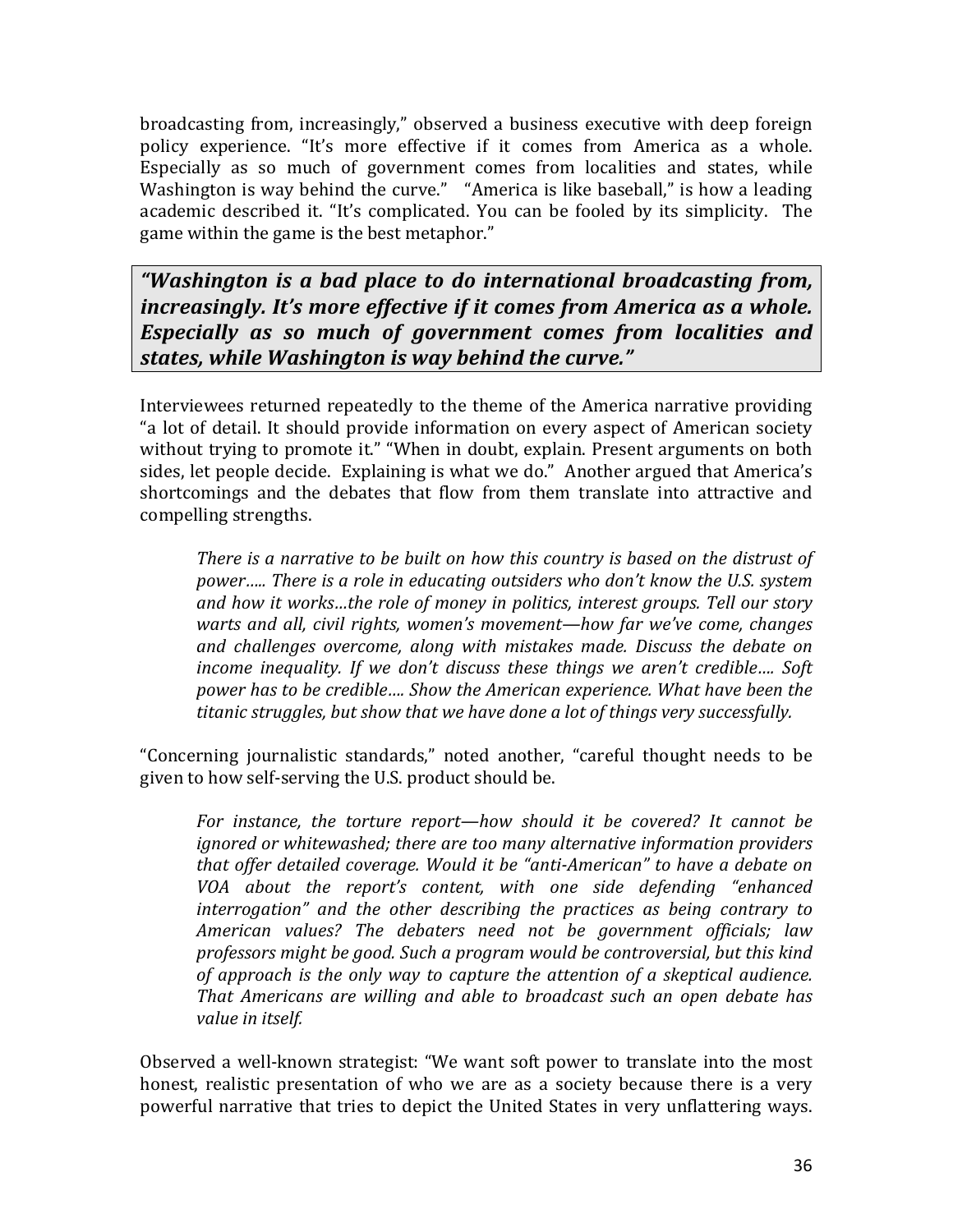People listen to that message. There is such a thing as anti-Americanism. It's very real." Another concluded that a good offense is the best defense:

*We have a story to tell, it's a kaleidoscope. There is a lot in our story. Tell our story!* My view is, if people want to hate America, let them hate the reality, let *them not hate the fantasy. We are not going to stop people from hating America if they choose to hate it, but let them hate what exists, not some figment in their imagination.* 

Noted yet another: "We win if the ideas and the merits of the country are powerful and stand up on their own.

And all we need to do is actually present them. All we need to do is to stop *those ideas from being manipulated and twisted by other people. For me that means a lot of public interest stories, a lot of objective understanding, it also means a willingness to have debate, willingness to look at some of the issues that frankly are more American for the U.S., and I think there is strength in being able to do that.*

The interviewees' unambiguous insistence on the overwhelming importance of telling America's story—of getting the America narrative right—and making it compelling by emphasizing different understandings of the diversity of the American experience cannot be overstated. Summed up a veteran foreign policy specialist: "I would want to spend the majority of the money [allocated to U.S. international broadcasting] on simply doing great objective reporting on all aspects of American society. I think that is incredibly powerful!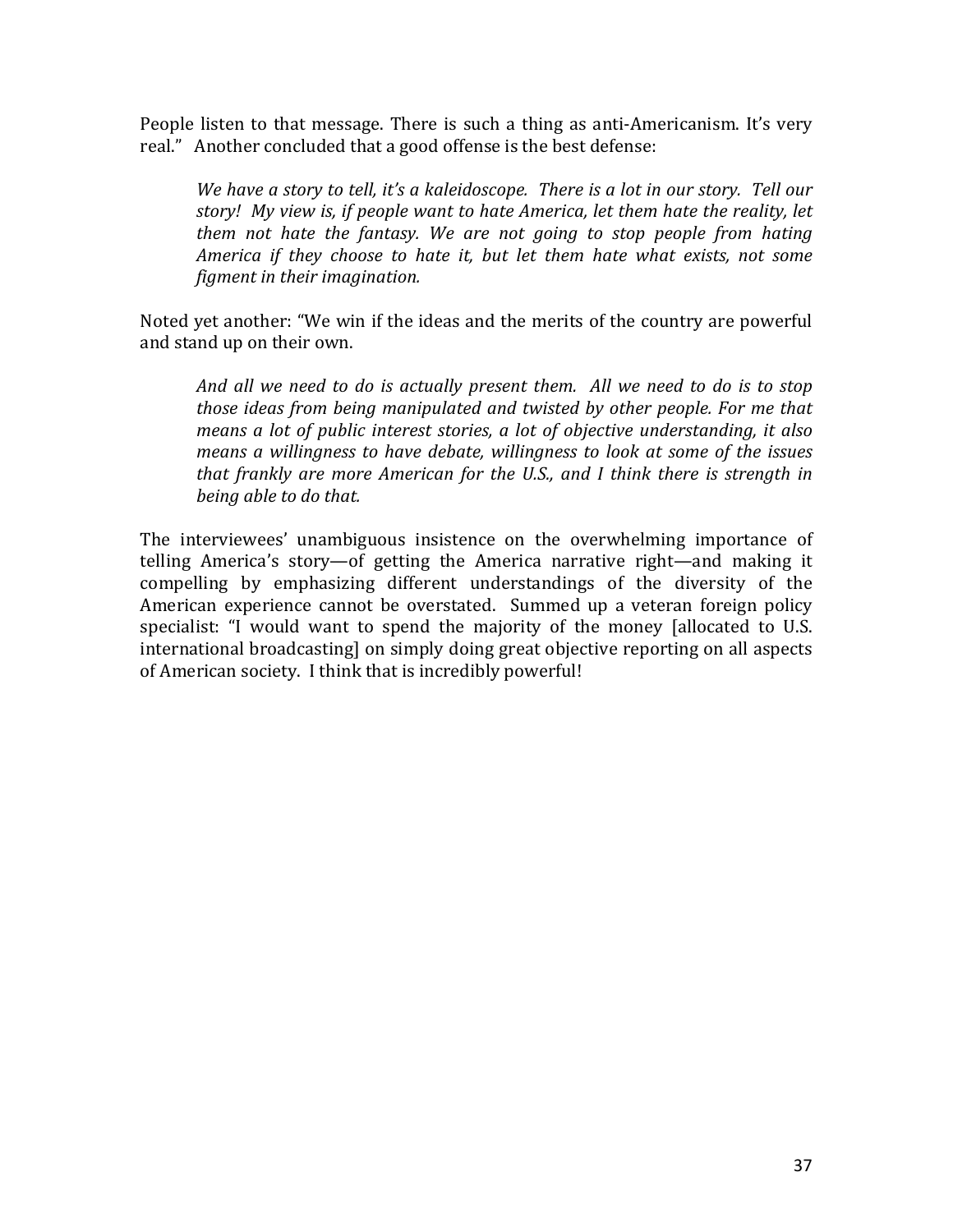### **VII. AUDIENCES**

- The U.S. is engaged in a war of ideas. U.S. international broadcasting should be an essential soft power instrument.
- "Thinking" media consumers should remain the main target audience.
- Audiences should be differentiated on the basis of local conditions and **platform use.**
- Metrics that show influence are urgently needed to gauge how well U.S. **international broadcasting effects change.**
- Audience size is an ambiguous measurement of influence.
- The advent of social media poses new challenges to media strategy and **target audience selection.**

Historically, U.S. international broadcasting has sought to attract a better educated and informed audience through a provocative interplay of news, commentary and features. While some of its programming intentionally sought mass appeal—for example, through music and sports programming—by and large the intended audience contained societies' opinion formers and shapers, and especially those elites aspiring to move their societies in the direction of liberal democratic values and institutions. "Wars of ideas are fought by people who think," argued a former network director,

and therefore you orient your programming toward people who do think, *because they will influence the people who don't think. And to try to influence the people who don't think is an exercise in futility and a waste of resources* when you only have a certain amount of money and you can't reach everyone. *So* the people who think are the multipliers, and those are the ones you try to *influence.*

The networks' focus on attracting this "force multiplier" elite audience was most intense at the surrogate broadcasters, which had been created for precisely this reason, but the VOA also used its broader mandate to transmit ideas and values intended to help local elites—and increasingly youth—to promote freedom, human rights and democratic norms in their countries.

Our interviewees generally accepted the proposition that we should aim the force of our broadcasting efforts toward those who can shape societies and not toward mass popular audiences. But they also observed that the explosion of digital communications, the internet and, especially, social media has blurred the elitepopular dichotomy. These days, observed a former broadcasting and public diplomacy executive, "there is no one answer to measuring an audience. I'm not sure a smaller elite audience is the way to go, it's not the Iron Curtain era. Blogs are filling an elite niche, key audiences are in certain places." Others noted how the new media landscape has made being "discriminatory about audiences and differentiating in markets" essential ingredients in any communications strategy. "Everyone has their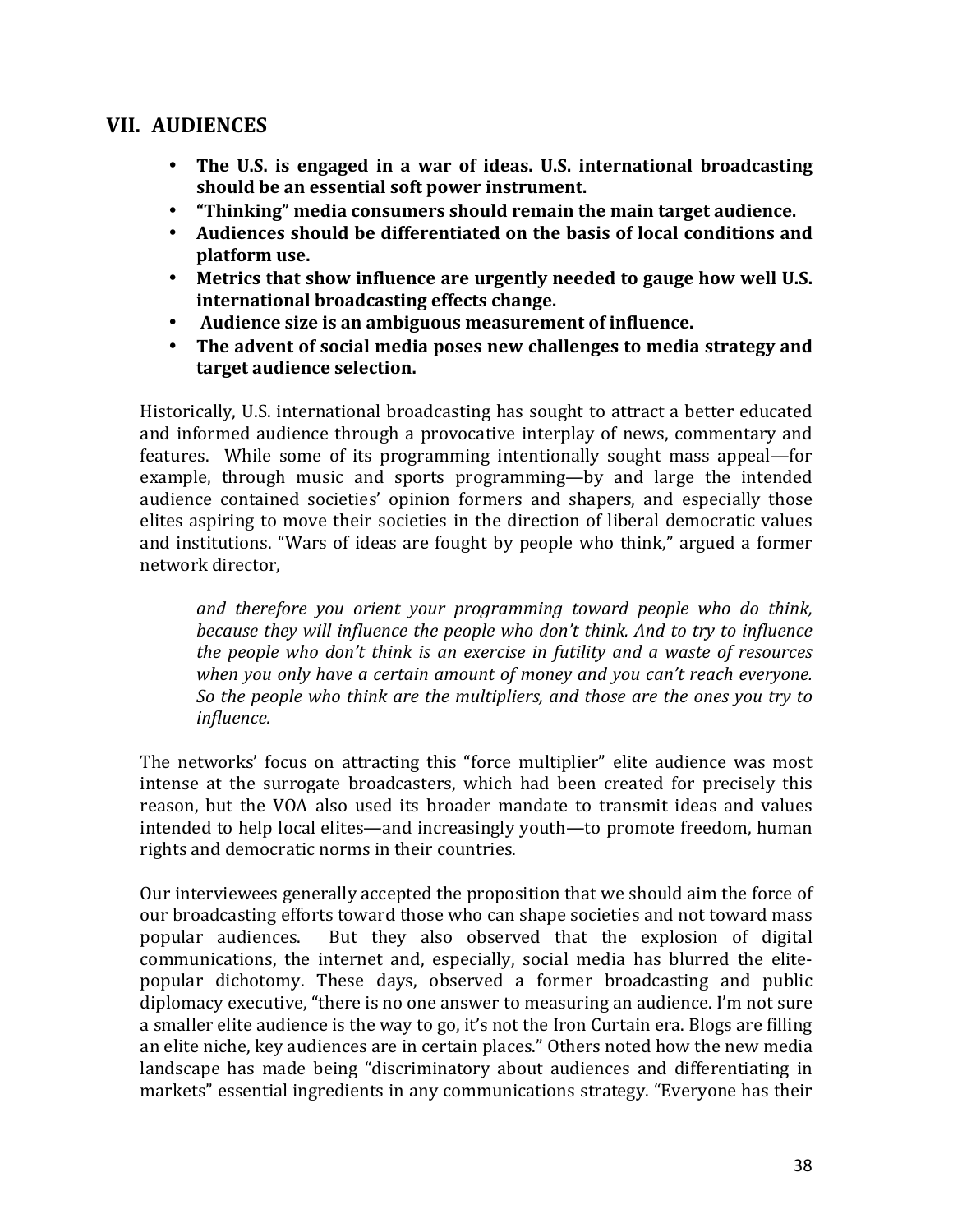own eyes and ears at this point," observed a prominent expert on public diplomacy. "They want to see their own lives through their own eyes," which strengthens credibility. Moreover, "People expect to talk back." This is a very different model from U.S. international broadcasting's historic role to inform and provide context.

Today's networks' successes are measured largely by the size of their audiences. The BBG routinely publishes new statistics of audience size. Several interviewees expressed doubt about the quality of BBG's audience research. One with deep roots in the Middle East placed no credibility in any of the BBG-commissioned audience research, regardless of network. He noted that the science of measuring viewership in Arab countries is weak. "How do you measure viewership if a large number of people are getting their TV by watching what's on at the coffeehouse?... We have no useful effective measure. We get impressionistic things."

But the larger problem, as a number of interviewees pointed out, is that audience size does not necessarily translate into influence. What has broadcasting actually achieved, and how has it done it? These questions have never been answered satisfactorily, perhaps because impact or influence is hard to identify and, therefore, resists measurement. One interviewee went so far as to challenge a central underlying premise of U.S. international broadcasting, noting that there is little empirical evidence to show that free media leads to more consideration of alternative views that encourage people to be more moderate and tolerant, a theory put forward by philosopher John Stuart Mill, among others. Mill, he argued, "assumed that with open media everyone will participate, which will result in the better truer idea rising to the top. Maybe this happens, maybe not.... When? How often? Under what conditions? There is very little research.... Is there actual evidence that addresses the mechanisms? What are improvements of press freedom and freedom of expression supposed to be doing that lead to outcomes that are moderate, stabilizing, democratic, smart?"

### *"Freer media is supposed to make for a more informed citizenry. Does it?"*

The search for "influence," in this view, is critical, especially in an environment flooded with social media, which has dramatically changed information content, form and flows; and altered consumption patterns. Trying to study people's understanding of democracy and what it means has always been tricky, several interviewees observed. It is a very subjective endeavor, where questions are not consistent over time and differ across countries. Opinion research firms that measure the size of the audience lack basic data sets; moreover no one has bothered to ask whether media has improved people's political knowledge. "People are happy to go along with their liberal assumption on this rather than examining it empirically."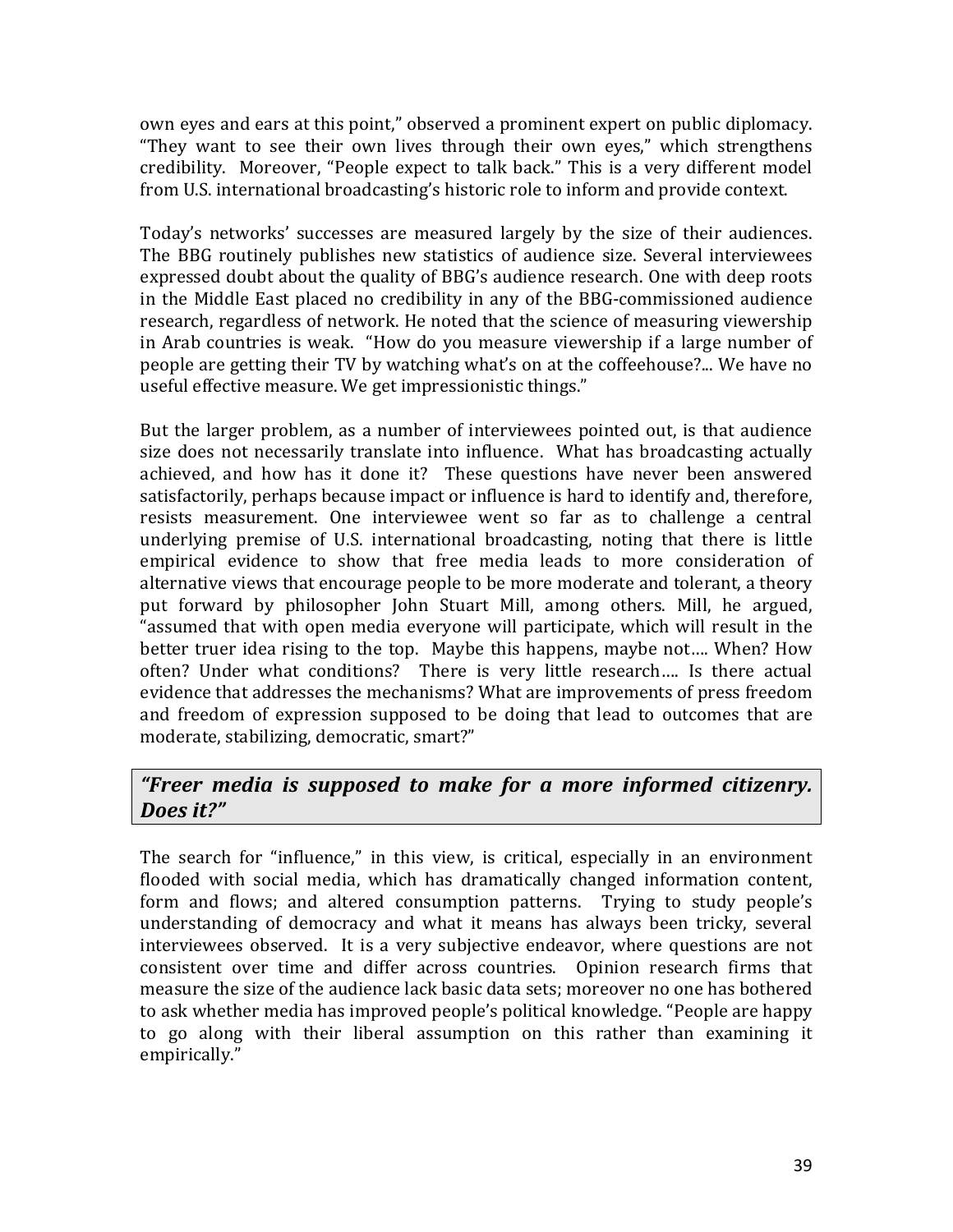Another interviewee pointed to the lack of data for understanding this question more fully, but wondered if it really matters. "I would challenge the assumption that there is not a shred of evidence that [free media promotes more democratic outcomes]. Some things can be true without evidence for it. The possibility exists. But I would be up front about the methodological problems. There are many other places that one can look. For example, people come here to the U.S. for reasons other than economic. Some things are not provable."

Nonetheless the "what moves the needle" question will become increasingly critical as new trends in media consumption, especially among younger audiences using social media, swell audience figures. "At BBG, a lot of audience measurement exists," noted a communications strategist, "but we are no closer to the answer to the question of how much more likely are Iranians to support U.S. foreign policy, or how many Iranians have we convinced." Observed another: "Measuring influence is difficult. So many variables, the game is figuring out what to measure."

A former network executive cautioned that while understanding how social media fits into a more integrated and comprehensive media strategy, we must beware of falling into the trap of equating large audiences with success. "Technologies drive up the audience," he observed. "Popular reality shows are largely content free, but my God are they cost efficient, and they are scoring big with audience share. But that's not the game we breathe. The outcome of the Cold War took decades." He cautioned that getting into the "did it move the needle" syndrome might lead to larger audiences, especially via social media, but these may not be the audiences we seek to attract. And he agreed with others that the attachment of social media to the pursuit of U.S. foreign policy goals requires a great deal of study and experimentation. 

Interviewees cited a number of examples of how understanding the audience—not just its size but what moves it, what constitutes influence—is a compelling priority for U.S. international broadcasting. Competition with resurgent Russia was cited repeatedly, in this regard. A number of interviewees pointed to the sophistication of Russia's communications strategy, noting that it has been successful in coopting much of the "elite" audience that typically would have been aficionados of U.S. international broadcasting. "Putin has been clever in identifying the American hostility to tradition as something that gives him a tool for pushing back. He's not a dictator, he's a defender of Russian traditional norms." His edge over U.S. international broadcasting is his recognition that people want to address conflicts in their own terms. "Young people, unfortunately, seem to be one of the stronger supports of the regime," noted another. "Putin plays them pretty well. He's a tough guy and understands the popular culture." Added another, educated urbanites aged 15-30, a distinct minority, will likely decide the future of Russia after Putin. "We assume wrongly that they are on our side. Our focus needs to be on them, to help them develop the capability to question assumptions about their leadership, to stimulate their critical thinking. If we engage just these people effectively, we can change things."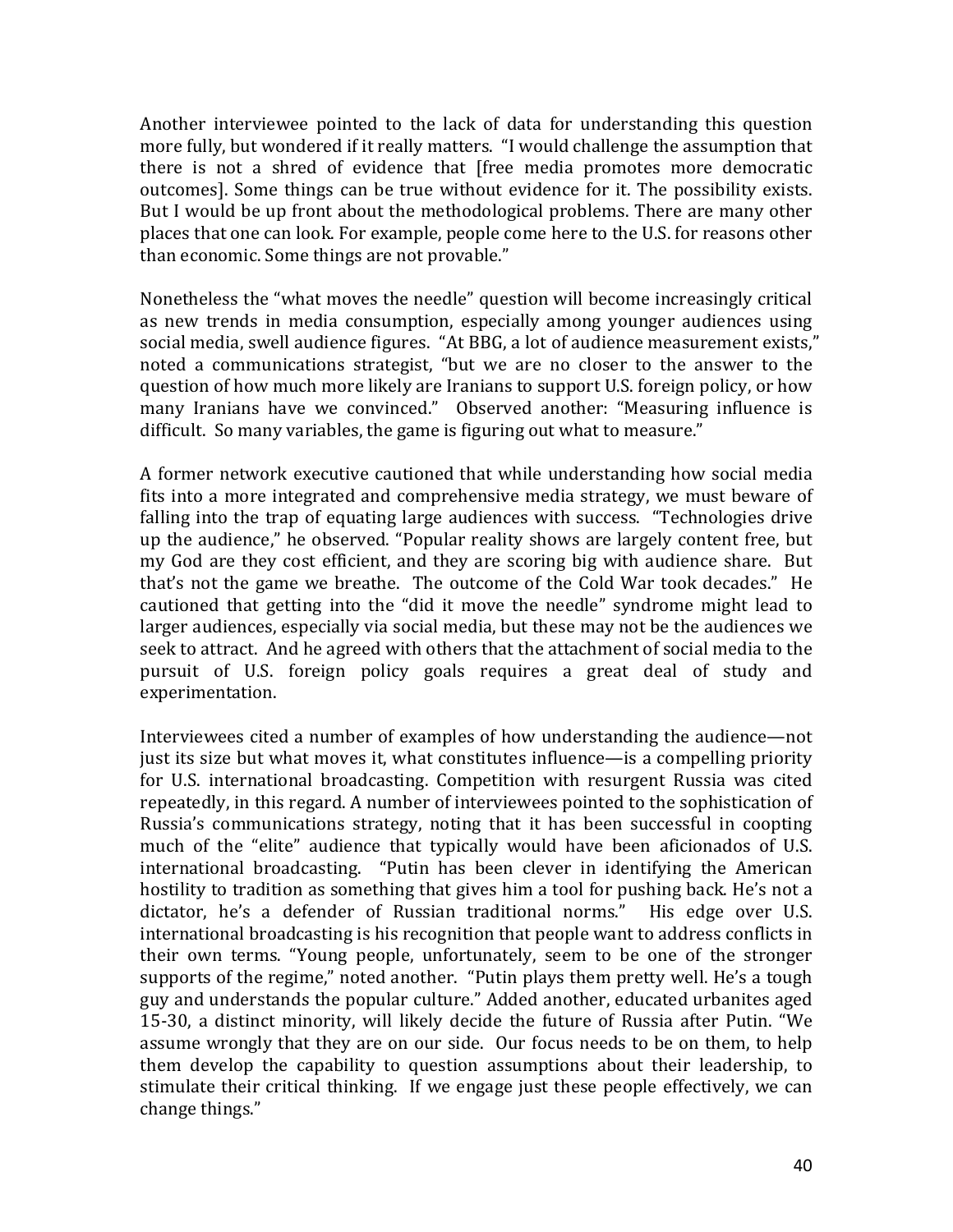Other interviewees remarked on U.S. international broadcasting's approach to Islamic audiences, which most saw as ineffective. A specialist of the Arab world argued that patronizing treatment of Islamic audiences does them no service, and it fails to advance U.S. foreign policy goals. "We don't treat Islamic populations seriously enough, maturely enough," he argued. "We treat them like kids, actually like other people's kids. We don't talk about serious issues with the depth they deserve. We also project in many ways the way we think people would like to see certain things, rather than the way they are."

A former ambassador summed up the importance of understanding influence: "With the renewal of ideological warfare and the assertion by Putin [and other adversaries] of a contrary world view, it's clear why you want to be in the arena and pushing back and arguing our side of the story. But a lot has also changed in the world that makes it less obvious how you do it in a way that represents real added value." This is because it is no longer so hard to get information or news; it is not the scarce resource it was in the past. Now more than ever, it is essential that U.S. international broadcasting experiment to try to determine influence. "You have to make mistakes if you want to be in the game."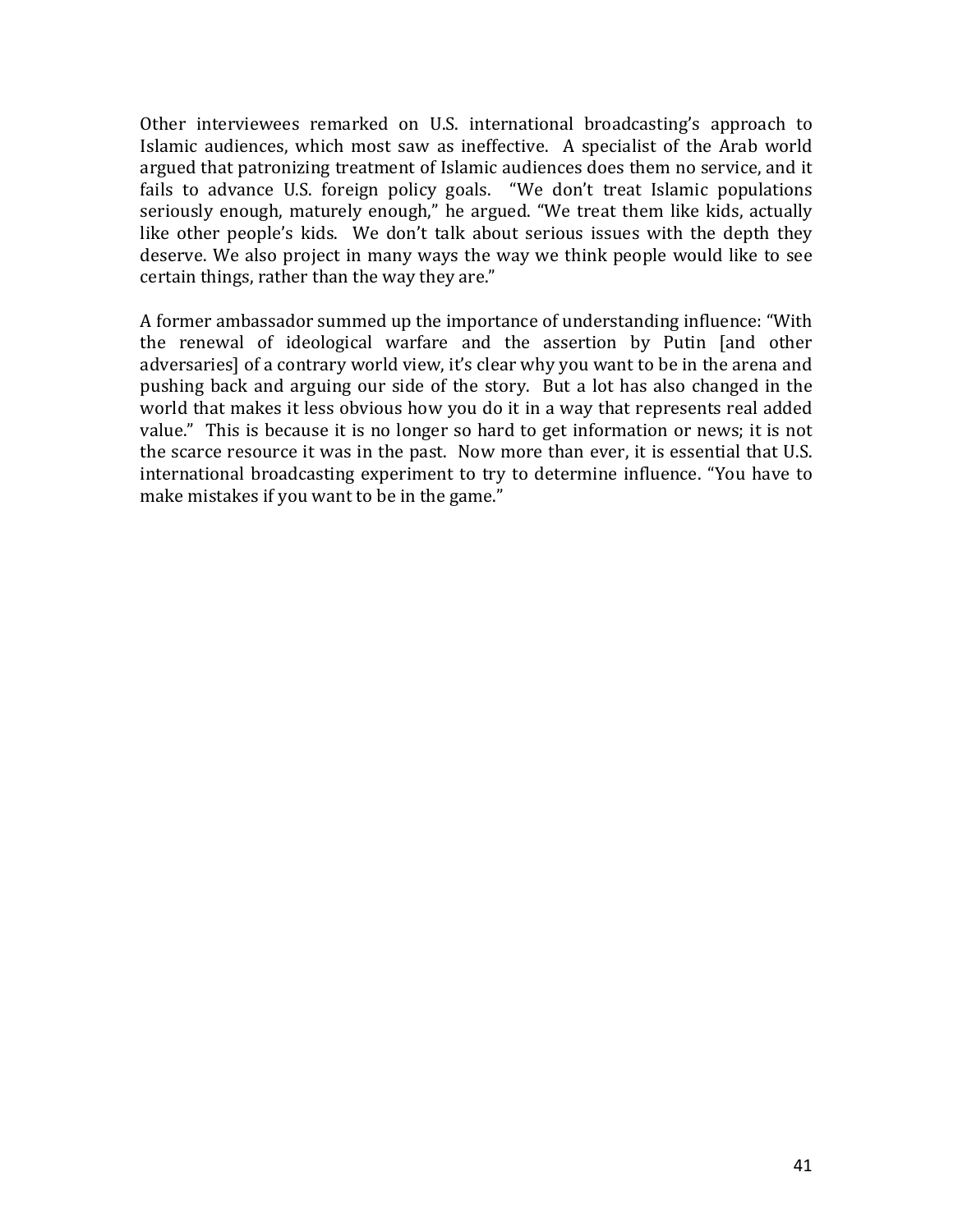# **VIII. NETWORK INDEPENDENCE, OBJECTIVE JOURNALISM AND FIREWALLS**

- U.S. networks are not independent news agencies, as if they were CNNs **that happen to receive their funding from the U.S. government.**
- Journalism is U.S. international broadcasting's operational platform, but "objective journalism" is by itself insufficient reason for U.S. international broadcasting to exist.
- **Journalism is not a strategy, but the means to achieve other strategies.**
- VOA or the surrogate broadcasters must not be turned into propaganda **instruments** that slant or twist information to support tendentious **policies, preferences or points of view.**
- The "firewall" that has come to characterize the relationship between U.S. international broadcasting and other parts of the government is **overblown, limiting U.S. international broadcasting's ability to support** U.S. foreign policy.

Little support existed among our group of interviewees for the idea that the VOA or any of the surrogate broadcasters is just another independent news agency, a kind of CNN that happens to receive its funding from the U.S. government. All agreed that accuracy and comprehensiveness in reporting are critical, as is the attractiveness of all programming; independence—in the sense that these stations' association with the American government and its role in promoting U.S. foreign policy are masked or unacknowledged—is not.

In this vein, a number of interviewees sought to address what they described as a persistent tension in recent years, especially in the VOA newsroom, between journalists' sense that being both "independent" and employed by the American government are incompatible. This tension mirrors a larger one, discussed elsewhere in this report, surrounding the attachment of U.S. international broadcasting to U.S. foreign policy. The journalists' concern is that too close or too obvious a connection between broadcasting and its affiliation with the U.S. government compromises the credibility of their work, especially if their mission is to support U.S. policies and positions.

The interviewees in our sample were unsympathetic to this view. "They don't understand who they are working for," noted one who had had extensive interaction with the VOA's newsroom. "Some of them see themselves as entirely neutral with respect to anything having to do with U.S. foreign policy. How can that be? Intuitively, why would one wish to pay for that, and why wouldn't you want to go and work for Fox or CNN anyway? It's a great conceit and indulgence that has taken place over time."

Most interviewees held an unambiguous view of journalism as U.S. international broadcasting's operational platform: "Objective journalism" is by itself insufficient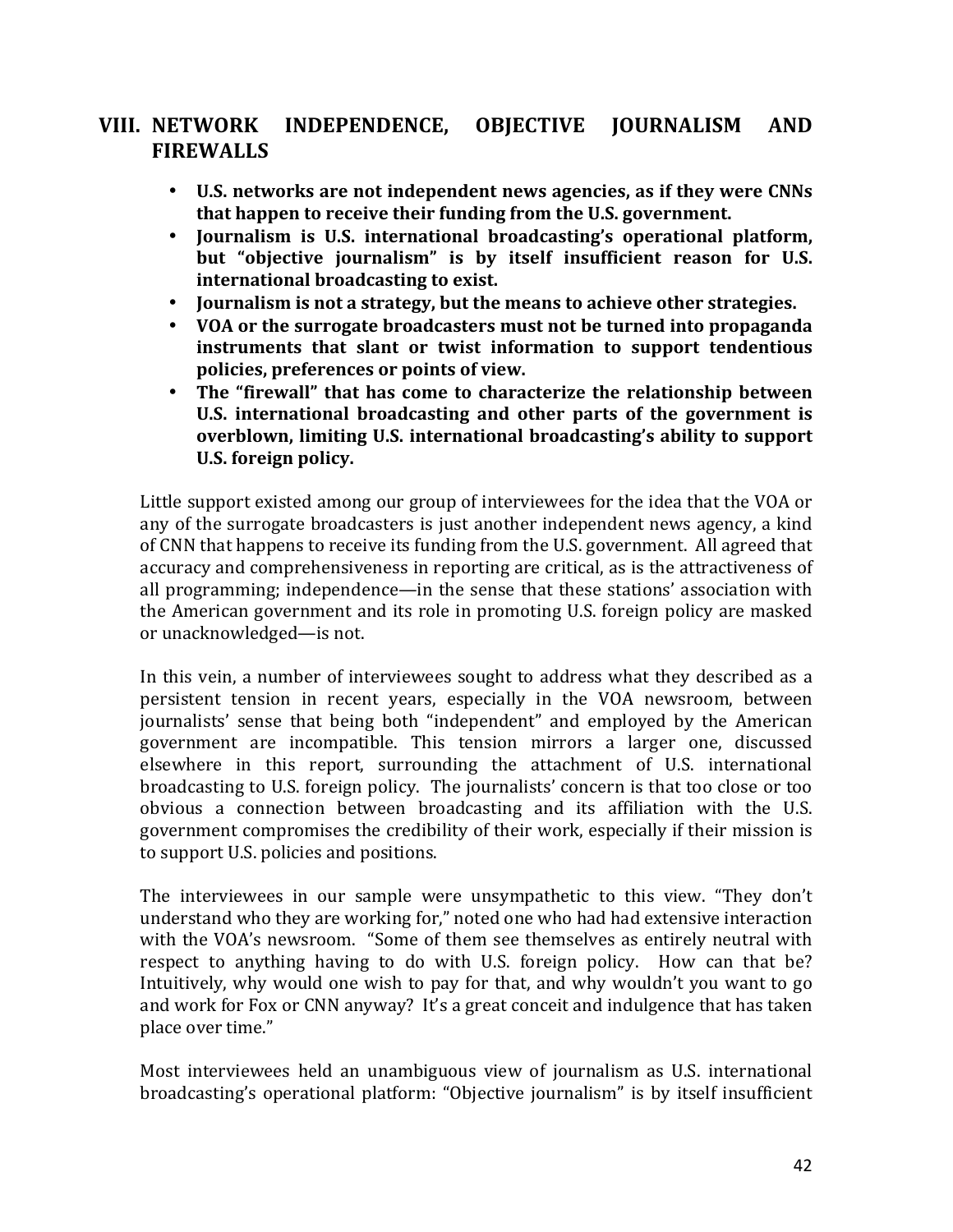reason for U.S. international broadcasting to exist. Several argued that exporting good journalism in and of itself was more within the purview of NGOs like International Research and Exchanges Board (IREX) or Internews. There was broad agreement that keeping journalism standards high sends the right message to those we seek to influence because it enhances American credibility. But journalism unhooked from general or specific foreign policy objectives is not what the taxpayer believes he or she is paying for.

# **"***Really good journalism directed at a particular goal is actually a really powerful tool."*

Journalism "is not the end, it's the means. The end is national interest, foreign policy goals. This is the means to it," was a common refrain in interviews. Journalism is a convention that U.S. international broadcasting should direct toward winning the information war, most noted. One observed that "one way of putting it is, really good journalism directed at a particular goal, is actually a really powerful tool." Another added that U.S. international broadcasting should be carried out with "a journalistic frame of mind," but it should not be unhinged from U.S. policy objectives. Journalism is not a strategy, but the means to empower other strategies. Journalism "should be seen as a foreign policy tool to achieve specific ends. So that if the policy goal is to discourage Iranians from getting a nuclear weapon, broadcasting can play a clear role in that, absolutely."

"Objective journalism" in any case is an elusive standard by which to measure U.S. international broadcasting's achievements, just as it is elusive for measuring the journalism of CNN, Fox News or *The New York Times*, argued several participants. "How much objective journalism is there?" asked an interviewee once responsible for a major journalistic enterprise:

*Subjective judgments are made at all levels—what to cover, what to put in,* what to leave out, what *illustrations* to use, which interviews, what to *emphasize—that it is hard to think of "objective" journalism as some kind of* activity like a natural science, like we are down in the lab like a bunch of *chemists, when really it is more like a social science where a lot of judgment is involved.* Those who say "objective journalism" are hiding behind something *that is not real. Accurate, yes. Reliable, yes. Well contextualized, yes. But we are* always...making judgments that are all highly subjective.

One interviewee acknowledged his understanding of what the VOA's journalism is supposed to achieve. "I never think of VOA as objective journalism," he noted. "I do interviews with them because I want to support the U.S. But I never think people will listen to it the way they would to the BBC. It is clearly the U.S. official presentation." 

"Iournalism is only part of [U.S. international broadcasting]," concluded another senior diplomat, summarizing the views of most interviewees.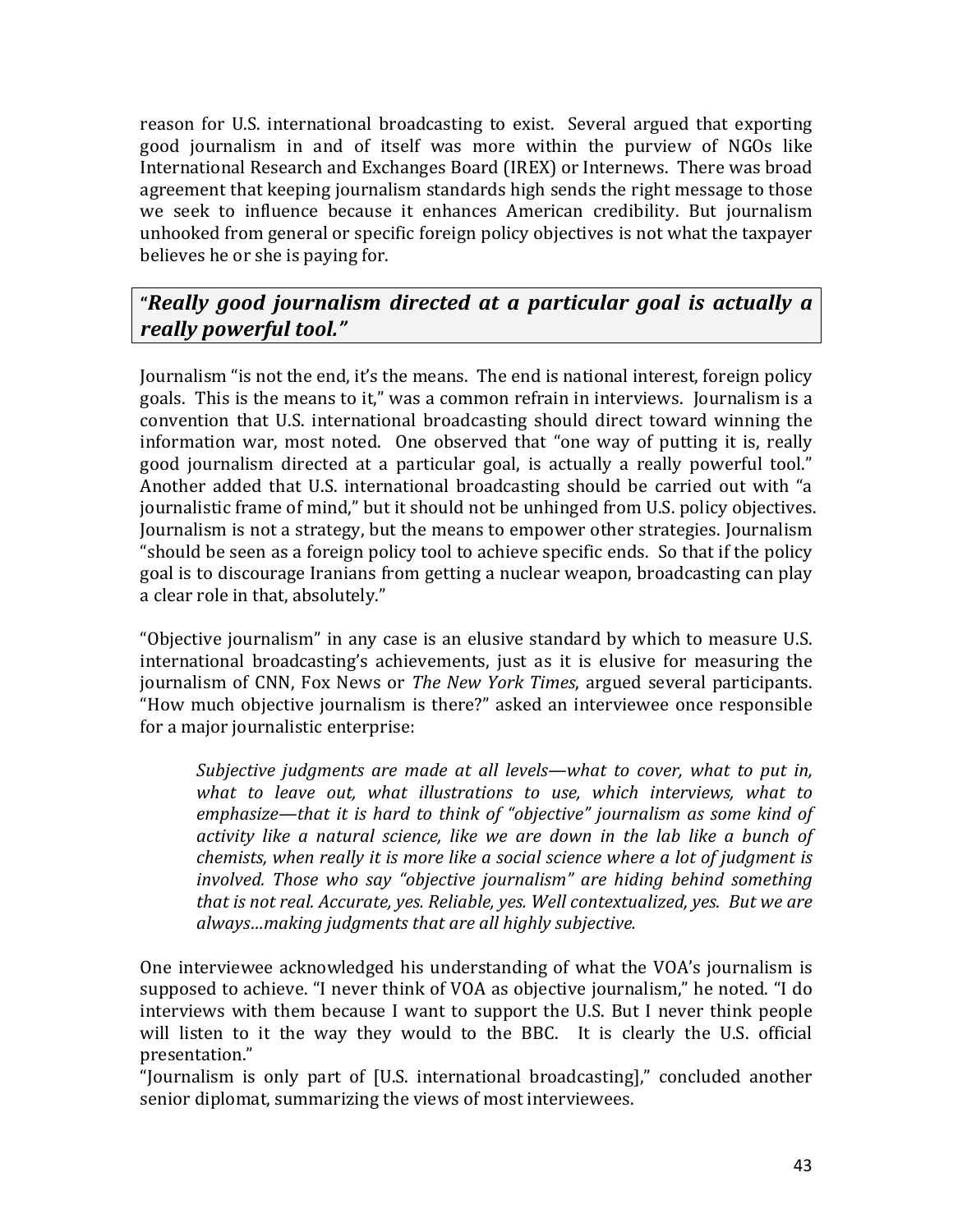*These programs, whether it's VOA or the surrogates, should be involved in cultural programming, in presenting alternative ideas, in presenting accurate,* not revisionist, history, religious programming for people who have been denied religious freedom. The cultural programming includes music. And that's *because this isn't simply news, this isn't simply journalism. Journalism is one of the half dozen missions of these broadcasters, the others are to connect in different ways with the publics with which we are dealing."* 

A renewed and more focused purpose for journalism in U.S. international broadcasting would be a means to realizing the mission, whether combatting false narratives, creating conditions for accurate information to help shape democratic societies, or articulating the U.S. position on policy. One put it this way: Within confines of good journalism, you are "countering the enemies of freedom who are newly empowered and resurgent and making it a priority to silence opposition media in their own societies."

No one in our sample argued for turning the VOA or the surrogate broadcasters into "propaganda" instruments that slant or twist information to support tendentious policies, preferences or points of view. U.S. international broadcasting is not "a messaging machine," one said. Nearly all interviewees offered some version of "people have a good nose for propaganda," or "we're not going to win if it's a propaganda game," or "we would be idiots to transform these networks into purely propaganda stations…because audiences are too sophisticated." Propaganda is recognized and rejected quickly. But caution is necessary. "With democracy promotion as the overarching idea, then the argument that we are not going to be a propaganda station is less compelling."

The quest for "objective journalism" has also had the adverse effect of widening the gap between the networks and foreign service operations where both might benefit. Several interviewees recalled that this kind of thinking arose at the VOA in the mid-1980s after foreign service officers were excluded from the network newsrooms where they had been detailed to familiarize themselves with journalistic protocols and broadcasting conventions in advance of taking up assignments in the field. This information drew a rebuke from a former ambassador: "It's not propaganda to have sitting U.S. officials participate, it's part of their job!" Their departure and other measures supported the insinuation of a so-called firewall between the broadcasters and government agencies, especially the Department of State. A senior foreign service officer recalled that this separation was reflected in his training at the Foreign Service Institute. There he and his colleagues received a single hour's description of the importance of what U.S. international broadcasting was and what it was meant to accomplish. "Our ambassadors were not seeing the instruments of U.S. power in full array."

The same senior officer described how, later in his career, he was posted to a country then receiving two separate American international broadcasts, one each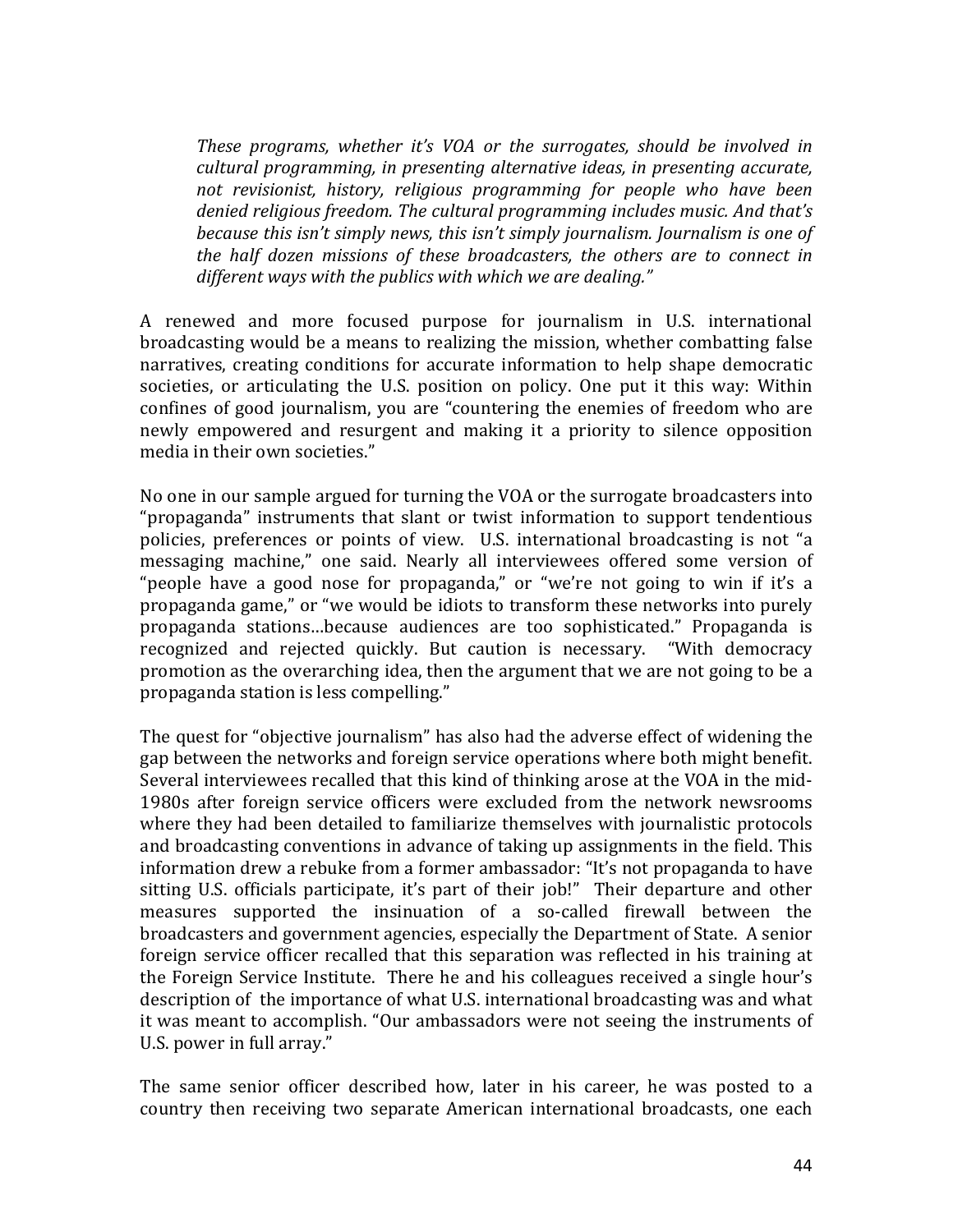from the VOA and RFE/RL. He said that he never knew what either station was transmitting, and even though he was the senior public diplomacy officer for his region, no one from either station ever stopped to consult with him. This diplomat lamented that the firewall thus prevented two unique payoffs to U.S. foreign policy: first, opportunities for him to leverage his operations to the messages the stations were broadcasting; and, second, information and insights that he might feed back to the stations about conditions on the ground that might improve their programming. "I had no desire to control their programming," he explained, "but my efforts to strengthen our foreign policy objectives in the region would have benefitted from knowing what was in it." Moreover, he observed, a strong probability existed that at some moment the broadcasters would be sending messages or information contradicting his own efforts to communicate officially via his consulate.

The BBG, noted a senior diplomat with roots in both State and broadcasting, was constructed first and foremost with the idea of preserving the journalism. Part of U.S. international broadcasting's dysfunction stems from conflict between those who believe it is a foreign policy tool and those who believe it is a journalistic institution. He asked: "Can it be both, and if it is, which takes precedence? It is very difficult to square this circle." The BBG, he and others observed, is largely "out of the loop" with respect to interagency cooperation on foreign policy and security matters. Not surprisingly, continued this diplomat, "BBG seems to be proudest of the firewall. Yes, it gives you a greater sense of importance being attached to established journalistic standards, but this is not real journalism...."

"Whatever the purpose of the firewall was," offered a senior diplomat with experience in international broadcasting,

*the BBG members mostly misunderstood the spirit of it, because it is strange to hear* people contend that the firewall was there to assure that the broadcasts in substance and form were wholly independent of U.S. foreign policy aims, and *kind* of neutral as a commercial broadcaster like CNN would be. But that then *begs* the question, well, then, we already have CNN, so why would the taxpayers be paying for a second kind of CNN, which has the greatest allergy to anything *U.S. foreign policy related?*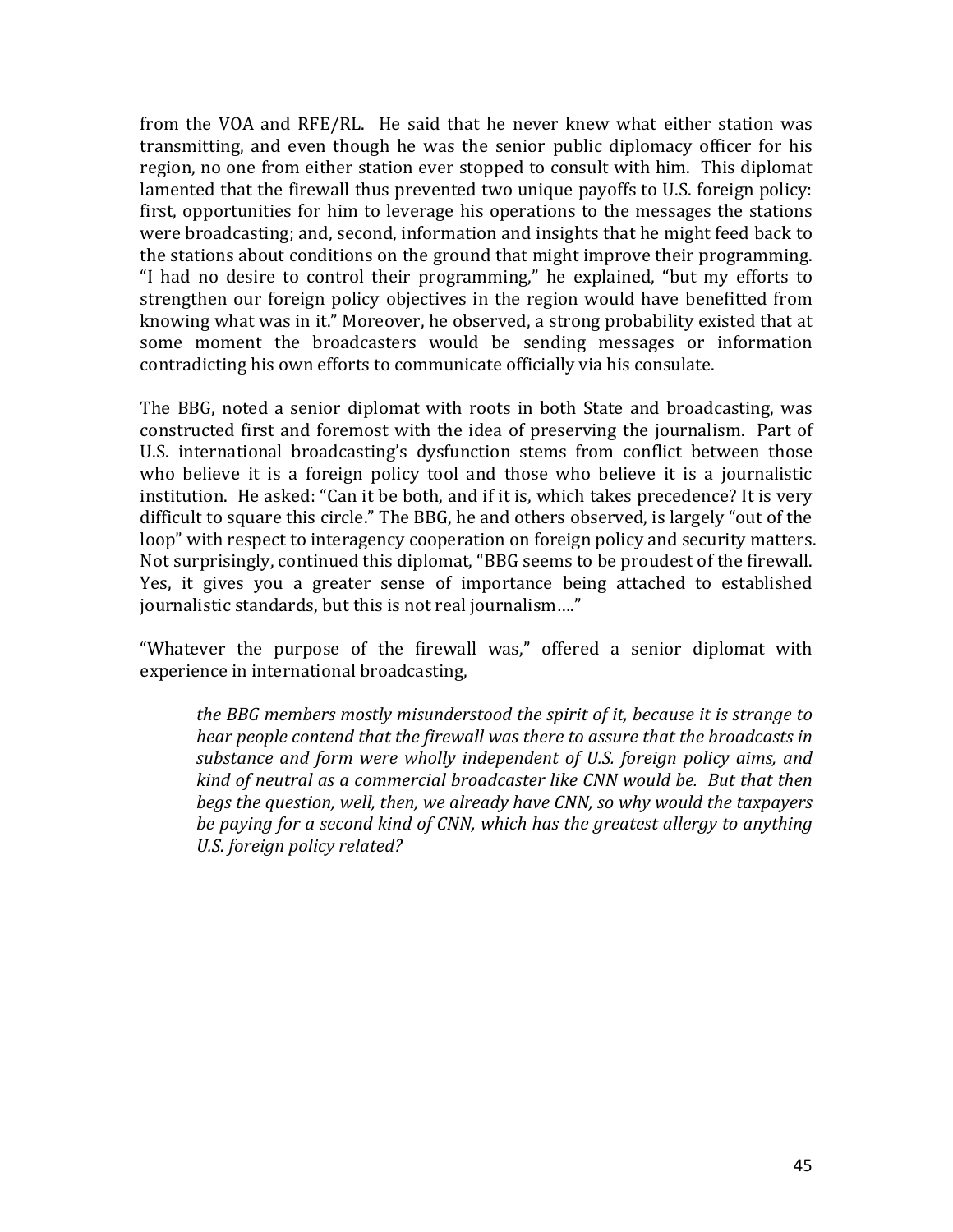# **IX. DOES BROADCASTING CONNECT TO U.S. FOREIGN POLICY STRATEGIES?**

- **Structural flaws hamper the BBG in setting U.S. media strategy. The BBG** should be redesigned and relocated in government to facilitate its **connection to foreign policy objectives and practices.**
- **U.S. international broadcasting's priorities should be established and**  reviewed at the highest level within USG.
- Broadcasting strategies and content should be aligned across all U.S. communications facilities, except for military efforts.
- U.S. international broadcasting's activities should be coordinated with foreign service components in the field.

Does U.S. international broadcasting have a connection to U.S. strategy and foreign policy? If so, what is it?

*"We approach U.S. international broadcasting backwards. We start* by asking which [networks] are doing what and how could they do it *better, rather than by assigning a strategy, then slotting in the instruments to achieve it in the most effective way. Is Radio Free Europe doing this, or is the VOA doing that is important. But it's a sideshow."*

The strong consensus of the interviewees was that U.S. international broadcasting is largely unhooked from U.S. strategy and foreign policy making and implementation. "We spend \$1.5 billion on public diplomacy, half for broadcasting and half for everything else," argued a well-known strategist. "No one, in my experience, has ever looked at this as a coherent whole.... Nobody at State has ever wanted to look at broadcasting as an integral part of public diplomacy.... This is a huge mistake. What an asset!" Added another: "We had an instrument that no one in charge of the war knew about." "We approach U.S. international broadcasting backwards," argued another. "We start by asking which [networks] are doing what and how could they do it better, rather than by assigning a strategy, then slotting in the instruments to achieve it in the most effective way. Is Radio Free Europe doing this, or is the VOA doing that is important. But it's a sideshow." Added a another: "None of the questions [of what to broadcast and where] is done with strategic intelligence. It's the mindlessness of this process that amazes me.... It goes well beyond the BBG. I don't think anyone anywhere is giving intelligent strategic consideration to these questions. To get intelligent strategic consideration and analysis to these problems you need some people who care about it and who understand."

A senior ambassador who served in several war zones described his displeasure that U.S. international broadcasting in no way connected to his mission in a particularly difficult trouble spot: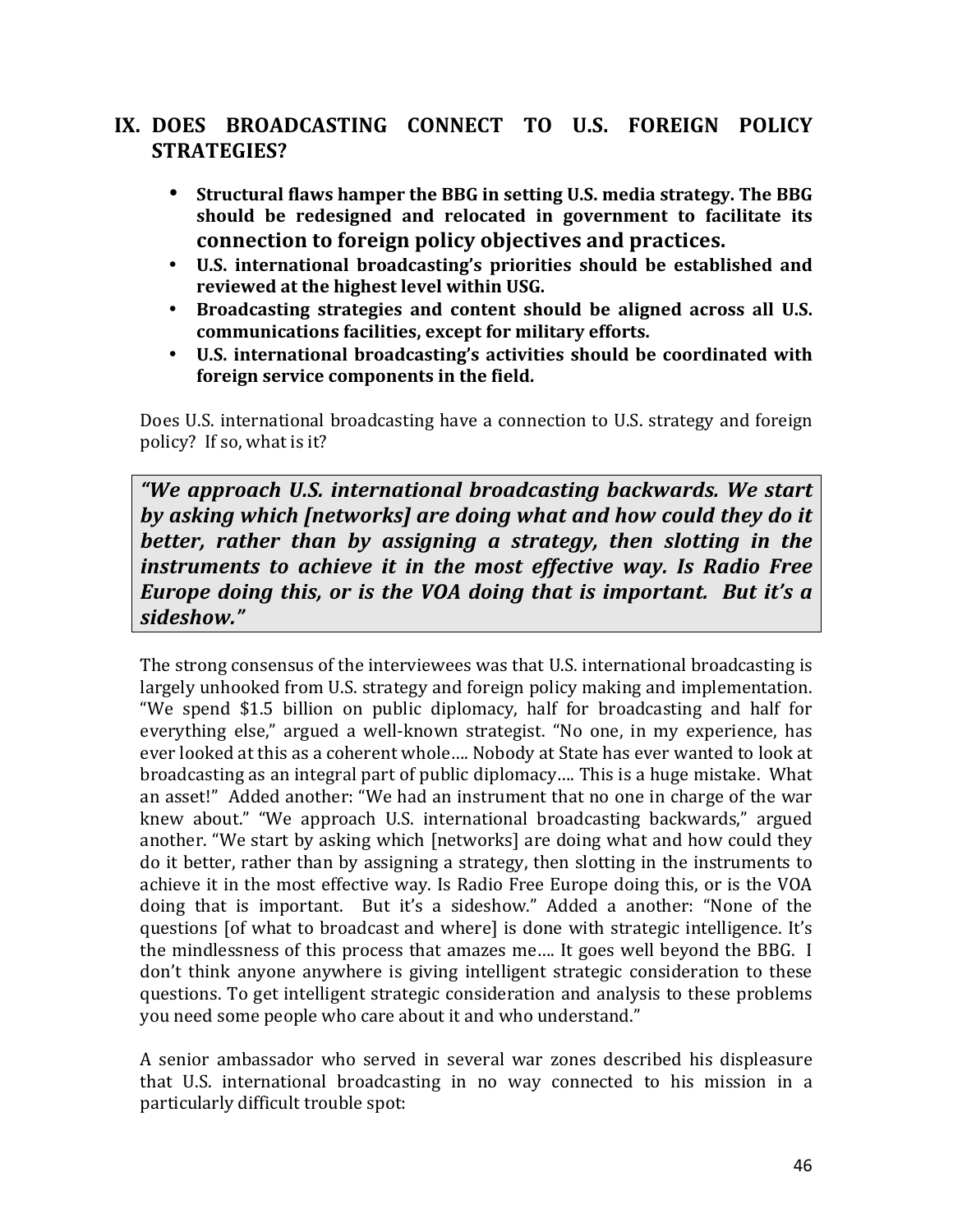It always seemed kind of bizarre to me that we had no relationship at all and *no* interaction [with U.S. international broadcasters]. We had a good cordial relationship, but they had a different mandate and they saw it that way. It was *very* frustrating that [the embassy's] point of view was not getting out into society, where we were in [information] combat every day.

Interviewees repeatedly returned to the failure of the U.S. government to play any role in creating narratives that can be advanced through U.S. international broadcasting. "We are losing the battle of narratives," was a continual refrain in these interviews. No such narrative creation or design function exists in the U.S. government, in this regard. "Add to that," argued another, "the preternatural approach of any American-trained journalist, which is an adversarial relationship to the institutional structure, and you have the perfect makings for what the Chinese and Russians can leverage."

Today U.S. international broadcasting simply does not figure in American foreign policy strategies as a consequence of firewall sensitivities and structural problems within the national security framework. A number of interviewees had served in government in the last 20 years or so, but when asked if they could recall an instance when U.S. international broadcasting was factored in as part of overall U.S. strategy on any issue, none could cite one. "BBG is out of the loop, it is only voluntarily part of things," argued a former national security planner. "There are attempts at interagency cooperation, but U.S. international broadcasting is not in the chain of command." "The more contact with policy and State, the better," concluded another, echoing a strong sentiment throughout the interviews. "If BBG is supposed to have some kind of effect on achieving American interests in foreign policy, then being isolated from the foreign policy apparatus—and being proud of it—I don't think that is the answer."

Interviewees described a chicken-egg situation, where U.S. international broadcasting's enforced distance from the foreign policy apparatus reinforced policy makers' ignorance or lack of interest in communications' place in a comprehensive foreign policy. A persistent theme in these interviews was a variant of "no one is thinking about it, no one cares." And the small group within the foreign policy community that does understand broadcasting "doesn't think about it from a strategic point of view." Recent turmoil in Ukraine was cited often as an example of U.S. international broadcasting's absence from foreign policy strategies: "Events in Ukraine scream for a long-term strategy to include energy and military strategy as well as communications strategy."

But where should strategic focus be developed? Who should be in charge? And how should U.S. international broadcasting connect? On these questions no clear consensus emerged from the sample, with interviewees advancing a number of options.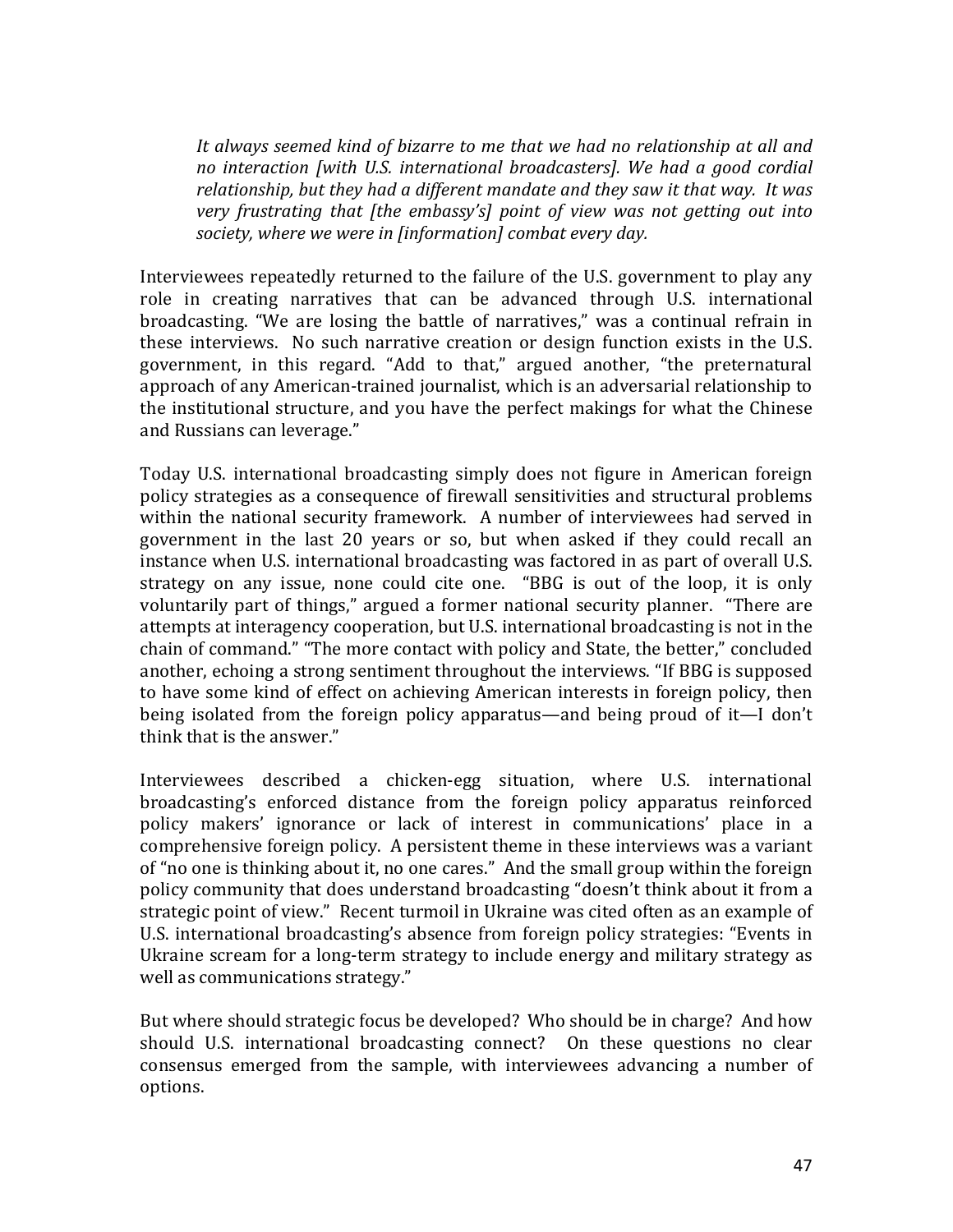Some argued for centralizing the function in government. "Those broadcasting about our policy have to be coordinated, and the White House is the obvious place," argued one. "There is no advantage to pluralism or competition if we are trying to get across a clear message.... It can't be the general has one message and the president has another. That's very dangerous." The budget needs to be controlled, not subject to a level of particular preferences. Decisions, by this reckoning, should be made at the cabinet level so that they align with policies and strategies with enough lead time to ensure implementation. U.S. international broadcasting "needs to fall in line with policy…just the way decisions are made in Russia and China: at the cabinet level."

Others argued that foreign policy makers should set U.S. international broadcasting's priorities, and that alignment with strategic priorities should be revisited every four years, not unlike the national security statement the president puts out. Such a review would allow the government to "articulate its strategic view. This doesn't mean that everything is done hook, line and sinker, but at least it forces them to think about the issue, it forces them to define their preferences." Or, as another put it: "We can't do everything. There will be tradeoffs.... Government can make such decisions, but you need an understanding as to what aims are."

Others were less enthusiastic about this degree of centralization, arguing that there should be "no top-down command and control." The White House had few defenders, in this respect. "Frankly, I wouldn't be comfortable putting [the broadcast function] in the NSC," argued one in a frequently repeated sentiment. Several interviewees favored creating a "cluster unit" at State. Participants were less outspoken—and perhaps less certain—about what an alignment mechanism might look like.

Nonetheless, a strong consensus emerged on four points.

First, the BBG, U.S. international broadcasting's oversight body, was universally rejected as the appropriate place for this kind of strategy making, with many interviewees arguing that any board sitting behind a firewall will present problems. "It's hard to align an institutional structure that has a level of independence to it," was a common theme. The BBG is structurally flawed and has been from the beginning was another common theme: a randomly chosen group of part-time political appointees, some with no foreign policy experience, who are widely dispersed in the United States and, indeed, around the globe; a chairmanship with no vested powers that changes frequently; and no senior executives actually in charge of the day-to-day operations of U.S. international broadcasting. Such a hodgepodge, nearly everyone argued, should not control a strategic function vital to American interests. Interviewees did not rule out the possibility of some other kind of board—perhaps along the lines in the proposed U.S. international broadcasting reform legislation—but only if it aligns with other parts of government in "a dialogue about strategic aims and, within that, narratives." That said, no support existed in this sample for any board configuration being a part-time function.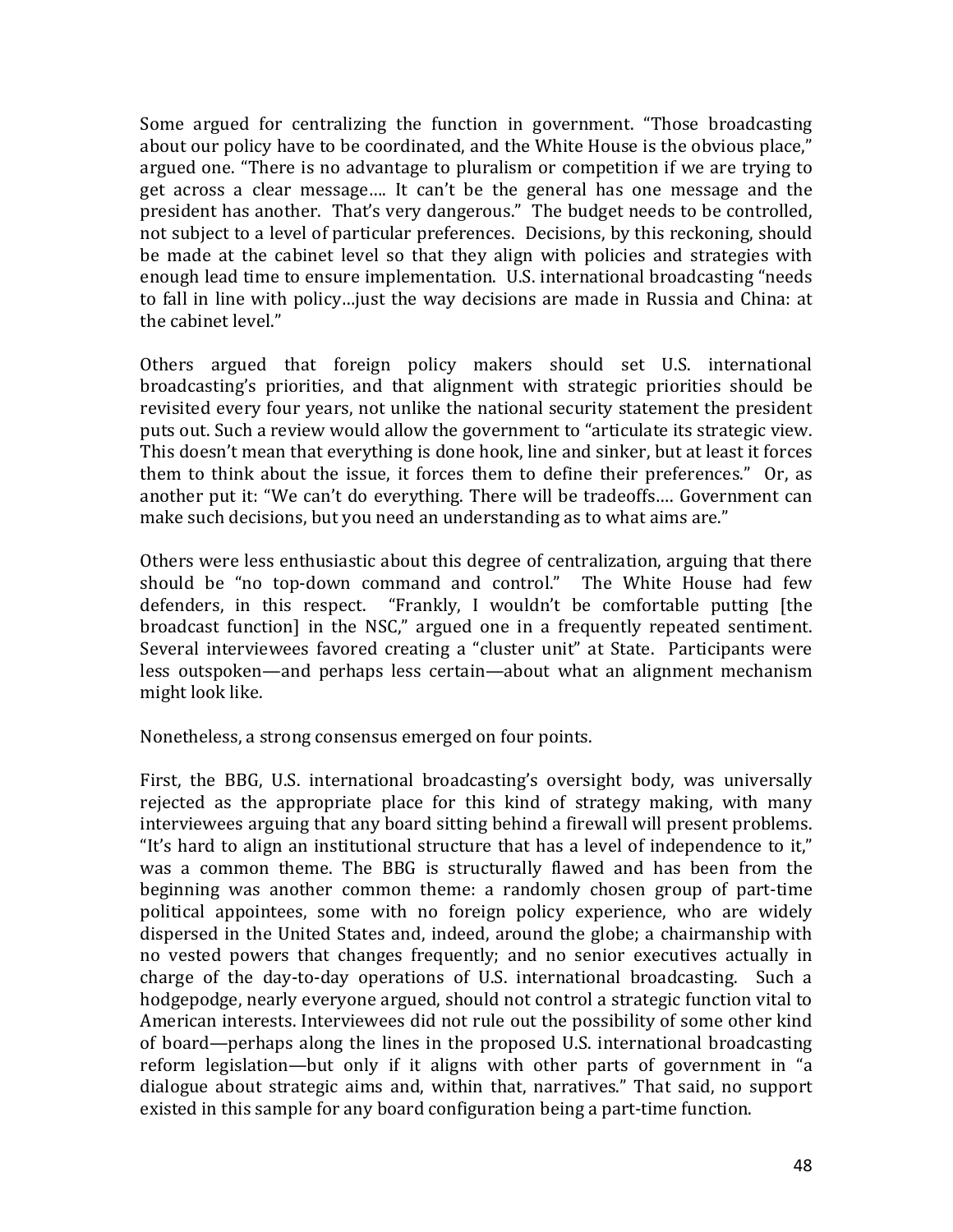Second, strong support emerged in the sample for communicating cross-agency, and especially for forging a closer and tighter alignment between U.S. international broadcasting and the official public diplomacy function at the Department of State. It is essential that "everybody knows what everybody else is doing." Still, a balance needs to be struck with caution. "The organization of U.S. international broadcasting is different from public diplomacy, at times you may want plausible deniability," argued a former senior executive from international broadcasting. Finding a way for U.S. international broadcasting to support—and be supported by—"country teams" was cited by a number of interviewees. Several former foreign service officers described the confusion that could arise when U.S. international broadcasting personnel with no responsibility to the country team arrived to manage their own operations in their theater.

Third, securing the support and commitment of the Secretary of State to U.S. international broadcasting is essential. In the current BBG structure, the Secretary is an *ex officio* member, and he/she designates the sitting Under Secretary for Public Diplomacy and Public Affairs to participate in BBG deliberations. In fact, this seldom happens. "The Under Secretary should take full responsibility, recognizing that there are other black boxes out there...but none of them has played even to the letter of the law, in this regard." Moreover, these under secretaries typically leave government after no more than 18 months or so. The BBG's connection to the Secretary him/herself is even more tenuous, with interactions reduced to extremely rare photo-ops for board members. Noted one: "The connection to State that seems organic through the Secretary's membership on the BBG has never happened."

### *"It is reasonable to carve out armed forces broadcasting as a separate operation."*

Fourth, efforts to coordinate U.S. international broadcasting with communications operations by the U.S. military—for example, with the combatant commands or psychological operations—should be avoided most times. A strong sentiment among the interviewees was that military communications should remain "hived off" from U.S. international broadcasting operations, and that "military support for public diplomacy"—a recently created office in the Pentagon—should not be allowed to intrude on mainline public diplomacy efforts, including those employing U.S. international broadcasting. (Several interviewees described how the Office of Military Support for Public Diplomacy was intended as a coordinator, but that "there was nothing to coordinate.") As one suggested, we should think about strategic communications as hardware (e.g., DoD) and software (State), with the latter thinking more holistically about what outcomes we seek from the application of soft power. In fact, no interviewee was aware of dialogue currently between military and non-military communicators. Most, however, cited the importance of information sharing, "so that large strategic aims are consistent among entities operating in the same theaters among the same audiences." A former ambassador with a strong national security background recommended that, at a minimum, a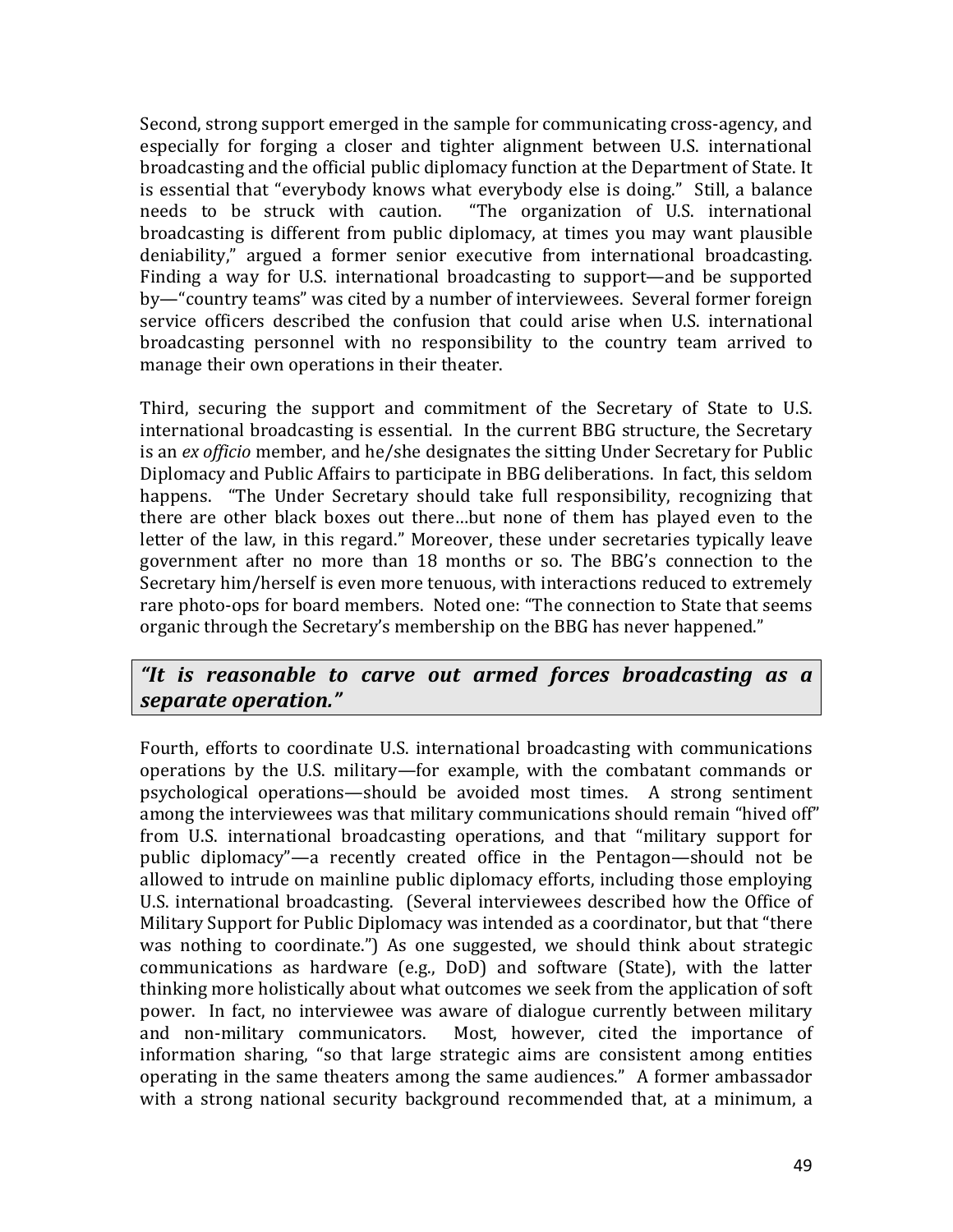senior military officer should serve on the BBG or whatever oversight structure eventually is determined. That would at least pay lip service to the notion of coordinating across agencies, and, indeed, some positive synergies might result.

"None of the questions [of what to broadcast and where] is done with *strategic intelligence. It's the mindlessness of this process that amazes me....* It goes well beyond the BBG. I don't think anyone *anywhere is giving intelligent strategic consideration to these duestions.* To get intelligent strategic consideration and analysis to *these problems you need some people who care about it and who understand."*

Even if strategic narratives that specified operational priorities existed, translating these priorities to U.S. international broadcasting operations is an equally daunting task. Many interviewees argued that international broadcasting is by nature a longterm endeavor, that it takes years to develop credibility among suspicious audiences. "You can't turn it on and off like a faucet," observed a senior strategic planner. "Soft power doesn't automatically translate into concrete support for particular things," noted another. "But it is not ultimately about that. It is about trying to get across to people who are attracted to ideologies and beliefs that have real consequences for us. And it is a long-term project." "The principles guiding programming should not change," added another, "because it takes a great long time to establish and maintain credibility."

Yet a strong consensus existed in this sample that the BBG, which today is nominally responsible for deciding where to broadcast and in which languages, fails its strategic task. "The BBG acting as a normal board should decide strategy, priorities and not micromanage. The Board should understand its basic functions," said one with long experience dealing with the BBG. Instead, he and others noted, it has no strategy, cannot set priorities effectively, and frequently meddles in the operations of the networks under its supervision.

No one in our interview sample believed that the BBG could meet these essential criteria because of its flawed structure. Several cited the duplication of language services that had accreted over time—at last count 23 out of 84—that no recent board has either consolidated or abolished with the goal of redirecting investment elsewhere. The investment in "legacy" language services are like impossible-toeliminate entitlements, often driven by ethnic politics in Congress. Action on adding new language services to address emerging strategic challenges is slow or nonexistent. A former director of a major network described his experience:

I did things that I thought were right, and one could argue I should not have *had* the power to do them. But a bureaucracy would have made it impossible...I *didn't go to State.... You don't want bureaucrats in these jobs. You need the*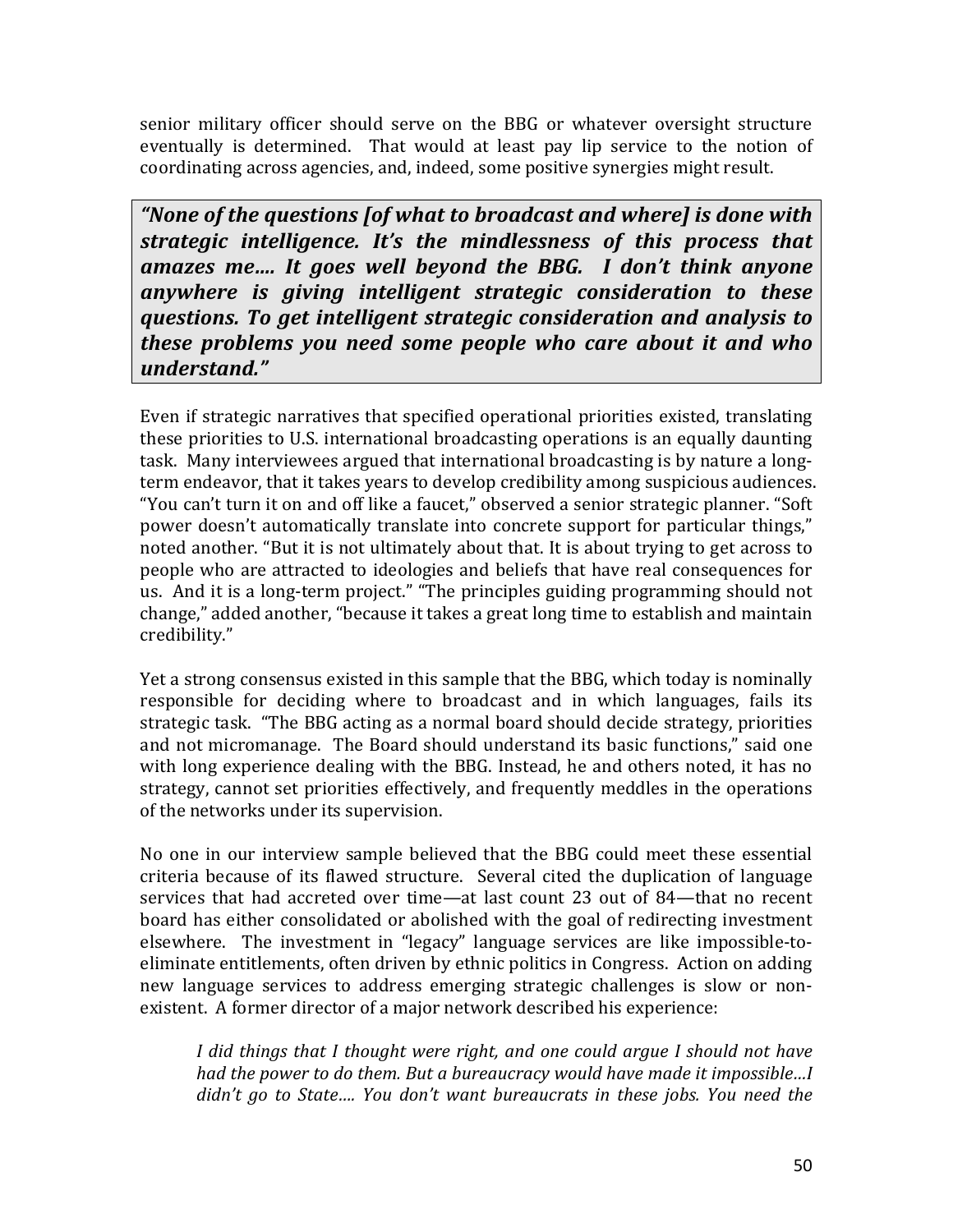entrepreneurial spirit.... I don't know if I had the power, but I did it. I believe *there should be a process by which network heads talk to people. But if I had to ask State, I never would have done things.*

Several interviewees cited a current example of the BBG's inability to prioritize. Unable to anticipate and to respond rapidly to Russia's aggression in Ukraine by refocusing U.S. international broadcasting's existing Russian language services—one in the VOA, a second in RFE/RL—the BBG accepted a one-time \$1M grant from State to produce a half-hour Russian-language news program with mostly new people, effectively working around the existing Russian language services. Several wellknown Russia hands among the interviewees expressed incredulity that U.S. international broadcasting was incapable of freeing and focusing existing resources for a more robust response. That it was able to muster only a single half-hour program against Russia's saturation of the strategic communications space—and this a year late while awaiting additional investment—was seen as emblematic of the BBG's failure.

No one believed that the BBG could overcome its structural flaws, which is why considerable support emerged in this sample for creating a strong CEO position under any oversight board, with far-reaching executive power to manage and coordinate the operations of the different networks with the assistance of a strong staff, which was cited often as essential to make the CEO position effective. The CEO would articulate and enforce investment priorities and rationalize budgets, and determine—working with other parts of government and with the engaged think tank community—which languages U.S. international broadcasting should embrace and which it should remove, replace or avoid. [At this writing, a CEO had just been appointed by the BBG, assumed office, then rapidly departed. This after nearly four years of debate and delay.]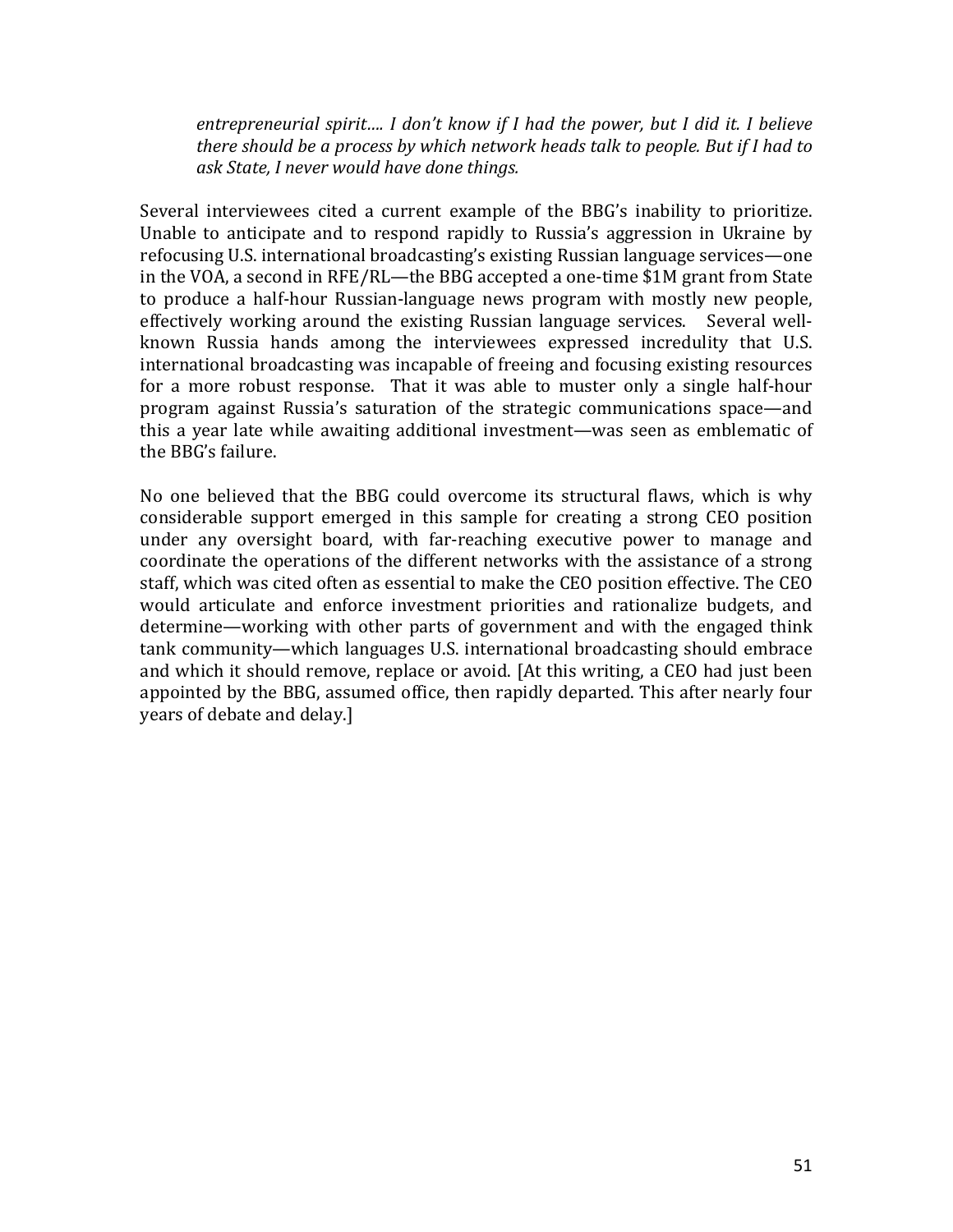# **X. CAN IT BE FIXED? POSSIBLE NEW MODELS**

- Little strong support for U.S. international broadcasting exists in **government because memory of its successes is weak and because it is a** low-budget item. Any reform will be difficult.
- The proposed legislative reform of U.S. international broadcasting may represent the limits of the possible.
- Alternative models for enhancing the effectiveness and efficiency of U.S. **international broadcasting are available.**

Interviewees described why fixing U.S. international broadcasting as we know it is a large task. First, only a "vague memory" of VOA's and RFE/RL's success during the Cold War tends to inhabit the public's consciousness. No popular demand for reform or restructuring has yet arisen. Second, by Washington standards, its investment of three-quarters of a billion dollars in U.S. international broadcasting is a piddling sum, which, a number of interviewees suggested, is the reason it never gets fixed. "No attention is paid to communications by senior policy makers," observed an influential insider, "and it's not given public attention by political figures in major campaigns. Who's going to fight over three-quarters of a billion dollars? That's just not significant enough to figure in domestic politics." Most interviewees pointed, by contrast, to the vast sums—in the many billions of dollars—that adversaries like Russia, China and Iran invest.

*"No attention is paid to communications by senior policy makers,*  and it's not given public attention by political figures in major *campaigns.* Who's going to fight over three-quarters of a billion dollars? That's just not significant enough to figure in domestic *politics."*

Interviewees almost unanimously took the position that the current poor return on investment from U.S. international broadcasting should not detract from America's pressing need of a capability to communicate effectively with foreign audiences. Indeed, a clear consensus existed that it is worth doing in principle. No one argued that communicating with these audiences is an expensive strategic irrelevance. To the contrary, the *leitmotif* of the interviews was that communicating is a strategic priority that is badly underfunded, on one hand; and, on the other, what is funded is not working.

Nearly every interview featured some variant of this assessment: The model we currently have works poorly. It is cumbersome, thwarts creativity, is mired in budget and bureaucracy constraints, is consumed by competing equities and overlaps, is out of touch with new realities or unable to address them, and suffers a waning connection to both changes in the audience and the concerns of foreign policy planners. Several interviewees argued that the current model might be made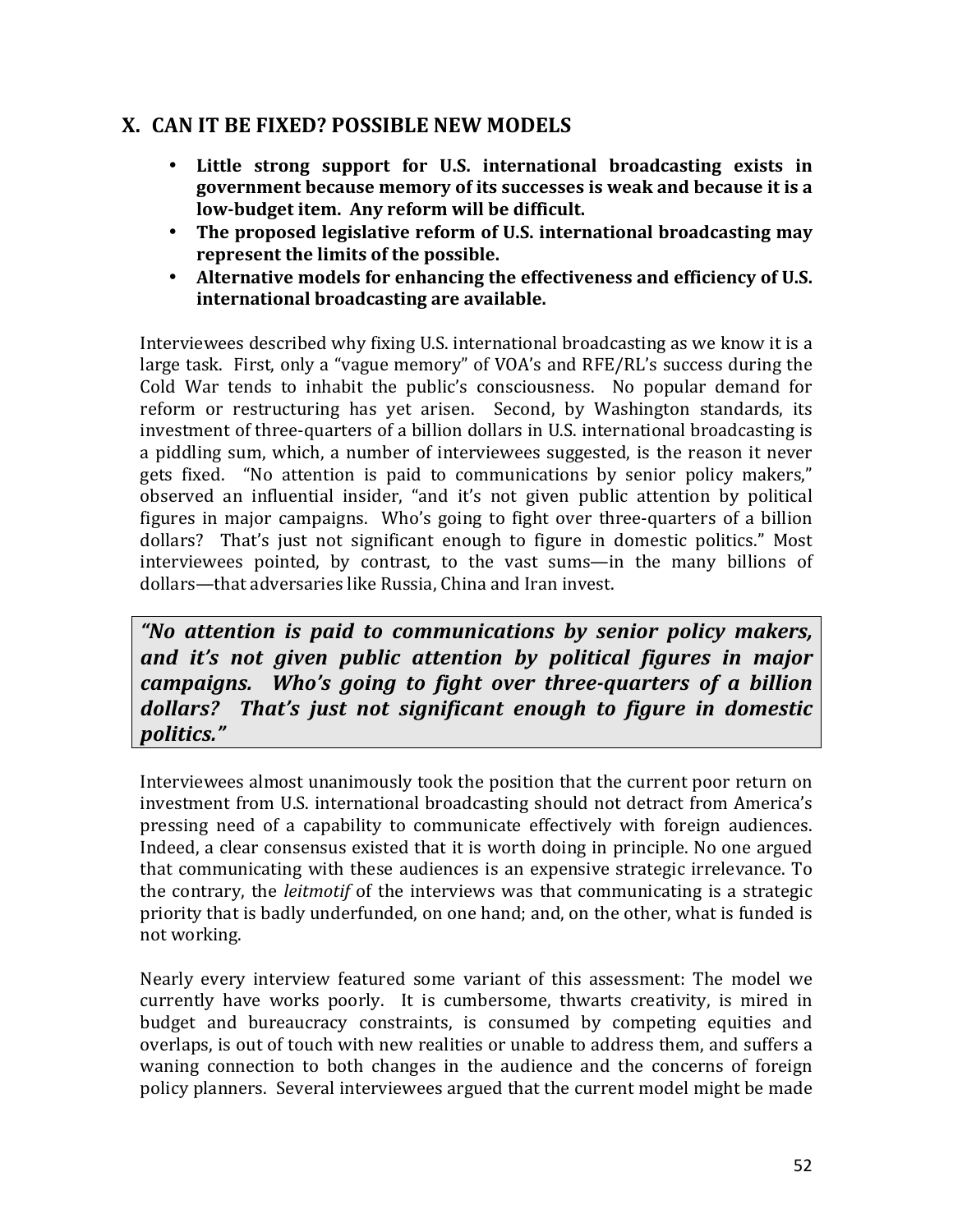to work if roles were clarified, the BBG's functions were re-defined, and the operations it supervises were rationalized and streamlined, but the number supporting such a view was very small. Nonetheless, this small group made it clear that it saw "fixing" the current model as the only viable approach because scrapping it or reinventing the international communications function would be fraught with too much upheaval, impossible because of vested interests in Congress, and probably beyond the imagination of government generally. These interviewees generally favored the reform legislation currently proposed (HR4490) largely because they believed it represents the outward limits of possible reform.

Interviewees were asked specifically to describe alternative models of organization, operations and governance for U.S. international broadcasting, of which the below are examples:

- Develop a BBC-like corporation by combining all current broadcasting networks into a single non-federal broadcast company. This would require de-federalizing the VOA and the Office of Cuba Broadcasting, which participants acknowledged would find a tough road through Congress. But "de-federalization is a fight worth having," argued a former ambassador. A leading strategist endorsed the BBC model as "more credible." Another recommended "not only to collapse all into one, but also develop a range of outside partner organizations."
- Fund local media in the areas we seek to influence. "Let's give the Estonians the money," argued one by way of explaining that the most powerful influence going forward would be that generated by sympathetic local media communicating with local populations. The U.S. could support this proxy approach through funding, training and editorial assistance. Funding, support and governance would be channeled through an organization like the IREX, Internews, or the trust elements of the German Marshall Fund, which already fund media as a basis of their operations.
- Create an NPR-like broadcast corporation that could accept corporate sponsorship. "Corporate sponsorship is something the U.S. government is culturally adverse to.... We should include in legislation that we encourage private sector involvement," argued a former ambassador. A public diplomacy and technology expert likewise advocated a public-private market-based organization that accepts funding from commercial underwriting while providing tax incentives. Yet another advocated joining with NPR to produce and market good programming.
- Transform today's broadcast operations into a much smaller agency that is simply a portal of information and links. In this view, there is little reason for U.S. international broadcasting to be creating "content" when so much is already available from other sources. This would result in making the VOA a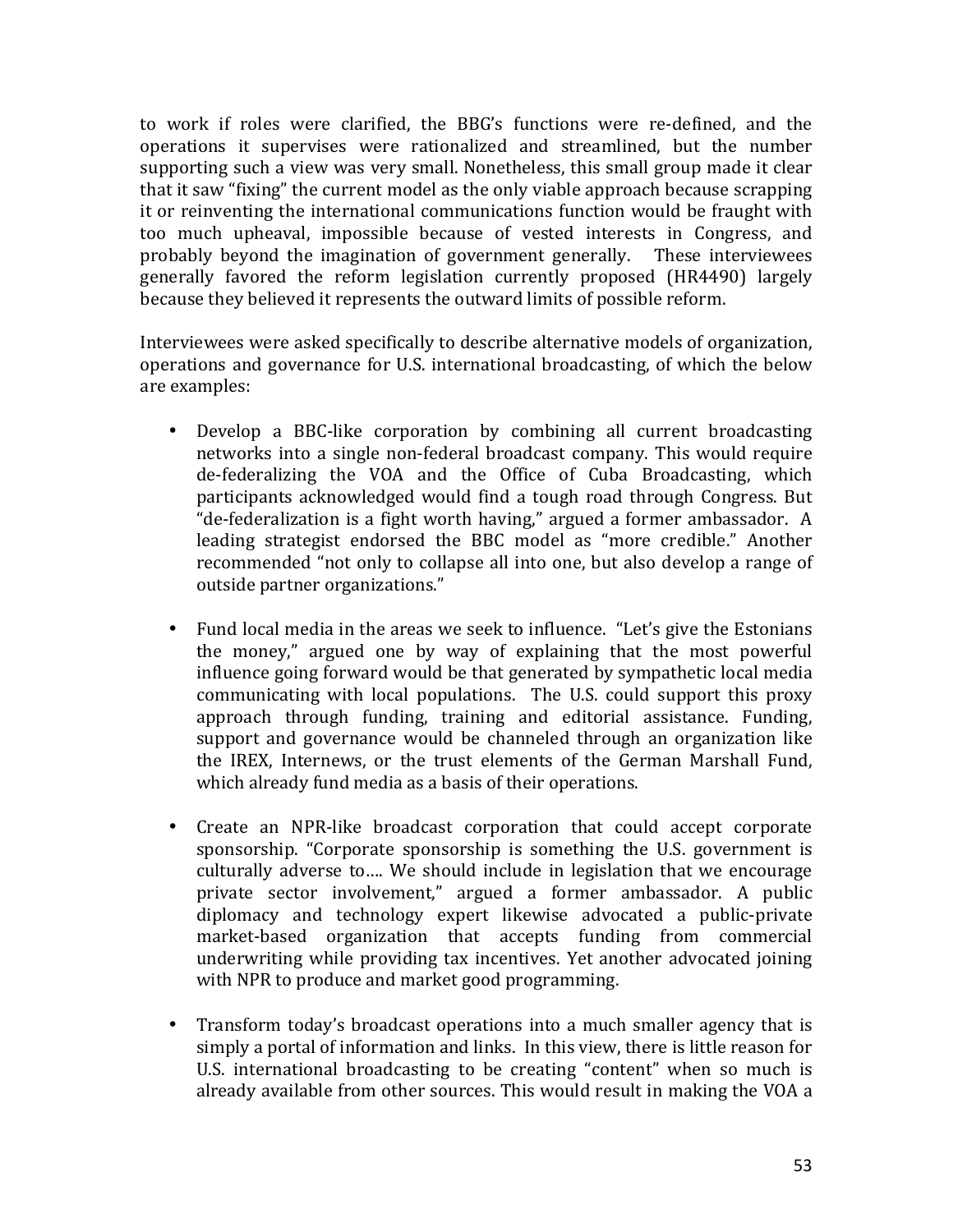technical "voice" only. One described the model this way: "Create a portal to connect people to real information that they can't get. For the new generation of change agents. There are now 400,000 million bloggers in China. How do you find a niche in this space via an American portal? Branding and competing in that space would be unique, not traditional reportage.... Radio's days are probably over." This new operation would also fund and distribute anti-circumvention technologies.

- Create a national strategic communications agency that is attached to the White House at the cabinet level. "Either State or possibly White House and NSC, or some new organization...should be in some chain of command that leads to the President." This agency would have responsibility for all communications by the U.S. government, including public diplomacy, surrogate and military. Argued one: "This is so cheap in national strategic terms that it ought to be funded according to national strategic need. My recommendation is to create a defense and foreign affairs budget where all of this is melded into one big budget where soft power and hard power and diplomacy can be funded according to national strategic need."
- Merge all of today's broadcasting elements into a 501(c)3 NGO that advocates for democracy, human rights, free markets and media freedom. The National Endowment for Democracy was cited by several interviewees as a possible model, which was lauded frequently for the quality of its leadership and governance. However, others pointed out that U.S. international broadcasting probably is too far an operational reach for NED or any other existing NGO.

Some of these models are radical, some more incremental in their adjustments to U.S. international broadcasting as we know it. They suggest opportunities to add, swap, or share different elements to achieve considerable transformation.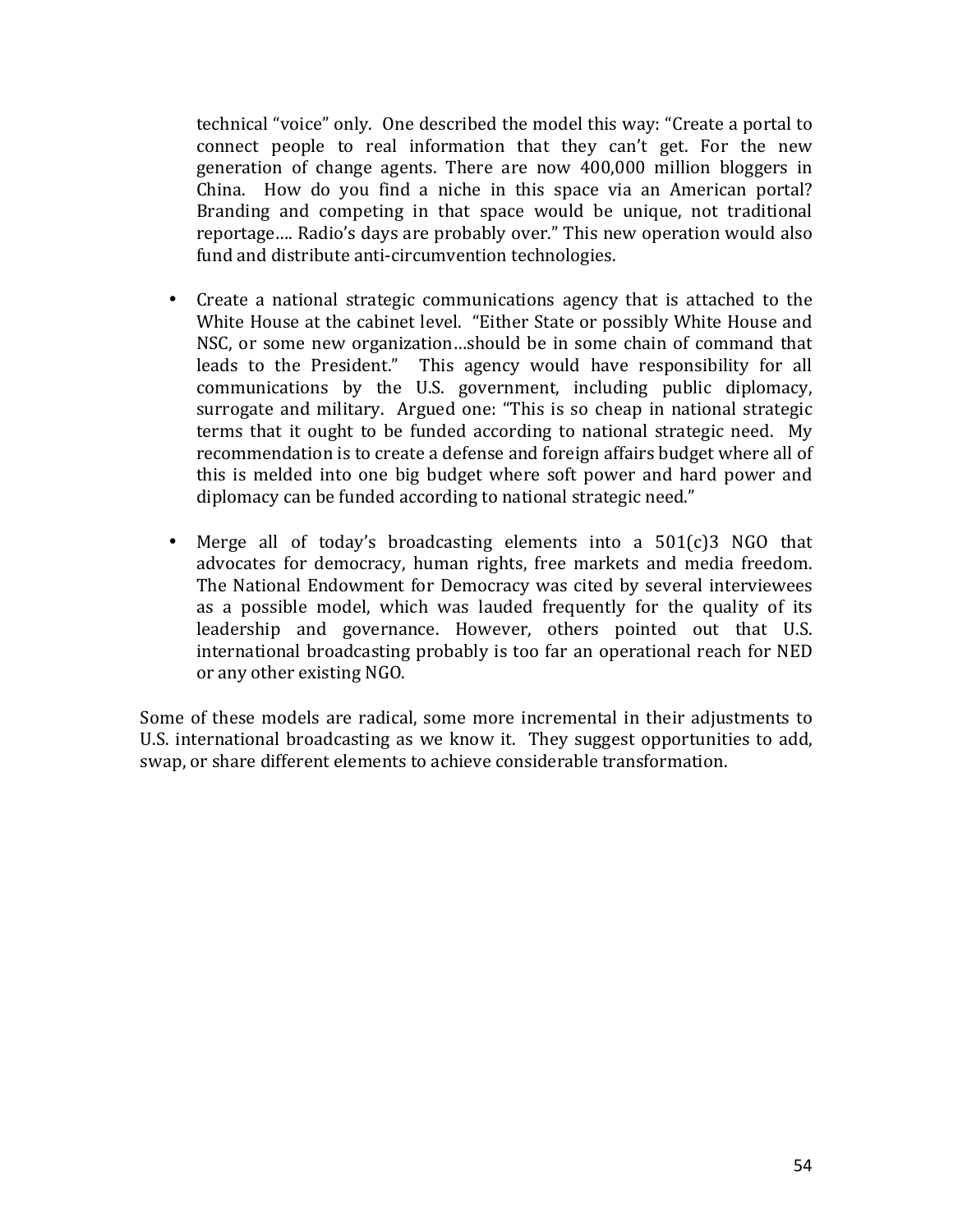### **XI. WHY NOT START OVER: A NEW PARADIGM**

- The intellectual paradigm for U.S. international broadcasting was created for the Cold War. It is outdated and ineffectual.
- The taxpayer has no little idea—or the wrong idea—of what he or she is **paying for.**
- The proposed reform legislation is a good patch, but not a permanent **fix.**
- **U.S. international communications strategy should be rebuilt from the ground up.**

Today the taxpayer has little idea of what return on investment in U.S. international broadcasting might be available for his or her tax dollars. There is negligible public sense of what U.S. international broadcasting is and what it is supposed to accomplish. "Taxpayers think they are paying for something completely different from what is actually happening," observed a senior diplomat and communications specialist. "Which is why they are in a state of shock when they are informed of the real situation," added a former network director. "The trend has been to give the audience what it wants," argued a former ambassador, "whether or not it advances a U.S. interest. Why would the taxpayer want to pay for this?" "At the very least," argued another, "there should be a sunshine law.... If the body as a whole can't be persuaded that we're important today, even if we once were, we shouldn't be kept on for nostalgic reasons. I don't think that this is the function of the U.S. government." Noted a specialist of the Middle East:

*Whether* this is a viable enterprise, or it is a viable enterprise are two different *questions. The idea that the U.S. would not have a presence in the realm of ideas,* and the republic of ideas, so to speak, and compete with local bullies and compete with Deutsche Welle and BBC in presenting the U.S.'s vision of the world and of *itself is, to me, a non-starter. Obviously, a power like the United States needs that kind* of a presence. So, it is, in my view necessary. But whether that it is this, is a *very different question.*

### *"I would blow the whole thing up and start over."*

Nearly all interviewees concluded that today's U.S. international broadcasting is not the "it" we should strive for. Several interviewees approached this question retrospectively. A prominent strategist offered this assessment:

It still remains a very good question if this is the best way to spend the money. As *you* know, that is rarely the question that is asked...usually it's how do we improve *what* we have, how do we tinker on the margins, how to make sure that there is *balance and objective reporting and projecting American interests...that's the* usual set of questions. But if someone were to write a check for \$750M could we *create a profoundly more effective system?* I am sure the answer is yes.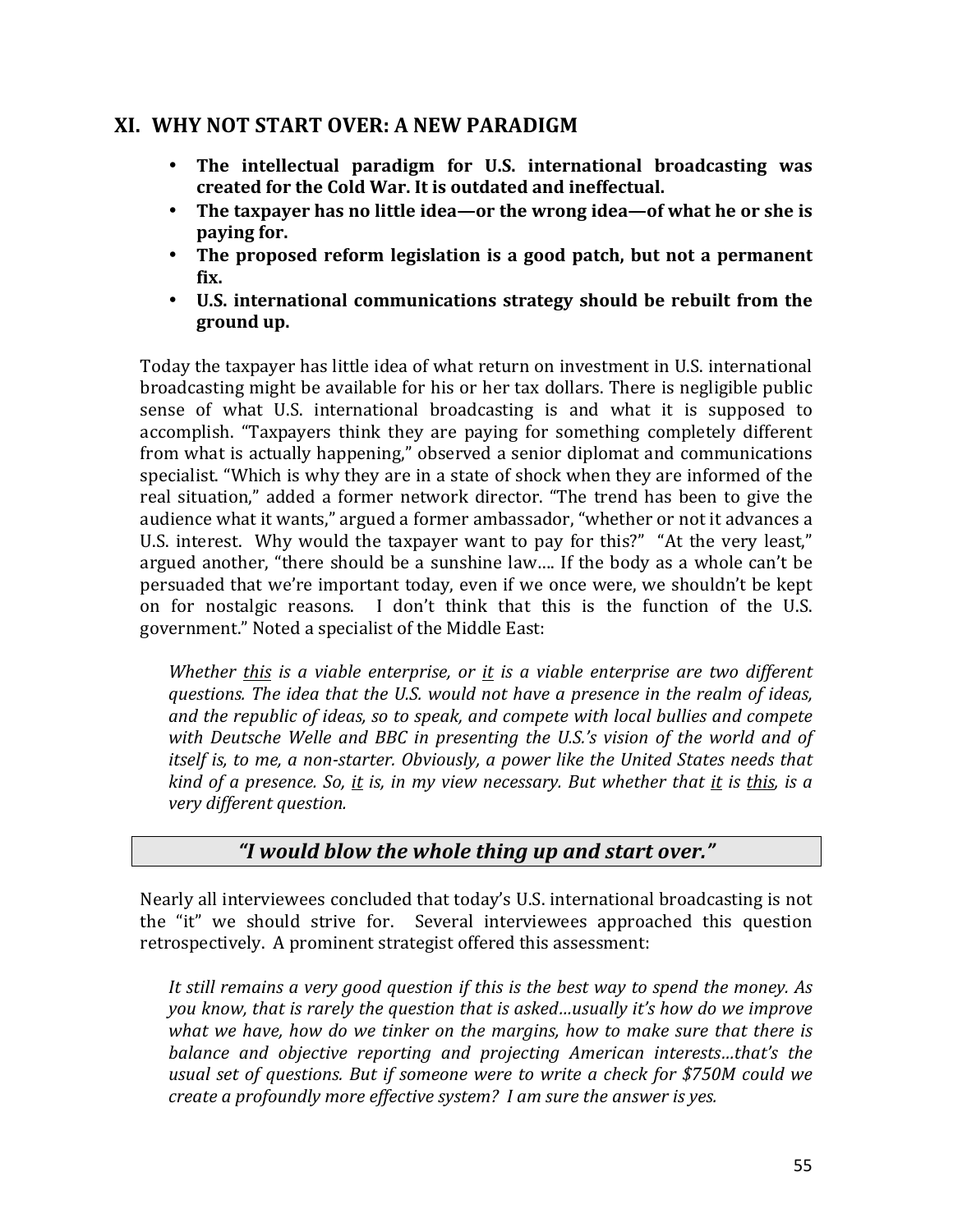Indeed, those interviewees familiar with the proposed reform legislation for the most part favored it, some enthusiastically so. But the general consensus was that no reform would likely go far enough to fix U.S. international broadcasting's myriad challenges because the communications paradigm has changed. "We are not doing it right. If we try to readjust along old lines, it's a tremendous waste of money," argued an authority on public diplomacy.

A strong consensus for doing something much bolder emerged from these interviews: re-conceptualizing and redesigning from the ground up how the U.S. communicates for foreign policy purposes, beginning with the abolition of the current U.S. international broadcasting structure. "I would blow the whole thing up and start over," argued a specialist of public diplomacy in a sentiment repeated frequently in these interviews. "If I were to start all over," said a former diplomat and broadcaster, "I would not create this...we don't need to construct this giant apparatus in this media age." Yet another argued that this would be hard to do. "You can't overlook the historical process, that's not the way life is. The question is: Given what you have, how do you turn a sow's ear into a silk purse?" Most interviewees expressed their agreement that starting over would not be an easy thing to achieve, but there remained considerable support for undertaking such a laborious effort.

# *"We are not doing it right. If we try to readjust along old lines, it's a tremendous waste of money."*

Advocates for starting over based their arguments on two intersecting arguments. First, the existing BBG-headed structure has failed. Noted a specialist of institutional dynamics: "The BBG is an interesting case study in mis-governance. Usually these boards are meant to insulate organizations from politics, and this one did the opposite." Second, the operational environment for U.S. foreign policy demands a more sophisticated and adaptable communications function that transcends the paradigm of "broadcasting." Observed a noted strategist: "I would call for just starting over from scratch. It is such a different world ideologically, politically, technologically. I would stop it all, take a breather...start all over but really fresh, asking what world do we live in, how do we get information, how do we reach the change agents. How does it connect to strategy and foreign policy...."

Interviewees returned repeatedly to the theme that the intellectual model for U.S. international broadcasting was designed and implemented during World War II and at the beginning of the Cold War. It was predicated on, first, the nature and urgency of bipolar geopolitical competition; and, second, on the availability of that era's dominant analog technologies. In 2014, many noted, the way we think about international broadcasting has scarcely changed, despite the diffuse and diverse character of America's strategic challenges and the emergence and operational sophistication of technologies that in 1950 could not even have been imagined. Indeed, we still speak of "broadcasting"—and the primary American oversight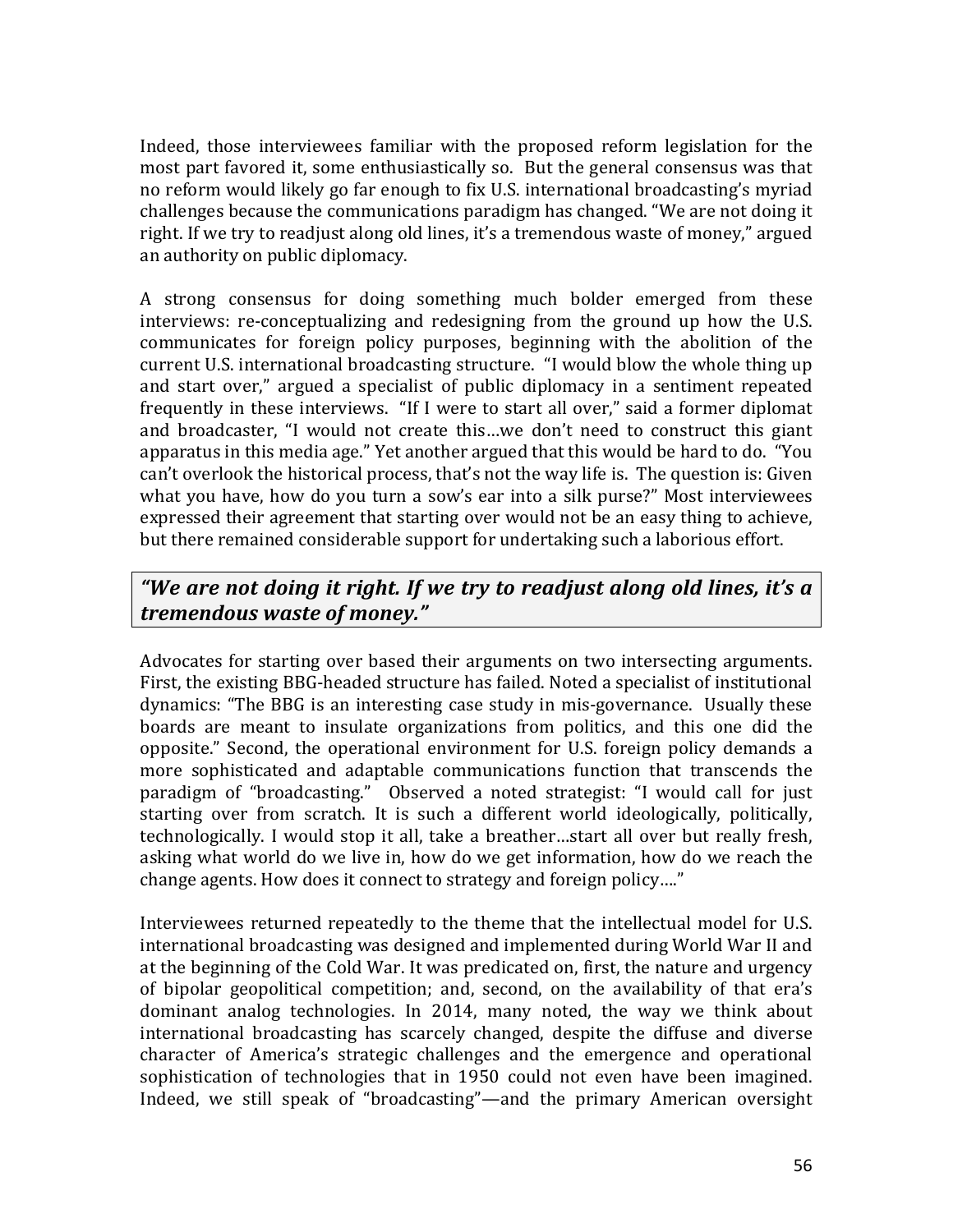board is still called the Broadcasting Board of Governors—although communicating through traditional broadcast media represents an increasingly small share of where sophisticated media consumers obtain their information.

Can added value be squeezed from the existing idea and structure of U.S. international broadcasting? Many interviewees were doubtful or outright dismissive of such a proposition. "I would like to see a top to bottom overhaul of the foreign broadcasting," argued a long-time practitioner of U.S. international broadcasting, "and maybe there wouldn't be a VOA that came out of that.... We need an entity that looks at the whole and assesses where we should be in the internet age and asks, why should they listen to us." "If it doesn't connect to American international interests, we shouldn't be doing it," said another. "But it may be that those interests are best served by the people not being 'government journalists'."

"I would call for just starting over from scratch. It is such a different *world ideologically, politically, technologically. I would stop it all, take a breather…start all over but really fresh, asking what world do we live in, how do we get information, how do we reach the change agents. How does it connect to strategy and foreign policy...."* 

The interviews multiplied and amplified this particular sentiment—why not start over?—many times. Obviously, creating a new model is not a short-term project, and no one advocated for simply shutting down U.S. international broadcasting without a suitable replacement. Meanwhile, the current proposed reforms of U.S. international broadcasting, assuming they are enacted into law in some sense resembling their initial drafting, are very likely to improve the current state of America's strategic communications, though only by affirming the assertion that "broadcasting" as we know it is the right instrument with which to support our foreign policy.

But is the U.S. international broadcasting paradigm as we know it where we should be investing scarce human and financial resources, or should we be thinking beyond "broadcasting" toward new paradigms of communicating with and influencing strategically pivotal audiences? This project did not set out to answer this question—indeed, the authors were repeatedly surprised at how fervently our interviewees argued for a communications capability that transcends today's "broadcasting" to resonate with a far more complex human and technological landscape. But the concept deserves serious consideration.

For obvious reasons, government probably is not the place for such an exploration, though it should certainly be part of it. The world of think tanks, universities and foundations would seem the natural place to launch such an effort. It will take time, it is not a short-term project. And it will require contributions of the deep expertise—some represented in this report—the U.S. possesses on how to think about the role of communications in support of America's foreign policy. If done well,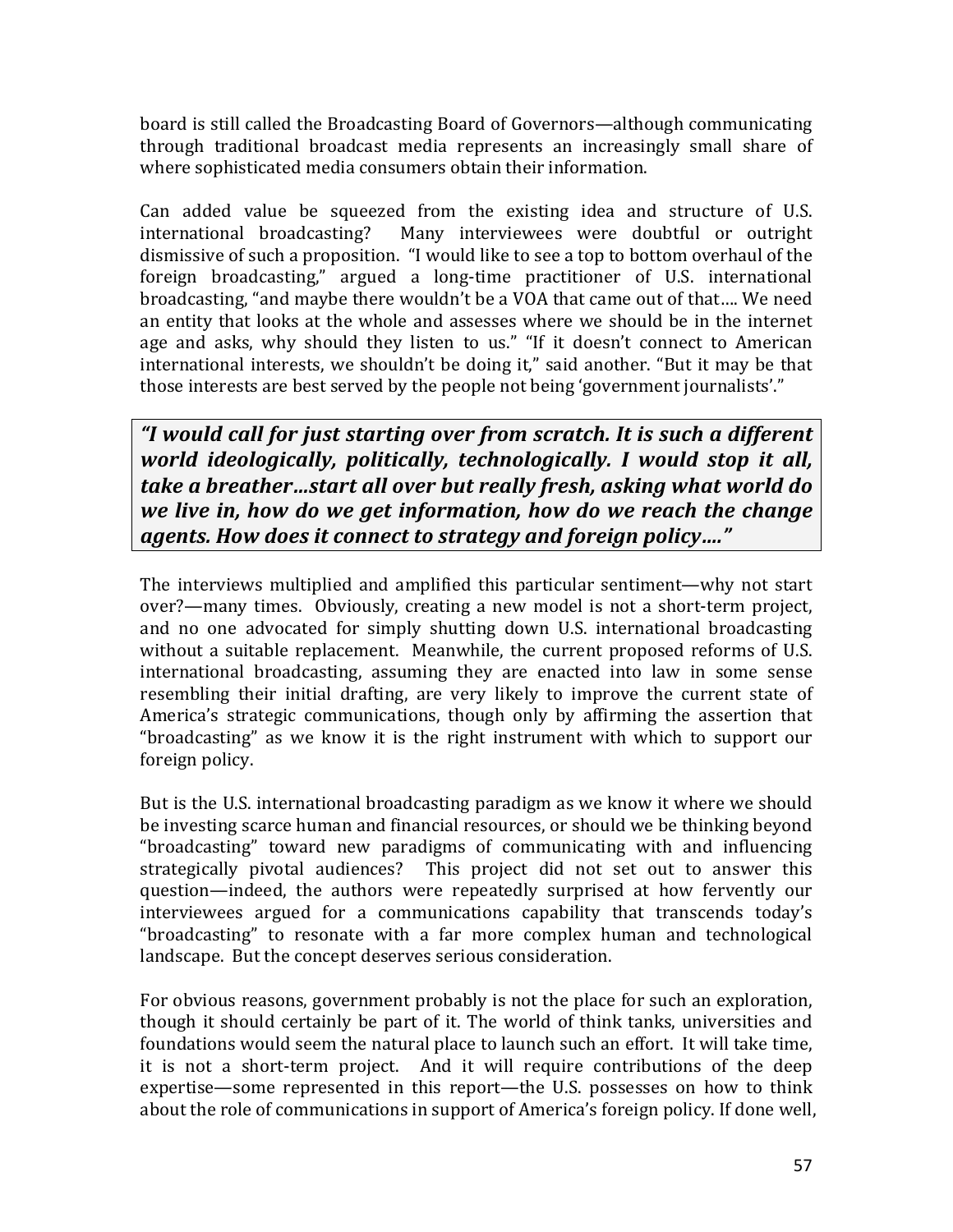the results will almost certainly strengthen the instruments of that policy, and, importantly, its chances for success.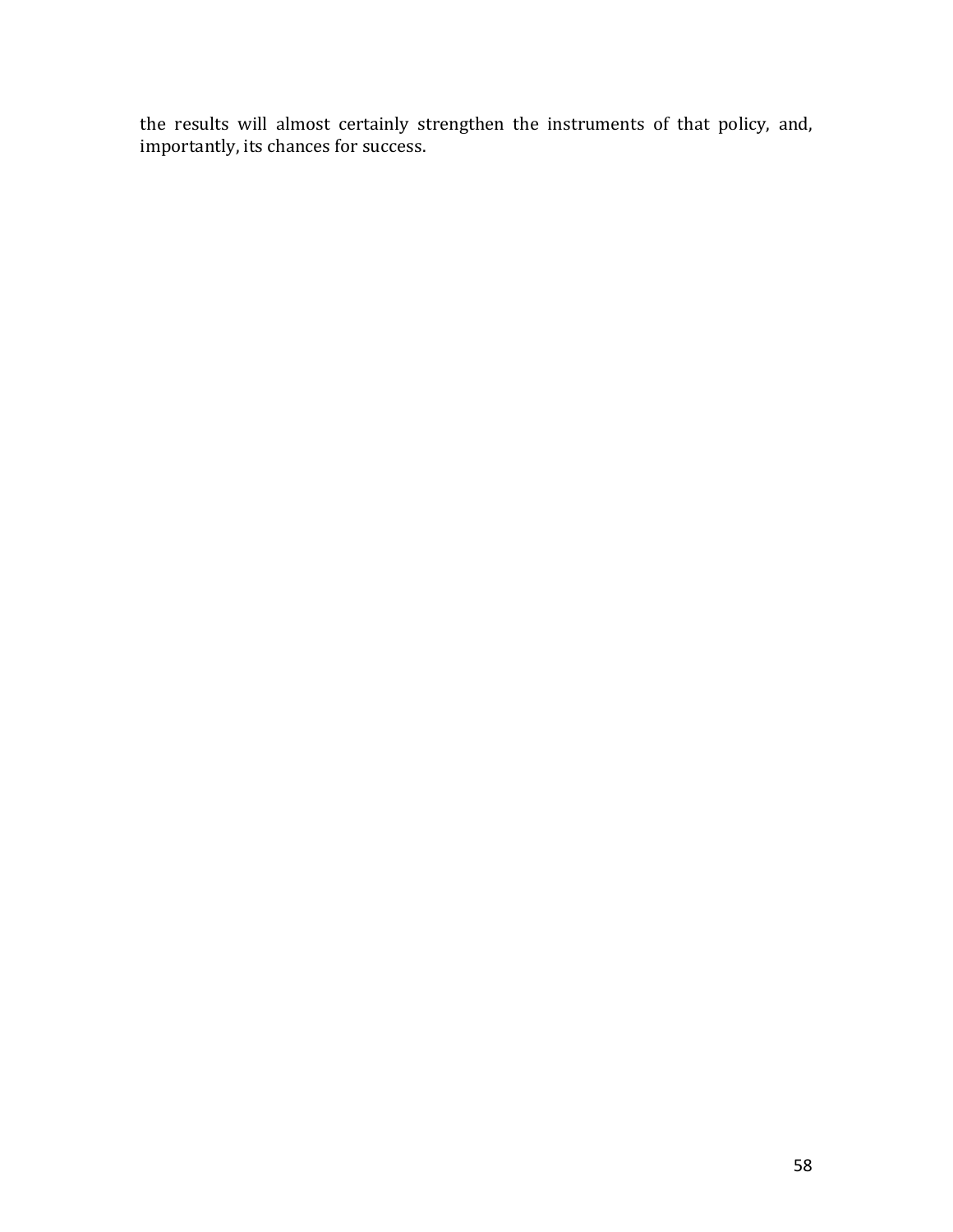# **APPENDIX: INTERVIEWEES**

Interviewees for this project included the following:

**Dr. Michael Auslin, Resident Scholar and Director of Japan Studies, American** Enterprise Institute 

*Mr. Donald Bishop, President, The Public Diplomacy Council* 

**Dr. Ian Bremmer**, Founder and President, Eurasia Group

Mr. Geoffrey Cowan, Chair, USC Annenberg School Center on Communication Leadership and Policy; President, Annenberg Trust at Sunnylands; former Director of the Voice of America

**Dr. John Dunlop, Senior Fellow, Hoover Institution** 

*Mr. Douglas J. Feith, Senior Fellow and Director, Center for National Security* Strategies, Hudson Institute

**Dr. Francis Fukuyama**, Olivier Nomellini Senior Fellow at the Freeman Spogli Institute for International Studies (FSI); resident in FSI's Center on Democracy, Development, and the Rule of Law, Stanford University

**Dr. Jeffrey Gedmin**, Chairman of Global Politics and Security, Georgetown University School of Foreign Service; former President of Radio Free Europe/Radio Liberty

Mr. Carl Gershman, President, National Endowment for Democracy

*Mr. Robert Gillette*, Former Director of Broadcasting, Radio Free Europe/Radio Liberty; Member, Board of Directors, InterMedia

**Amb. James Glassman**, Chairman and CEO of Public Affairs Engagement, LLC; Visiting Fellow, American Enterprise Institute; former Chairman of the Broadcasting Board of Governors

**Ms. Barbara Haig,** Deputy to the President for Policy & Strategy, National Endowment for Democracy

Mr. Glen Howard, President, The Jamestown Foundation

**Dr. A. Ross Johnson**, Senior Scholar, Wilson Center; Visiting Fellow, Hoover Institution; former Director of Radio Free Europe; former Acting President of Radio Free Europe/Radio Liberty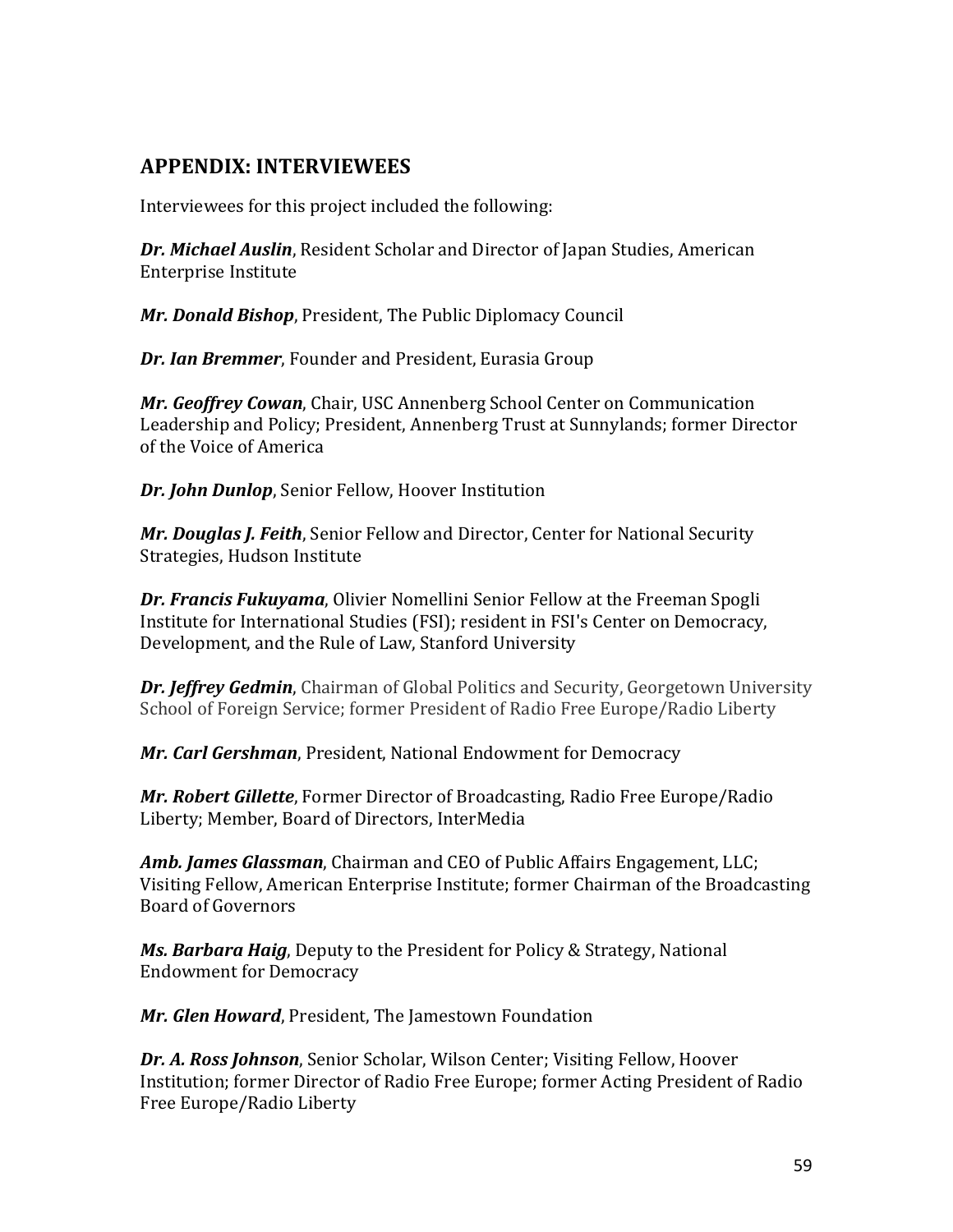*Mr. Markos Kounalakis*, President and Publisher Emeritus, Washington Monthly; journalist, the *Sacramento Bee*; Visiting Fellow, Hoover Institution

*Mr. David Kramer*, former President, Freedom House; Senior Director for Human Rights and Human Freedom, McCain Institute for International Leadership

**Dr. Gail Lapidus**, Professor of Political Science, Emerita; Senior Fellow Emerita, Freeman Spogli Institute for International Studies, Stanford University

**Dr.** John Lenczowski, Founder and President, The Institute of World Politics

**Amb. Michael McFaul**, Director, Freeman Spogli Institute for International Studies; Peter and Helen Bing Senior Fellow at the Hoover Institution, Stanford University

**Dr. Rajon Menon**, Anne and Bernard Spitzer Chair in Political Science, City College of New York/City University of New York; Non-Resident Senior Fellow at the Atlantic Council

**Dr. Abbas Milani**, Hamid & Christina Moghadam Director of Iranian Studies and Co-Director of the Iran Democracy Project, Stanford University; Research Fellow, Hoover Institution

**Hon. Marc Nathanson**, Chairman, Mapleton Investments; Board of Trustees, The Aspen Institute; former Chairman of the Broadcasting Board of Governors

Mr. Arch Puddington, Vice President for Research, Freedom House

**Mr. Robert Reilly**, Senior Fellow, American Foreign Policy Council; former Director of the Voice of America

**Dr. Robert Satloff**, Executive Director and Howard P. Berkowitz Chair in U.S. Middle East Policy, The Washington Institute for Near East Policy

**Hon. George P. Shultz**, Thomas W. and Susan B. Ford Distinguished Fellow, Hoover Institution; former Secretary of State

*Mr. Philip Seib*, Vice Dean, USC Annenberg School for Communication and Journalism; Professor of Journalism, Public Diplomacy, and International Relations, USC

**Amb. Stephen Sestanovich**, Kathryn and Shelby Cullom Davis Professor for the Practice of International Diplomacy, SIPA, Columbia University; George F. Kennan Senior Fellow in Russian and Eurasian Studies at the Council on Foreign Relations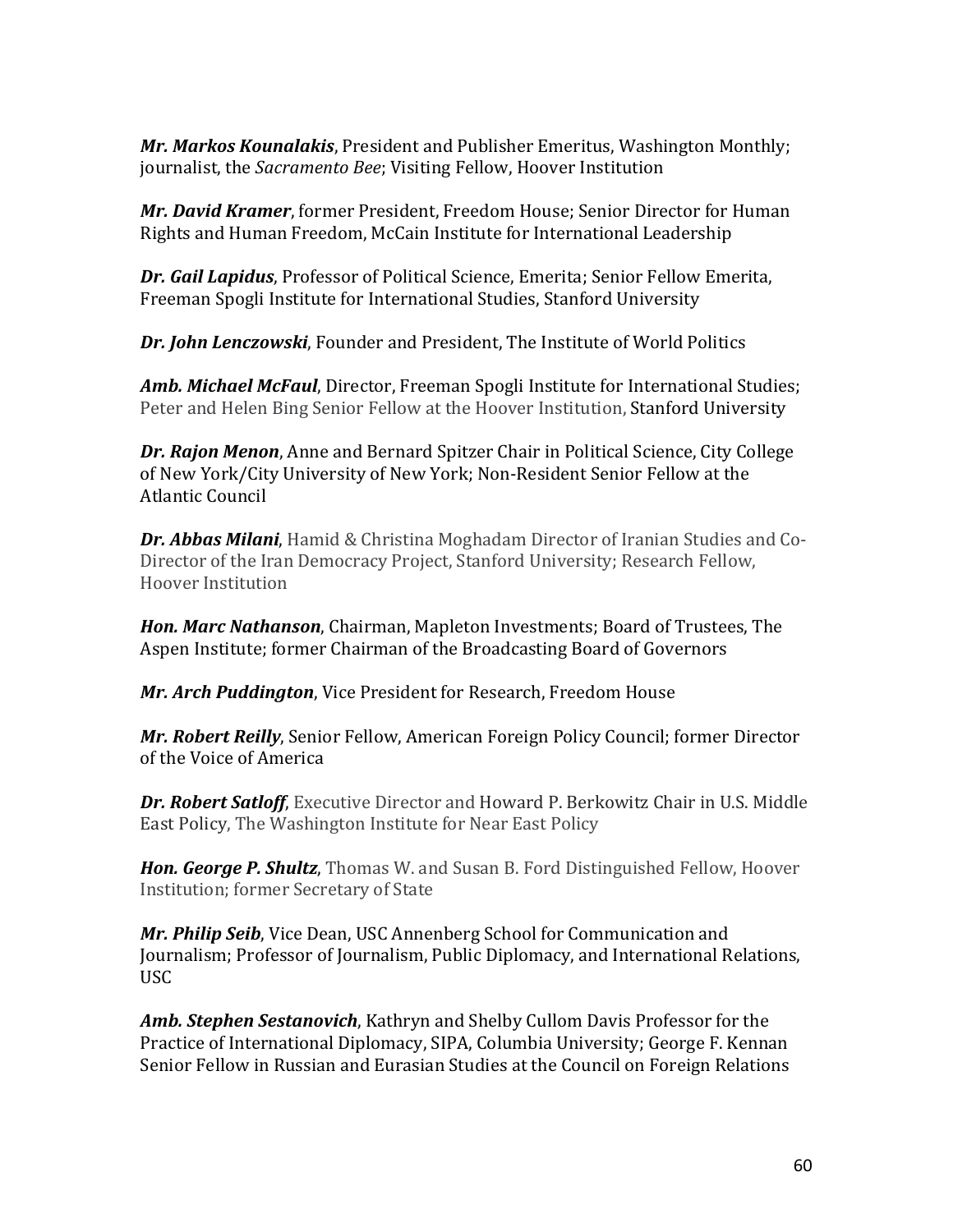**Dr. Jack Snyder**, Robert and Renee Belfer Professor of International Relations, Department of Political Science; SIPA, Columbia University; Fellow, American Academy of Arts and Sciences

Amb. Kurt Volker, Executive Director, McCain Institute for International Leadership; Senior Fellow, Center for Transatlantic Relations, School of Advanced International Studies, Johns Hopkins University.

*Mr. Christopher Walker*, Executive Director, International Forum, National Endowment for Democracy